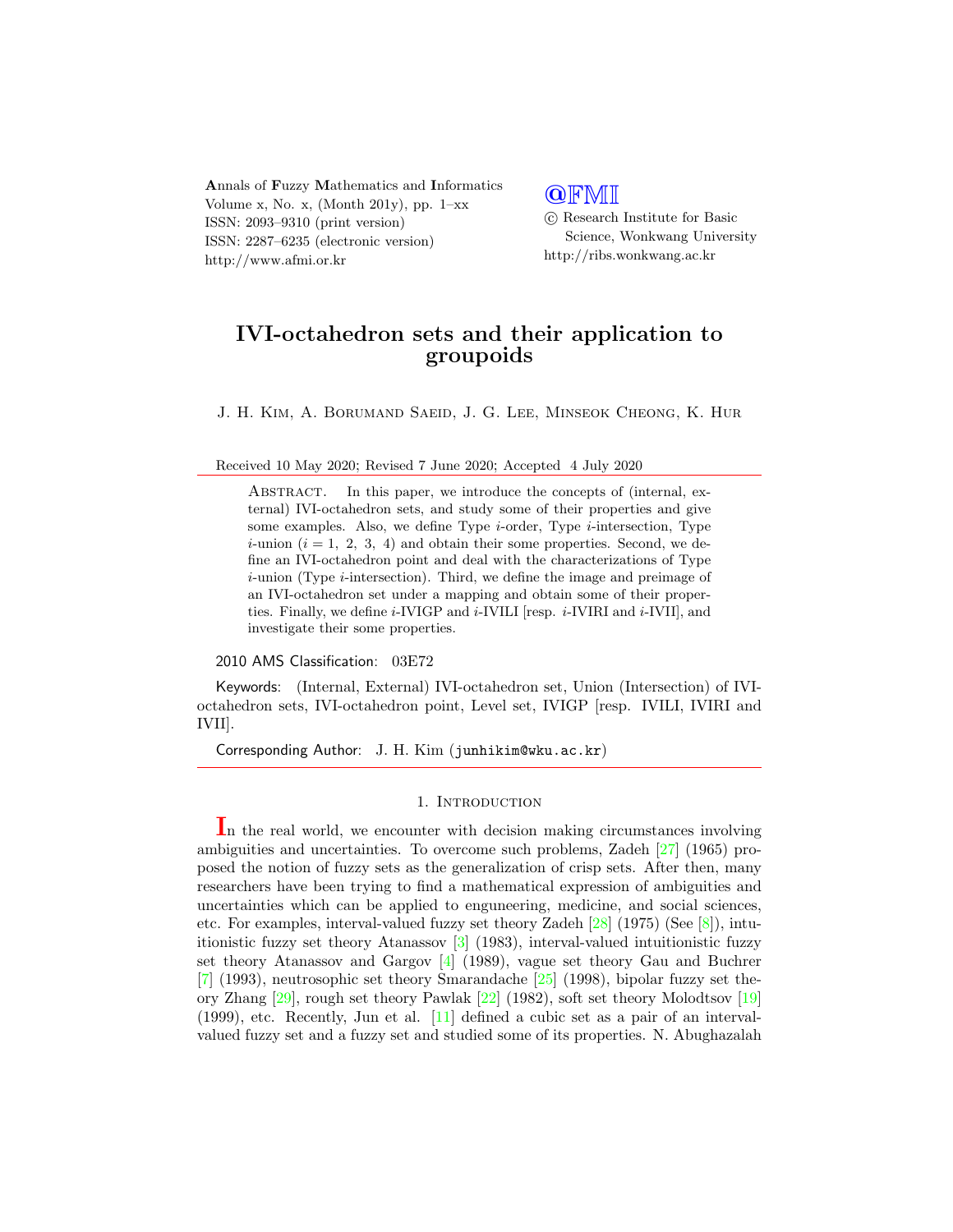and Yaqoob [\[1\]](#page-37-6) applied cubic sets to subsystems of finite state machines. Yaqoob and Abughazalah [\[26\]](#page-38-5) dealt with Finite switchboard state machines based on cubic sets. Smarandache et al. [\[12\]](#page-37-7) extended the concept of cubic sets to neutrosophic sets (called a neutrosophic cubic set) and investigated some of its properties. Ali et al. [\[2\]](#page-37-8) applied such concept to pattern recognitions. Moreover, Jun [\[10\]](#page-37-9) defined a cubic intuionistic set composed of an interval-valued intuitionistic fuzzy set and an intuitionistic fuzzy set, and applied it to BCI/BCK-algebra. In particular, Kaur and Garg [\[14\]](#page-37-10) studied multi-attribute decision making problems based on cubic intuionistic fuzzy sets. Also they  $[15]$  introduced cubic intuitionistic fuzzy aggregation operators. Kim et al. [\[16\]](#page-37-12) introduced the concept of octahedron sets composed of three components: interval-valued fuzzy set, intuitionistic fuzzy set and fuzzy set, which will provide more information about ambiguity and uncertainty common in everyday life, and dealt with its various properties. Of course, the octahedron set can reduce information loss about ambiguity and uncertainty than cubic sets and cubic interval-valued intuitionistic fuzzy sets (See [\[11\]](#page-37-5) and [\[13\]](#page-37-13)).

Since the interval-valued intuionistic fuzzy set provides more ambiguity and uncertainty than the interval-valued fuzzy set, a new concept (will be called an intervalvalued intuionistic fuzzy octahedron set) is needed to replace the first component of the octahedron set, the interval-valued fuzzy set, with the interval-valued intuitionistic fuzzy set. In particular, we expect this concept to be used as a tool to deal with multi-attribute decision making problems. Then this paper is formed of the followings: in Section 2, we list some definitions needed next sections: in Section 3, we define an IVI-octahedron set as a triple of interval-valued intuitionistic fuzzy set, an intuitionistic fuzzy set and a fuzzy set, and studied some related properties and give some examples; In Section 4, we introduce the octahedron point and the level set of an IVI-octahedron set, and find some of their properties; In Section 5, we define the image and preimage of an IVI-octahedron set under a mapping and investigate some of their properties; In Section 6, we apply IVI-octahedron sets to groupoid theory.

## 2. Preliminaries

In this section, we list some basic definitions needed in the next sections.

For a set X, let  $I^X$  denotes the set of all fuzzy sets in X and members of  $I^X$ will write  $\lambda$ ,  $\mu$ ,  $\nu$ , etc., where  $I = [0, 1]$ . In particular, 0 and 1 denote the fuzzy empty set and the fuzzy whole set in X, respectively (See  $[27]$ ). Also, refer to  $[27]$  for the inclusion, intersection, union of two fuzzy sets and the complement of a fuzzy set.

Each member of a set  $I \oplus I = \{(a^{\in}, a^{\notin}) : (a^{\in}, a^{\notin}) \in I \times I \text{ and } a^{\in} + a^{\notin} \leq 1\}$  is called an intuitionistic fuzzy number, and  $(0, 1)$  and  $(1, 0)$  are denoted by  $\overline{0}$  and  $\overline{1}$ , respec-tively (See [\[6\]](#page-37-14)). We will denote intuitionistic fuzzy numbers  $(a^{\in}, a^{\notin})$ ,  $(b^{\in}, b^{\notin})$ ,  $(c^{\in}, c^{\notin})$ , etc. as  $\bar{a}$ , b,  $\bar{c}$ , etc. It is well-known (Theorem 2.1 in [\[6\]](#page-37-14)) that  $(I \oplus I, \leq)$  is a complete distributive lattice with the greatest element  $\bar{1}$  and the least element  $\bar{0}$  satisfying De-Morgan's laws.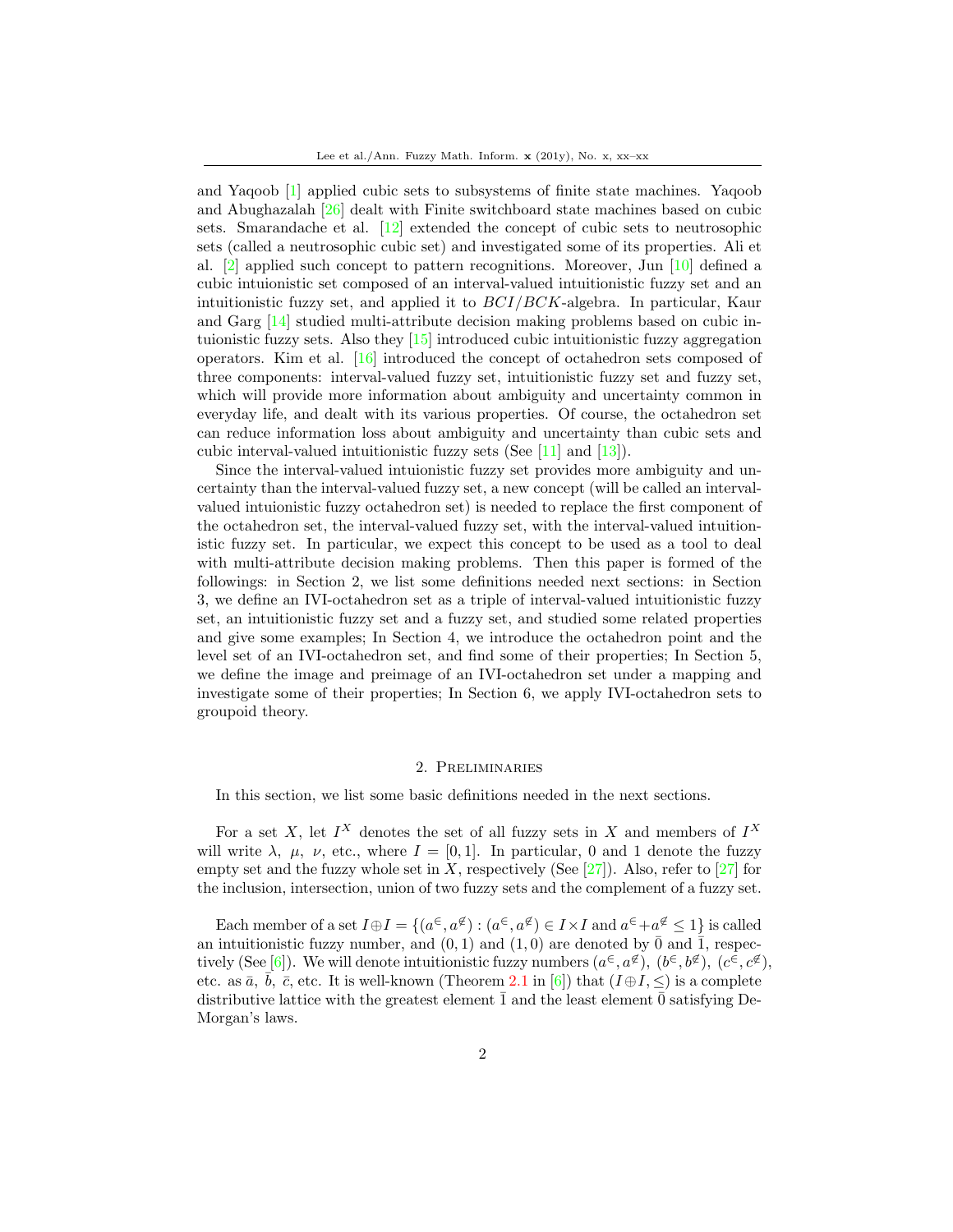**Definition 2.1** ([\[3\]](#page-37-1)). For a nonempty set X, a mapping  $A: X \to I \oplus I$  is called an intuitionistic fuzzy set (briefly, IF set) in X, where for each  $x \in X$ ,  $A(x) =$  $(A^{\infty}(x), A^{\notin}(x))$ , and  $A^{\infty}(x)$  and  $A^{\notin}(x)$  represent the degree of membership and the degree of nonmembership of an element x to A, respectively. Let  $(I \oplus I)^X$  denote the set of all IF sets in X and for each  $A \in (I \oplus I)^X$ , we write  $A = (A^{\in}, A^{\notin})$ . In particular,  $\bar{\mathbf{0}}$  and  $\bar{\mathbf{1}}$  denote the IF empty set and the IF whole set in X defined by, respectively: for each  $x \in X$ ,

$$
\bar{\mathbf{0}}(x) = \bar{0}
$$
 and  $\bar{\mathbf{1}}(x) = \bar{1}$ .

Refer to [\[3\]](#page-37-1) for the inclusion, intersection, union of two IF sets and the complement of an IF set, and operators  $\left[ \right] A, \diamond A$  for an IF set A.

The set of all closed subintervals of I is denoted by  $[I]$ , and members of  $[I]$ are called interval numbers and denoted by  $\tilde{a}$ ,  $\tilde{b}$ ,  $\tilde{c}$ , etc., where  $\tilde{a} = [a^-, a^+]$  and  $0 \le a^- \le a^+ \le 1$ . In particular, if  $a^- = a^+$ , then we write as  $\tilde{a} = a$ . (See [16])  $0 \le a^- \le a^+ \le 1$ . In particular, if  $a^- = a^+$ , then we write as  $\tilde{a} = \mathbf{a}$  (See [\[16\]](#page-37-12)).

**Definition 2.2** ([\[8,](#page-37-0) [20\]](#page-38-6)). For a nonempty set X, a mapping  $A: X \rightarrow [I]$  is called an interval-valued fuzzy set (briefly, an IVF set) in X. Let  $[I]^{X}$  denote the set of all IVF sets in X. For each  $A \in [I]^X$  and  $x \in X$ ,  $A(x) = [A^-(x), A^+(x)]$  is called the degree of membership of an element x to A, where  $A^-$ ,  $A^+ \in I^X$  are called a lower fuzzy set and an upper fuzzy set in X, respectively. For each  $A \in [I]^X$ , we write  $A = [A^-, A^+]$ . In particular,  $\tilde{0}$  and  $\tilde{1}$  denote the interval-valued fuzzy empty set and the interval-valued fuzzy empty whole set in X.

Also, refer to  $[8, 20]$  $[8, 20]$  $[8, 20]$  for the inclusion, intersection, union of two IVF sets and the complement of an IVF set

Let 
$$
[I] \oplus [I] = \{ (\tilde{a}^{\epsilon}, \tilde{a}^{\epsilon}) : (\tilde{a}^{\epsilon}, \tilde{a}^{\epsilon}) \in [I] \times [I] \text{ and } a^{\epsilon,+} + a^{\epsilon,+} \le 1 \}, \text{ where}
$$
  

$$
\tilde{a}^{\epsilon} = [a^{\epsilon,-}, a^{\epsilon,+}], \tilde{a}^{\epsilon} = [a^{\epsilon,-}, a^{\epsilon,+}] \in [I].
$$

Each member of  $[I] \oplus [I]$  is called an interval-valued intuitionistic fuzzy number. In particular, we write as  $\tilde{\theta} = (0, 1)$  and  $\tilde{\tilde{1}} = (1, 0)$ . We will interval-valued intuitionistic fuzzy numbers  $(\tilde{a}^{\in}, \tilde{a}^{\notin}), (\tilde{b}^{\in}, \tilde{b}^{\notin}), (\tilde{c}^{\in}, \tilde{c}^{\notin})$ , etc. as  $\tilde{a}, \tilde{b}, \tilde{c}$ , etc.  $\approx \tilde{c}$ 

We define relations  $\leq$  and  $=$  on  $[I] \oplus [I]$  as follows: for any  $\tilde{a}$ ,  $b \in [I] \oplus [I]$ ,

$$
\widetilde{\widetilde{a}} \leq \widetilde{\widetilde{b}} \Longleftrightarrow a^{\in,-} \leq b^{\in,-}, \ a^{\in,+} \leq b^{\in,+} \text{ and } a^{\notin,-} \geq b^{\notin,-}, \ a^{\notin,+} \geq b^{\notin,+},
$$

$$
\widetilde{\widetilde{a}} = \widetilde{\widetilde{b}} \Longleftrightarrow \widetilde{\widetilde{a}} \leq \widetilde{\widetilde{b}} \text{ and } \widetilde{\widetilde{a}} \geq \widetilde{\widetilde{b}}.
$$

Let  $(\tilde{a}_j)_{j\in J} \subset [I] \oplus [I]$ . Then its inf and sup, denoted by  $\bigwedge_{j\in J} \tilde{a}_j$  and  $\bigvee_{j\in J} \tilde{a}_j$ , are defined as follows:

$$
\bigwedge_{j\in J} \widetilde{a}_j = ([\bigwedge_{j\in J} a_j^{\in,-}, \bigwedge_{j\in J} a_j^{\in,+}], [\bigvee_{j\in J} a_j^{\notin,-}, \bigvee_{j\in J} a_j^{\notin,+}]),
$$
\n
$$
\bigvee_{j\in J} \widetilde{a}_j = ([\bigvee_{j\in J} j \in J a_j^{\in,-}, \bigvee_{j\in J} a_j^{\in,+}], [\bigwedge_{j\in J} a_j^{\notin,-}, \bigwedge_{j\in J} a_j^{\notin,+}]).
$$

**Definition 2.3** ([\[4\]](#page-37-2)). Let X be a nonempty set. Then a mapping  $\mathbf{A} = (\mathbf{A}^{\in}, \mathbf{A}^{\notin})$ :  $X \to [I] \oplus [I]$  is called an interval-valued intuitionistic fuzzy set (briefly, IVI set) in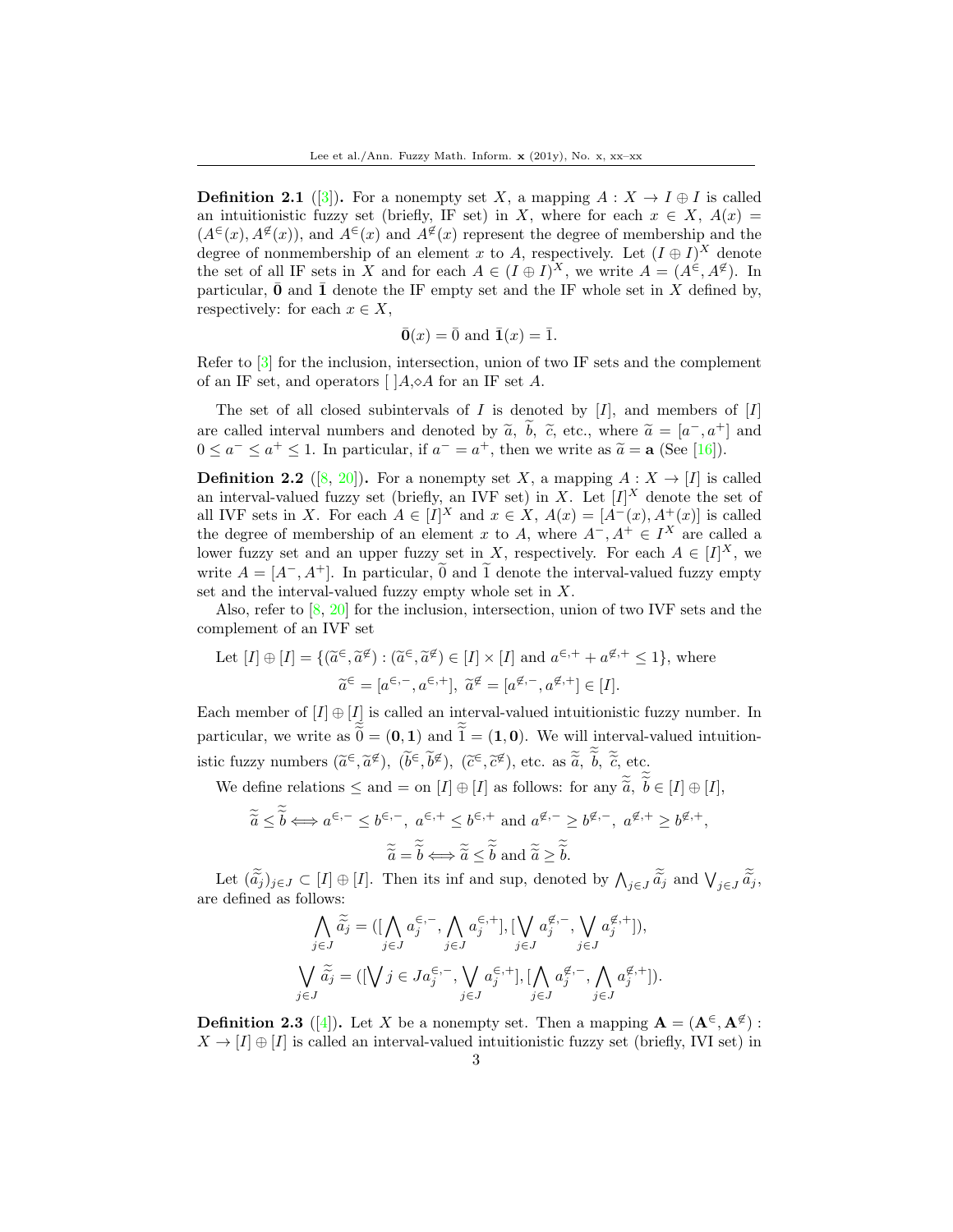X, where for each  $x \in X$ ,  $A^{\infty} = [A^{\infty,-}(x), A^{\infty,+}(x)], A^{\notinfty} = [A^{\notinfty,-}(x), A^{\notinfty,+}(x)]$  and  $A^{\in, +}(x) + A^{\notin, +}(x) \leq 1.$ 

In particular,  $\mathbf{0}$  (resp. 1) will be called an IVI empty set (resp. IVI whole set) in X. We will denote the set of all IVI sets as  $([I] \oplus [I])^X$ .

The relations  $(C, =)$ , operations  $(U, \cap, {}^c)$  and operators  $([ , \circ)$  on  $([I] \oplus [I])^X$ are defined as follows.

**Definition 2.4** ([\[4\]](#page-37-2)). Let  $\mathbf{A} = (\mathbf{A}^{\in}, \mathbf{A}^{\notin})$ ,  $\mathbf{B} = (\mathbf{B}^{\in}, \mathbf{B}^{\notin}) \in ([I] \oplus [I])^X$  and let  $(\mathbf{A}_j)_{j\in J} = ((\mathbf{A}_j^{\in}, \mathbf{A}^{\notin})_j)_{j\in J} \subset ([I] \oplus [I])^X$ . Then (i)  $\mathbf{A} \subset \mathbf{B} \Longleftrightarrow (\forall x \in X)(A^{\in,-}(x) \leq B^{\in,-}(x), A^{\in,+}(x) \leq B^{\in,+}(x))$ and  $A^{\not\in,-}(x) \ge B^{\not\in,-}(x)$ ,  $A^{\not\in,+}(x) \ge B^{\not\in,+}(x)$ , (ii)  $A = B \Longleftrightarrow A \subset B$  and  $B \subset A$ , (iii)  $\mathbf{A}^{c}(x) = (\mathbf{A}^{\notin}(x), \mathbf{A}^{\in}(x))$  for each  $x \in X$ , (iv)  $(\mathbf{A} \cup \mathbf{B})(x) = ([A^{\in,-}(x) \vee B^{\in,-}(x), A^{\in,+}(x) \vee B^{\in,+}(x)],$  $[A^{\notin,-}(x) \wedge B^{\notin,-}(x), A^{\notin,+}(x) \wedge B^{\notin,+}(x)]$  for each  $x \in X$ , (v)  $(**A** ∩ **B**)(x) = ([A<sup>∈</sup>, – (x) ∧ B<sup>∈</sup>, – (x), A<sup>∈</sup>, + (x) ∧ B<sup>∈</sup>, + (x)],$  $[A^{\notin,-}(x) \vee B^{\notin,-}(x), A^{\notin,+}(x) \vee B^{\notin,+}(x)]$  for each  $x \in X$ , (vi)  $(\bigcup_{j\in J} A_j)(x) = ([\bigvee_{j\in J} A_j^{\in,-}(x), \bigvee_{j\in J} A_j^{\in,+}(x)],$  $[\bigwedge_{j\in J} A_j^{\not\in,-}(x), \bigwedge_{j\in J} A_j^{\not\in,+}(x)]$  for each  $x \in X$ , (vii)  $(\bigcap_{j\in J} A_j)(x) = ([\bigwedge_{j\in J} A_j^{\in,-}(x), \bigwedge_{j\in J} A_j^{\in,+}(x)],$  $[\bigvee_{j\in J} A_j^{\not\in,-}(x),\bigvee_{j\in J} A_j^{\not\in,+}(x)]$  for each  $x\in X$ , (viii)  $[A(x) = (A^{\epsilon}(x), [(A^{\epsilon} - (x), 1 - A^{\epsilon,+}(x)])$  for each  $x \in X$ , (ix)  $\circ \mathbf{A}(x) = ([A^{\in,-}(x), 1 - A^{\notin,+}(x)], \mathbf{A}^{\notin}(x))$  for each  $x \in X$ .

**Definition 2.5** ([\[16\]](#page-37-12)). Let X be a nonempty set and let  $A = [A^-, A^+] \in [I]^X$ ,  $A =$  $(A^{\epsilon}, A^{\epsilon}) \in (I \oplus I)^{X}, \ \lambda \in I^{X}$ . Then the triple  $\mathcal{A} = \langle \mathbf{A}, A, \lambda \rangle$  is called an octahedron set in X. In fact,  $\mathcal{A}: X \to [I] \times (I \oplus I) \times I$  is a mapping.

In this case,  $\ddot{0}$  (resp.  $\ddot{1}$ ) is called an octahedron empty set (resp. octahedron whole set) in X. We denote the set of all octahedron sets as  $\mathcal{O}(X)$ .

## 3. Interval-valued intuitionistic octahedron sets

Members of  $([I] \oplus [I]) \times (I \oplus I) \times I$  are called interval-valued intuitionistic fuzzy octahedron numbers (briefly, IVI-octahedron numbers) and we write them as

$$
\widetilde{\tilde{\vec{a}}} = \langle \widetilde{\tilde{a}}, \bar{a}, a \rangle, \ \widetilde{\tilde{b}} = \langle \widetilde{\tilde{b}}, \bar{b}, b \rangle, \ \text{etc},
$$

where  $\tilde{\tilde{a}} = (\tilde{a}^{\epsilon}, \tilde{a}^{\epsilon}) = ([a^{\epsilon}, -, a^{\epsilon,+}], [a^{\epsilon}, -, a^{\epsilon,+}]), \ \bar{a} = (a^{\epsilon}, a^{\epsilon}).$  In particular,  $\langle \tilde{\overline{0}}, \overline{0}, 0 \rangle$  and  $\langle \tilde{\overline{1}}, \overline{1}, 1 \rangle$  as  $\tilde{\overline{0}}$  and  $\tilde{\overline{1}}$ , respectively.

We define relations  $\leq_i (i = 1, 2, 3, 4)$  and  $=$  on  $([I] \oplus [I]) \times (I \oplus I) \times I$  as follows: for any  $\tilde{\vec{a}}, \ \tilde{\vec{b}} \in ([I] \oplus [I]) \times (I \oplus I) \times I$ ,

$$
\begin{aligned}\n\widetilde{\tilde{a}} \leq_1 \widetilde{\tilde{b}} &\Longleftrightarrow \widetilde{\tilde{a}} \leq \widetilde{\tilde{b}}, \ \bar{a} \leq \bar{b}, \ a \leq b, \ \widetilde{\tilde{a}} \leq_2 \widetilde{\tilde{b}} &\Longleftrightarrow \widetilde{\tilde{a}} \leq \widetilde{\tilde{b}}, \ \bar{a} \leq \bar{b}, \ a \geq b, \\
\widetilde{\tilde{a}} \leq_3 \widetilde{\tilde{b}} &\Longleftrightarrow \widetilde{\tilde{a}} \leq \widetilde{\tilde{b}}, \ \bar{a} \geq \bar{b}, \ a \leq b, \ \widetilde{\tilde{a}} \leq_4 \widetilde{\tilde{b}} &\Longleftrightarrow \widetilde{\tilde{a}} \leq \widetilde{\tilde{b}}, \ \bar{a} \geq \bar{b}, \ a \geq b,\n\end{aligned}
$$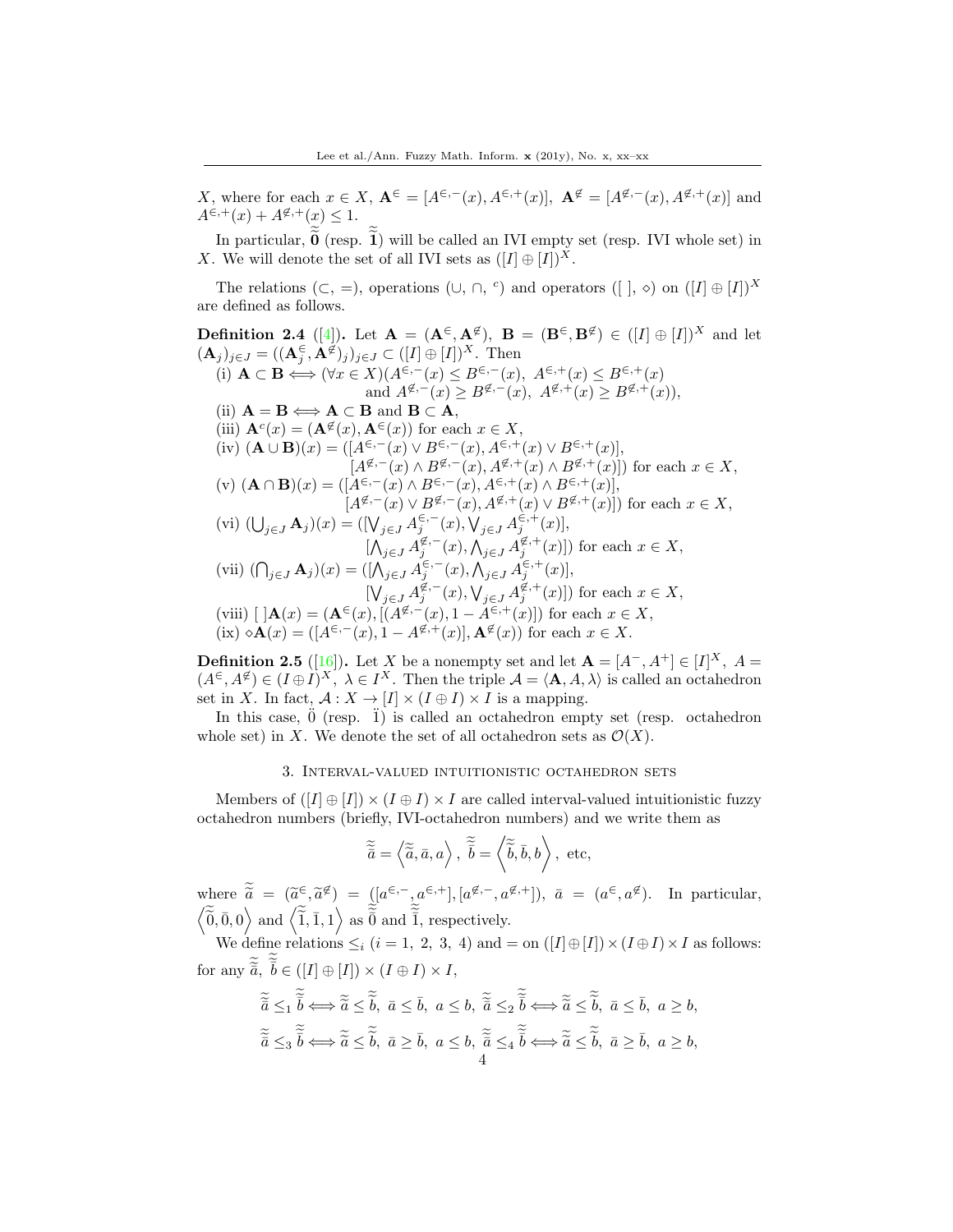$$
\widetilde{\tilde{\vec{a}}} = \widetilde{\tilde{\vec{b}}} \Longleftrightarrow \widetilde{\tilde{\vec{a}}} \leq_i \widetilde{\tilde{\vec{b}}}, \widetilde{\tilde{\vec{b}}} \leq_i \widetilde{\tilde{\vec{a}}} (i = 1, 2, 3, 4).
$$

For any  $(\tilde{\vec{a}}_j)_{j\in J} \subset ([I] \oplus [I]) \times (I \oplus I) \times I$ , its inf  $\bigwedge_{j\in J}^i \tilde{\vec{a}}_j$  and sup  $\bigvee_{j\in J}^i \tilde{\vec{a}}_j$  $(i = 1, 2, 3, 4)$  are defined as follows:

$$
\begin{aligned}\n\bigwedge_{j\in J} \widetilde{\tilde{a}}_{j} &= \left\langle \bigwedge_{j\in J} \widetilde{\tilde{a}}_{j}, \bigwedge_{j\in J} \bar{a}_{j}, \bigwedge_{j\in J} a_{j} \right\rangle, \\
\bigwedge_{j\in J} \widetilde{\tilde{a}}_{j} &= \left\langle \bigwedge_{j\in J} \widetilde{\tilde{a}}_{j}, \bigwedge_{j\in J} a_{j} \right\rangle, \\
\bigwedge_{j\in J} \widetilde{\tilde{a}}_{j} &= \left\langle \bigwedge_{j\in J} \widetilde{\tilde{a}}_{j}, \bigvee_{j\in J} \bar{a}_{j}, \bigwedge_{j\in J} a_{j} \right\rangle, \\
\bigwedge_{j\in J} \widetilde{\tilde{a}}_{j} &= \left\langle \bigwedge_{j\in J} \widetilde{\tilde{a}}_{j}, \bigvee_{j\in J} \bar{a}_{j}, \bigwedge_{j\in J} a_{j} \right\rangle, \\
\bigwedge_{j\in J} \widetilde{\tilde{a}}_{j} &= \left\langle \bigvee_{j\in J} \widetilde{\tilde{a}}_{j}, \bigvee_{j\in J} \bar{a}_{j}, \bigvee_{j\in J} a_{j} \right\rangle, \\
\bigvee_{j\in J} \widetilde{\tilde{a}}_{j} &= \left\langle \bigvee_{j\in J} \widetilde{\tilde{a}}_{j}, \bigvee_{j\in J} \bar{a}_{j}, \bigvee_{j\in J} a_{j} \right\rangle, \\
\bigvee_{j\in J} \widetilde{\tilde{a}}_{j} &= \left\langle \bigvee_{j\in J} \widetilde{\tilde{a}}_{j}, \bigwedge_{j\in J} \bar{a}_{j}, \bigvee_{j\in J} a_{j} \right\rangle, \\
\bigvee_{j\in J} \widetilde{\tilde{a}}_{j} &= \left\langle \bigvee_{j\in J} \widetilde{\tilde{a}}_{j}, \bigwedge_{j\in J} \bar{a}_{j}, \bigvee_{j\in J} a_{j} \right\rangle, \\
\bigvee_{j\in J} \widetilde{\tilde{a}}_{j} &= \left\langle \bigvee_{j\in J} \wid
$$

**Definition 3.1.** Let X be a nonempty set and let  $\mathbf{A} = ([A^{\in,-}, A^{\in,+}], [A^{\notin,-}, A^{\notin,+}]) \in$  $([I] \oplus [I])^X$ ,  $A = (A^{\epsilon}, A^{\epsilon}) \in (I \oplus I)^X$ ,  $\lambda \in I^X$ . Then the triple  $\mathcal{A} = \langle \mathbf{A}, A, \lambda \rangle$  is called an interval-valued intuitionistic fuzzy octahedron set (briefly, IVI-octahedron set) in X. In fact,  $\mathcal{A}: X \to ([I] \oplus [I]) \times (I \oplus I) \times I$  is a mapping.

We can consider following special IVI-octahedron sets in  $X$ :

 $<\!\widetilde{\mathbf{0}},\bar{\mathbf{0}},0>=\ddot{\mathbf{0}},\bar{\mathbf{0}}$  $<\!\!\widetilde{\mathbf{0}}, \bar{\mathbf{0}}, 1>, \; <\!\!\widetilde{\mathbf{0}}, \bar{\mathbf{1}}, 0>, \; <\!\!\widetilde{\mathbf{1}}, \bar{\mathbf{0}}, 0>, \;$  $<\tilde{\mathbf{Q}}, \bar{\mathbf{1}}, 1>, \leq \widetilde{\mathbf{1}}, \bar{\mathbf{0}}, 1>, \leq \widetilde{\mathbf{1}}, \bar{\mathbf{1}}, 0>,$  $\langle \tilde{1}, \bar{1}, 1 \rangle = \tilde{1}.$ 

In this case,  $\ddot{\mathbf{0}}$  (resp.  $\ddot{\mathbf{I}}$ ) will be called an IVI-octahedron empty set (resp. IVIoctahedron whole set) in X. We will denote the set of all IVI-octahedron sets as  $IVIO(X).$ 

It is obvious that for each  $A \in 2^X$ ,  $\chi_A = \langle (x_A, x_A], [x_A, x_A, x_B], (x_A, x_A, x_A), x_A \rangle \in$  $IVIO(X)$  and then  $2^X \subset IVIOX$ , where  $2^X$  denotes the set of all subsets of X and  $\chi_A$  denotes the characteristic function of A.

<span id="page-4-0"></span>**Example 3.2.** (1) Let  $X = \{a, b, c\}$  be a set and let  $\mathcal{A} = \langle \mathbf{A}, A, \lambda \rangle : X \rightarrow$  $([I] \oplus [I]) \times (I \oplus I) \times I$  be the mapping given by:

> $\mathcal{A}(a) = \langle (0.3, 0.6], [0.2, 0.3]), (0.7, 0.2), 0.5 \rangle,$  $\mathcal{A}(b) = \langle [0.2, 0.4], [0.4, 0.5], (0.6, 0.3), 0.7 \rangle$

 $\mathcal{A}(c) = \langle [0.4, 0.7], [0.1, 0.2], (0.5, 0.4), 0.3 \rangle$ .

Then we can easily see that  $A$  is an IVI-octahedron set in  $X$ .

(2) Let  $X = I$  and let  $\mathcal{A} = \langle \mathbf{A}, A, \lambda \rangle : X \to ([I] \oplus [I]) \times (I \oplus I) \times I$  be the mapping defined as follows: for each  $x \in X$ ,

$$
\mathcal A(x)=<([\frac{x}{4},\frac{1+x}{3}],[\frac{x}{5},\frac{x}{4}]),(\frac{x}{3},\frac{1+x}{5}),x>.
$$

Then we can easily calculate that  $A$  is an IVI-octahedron set in  $X$ .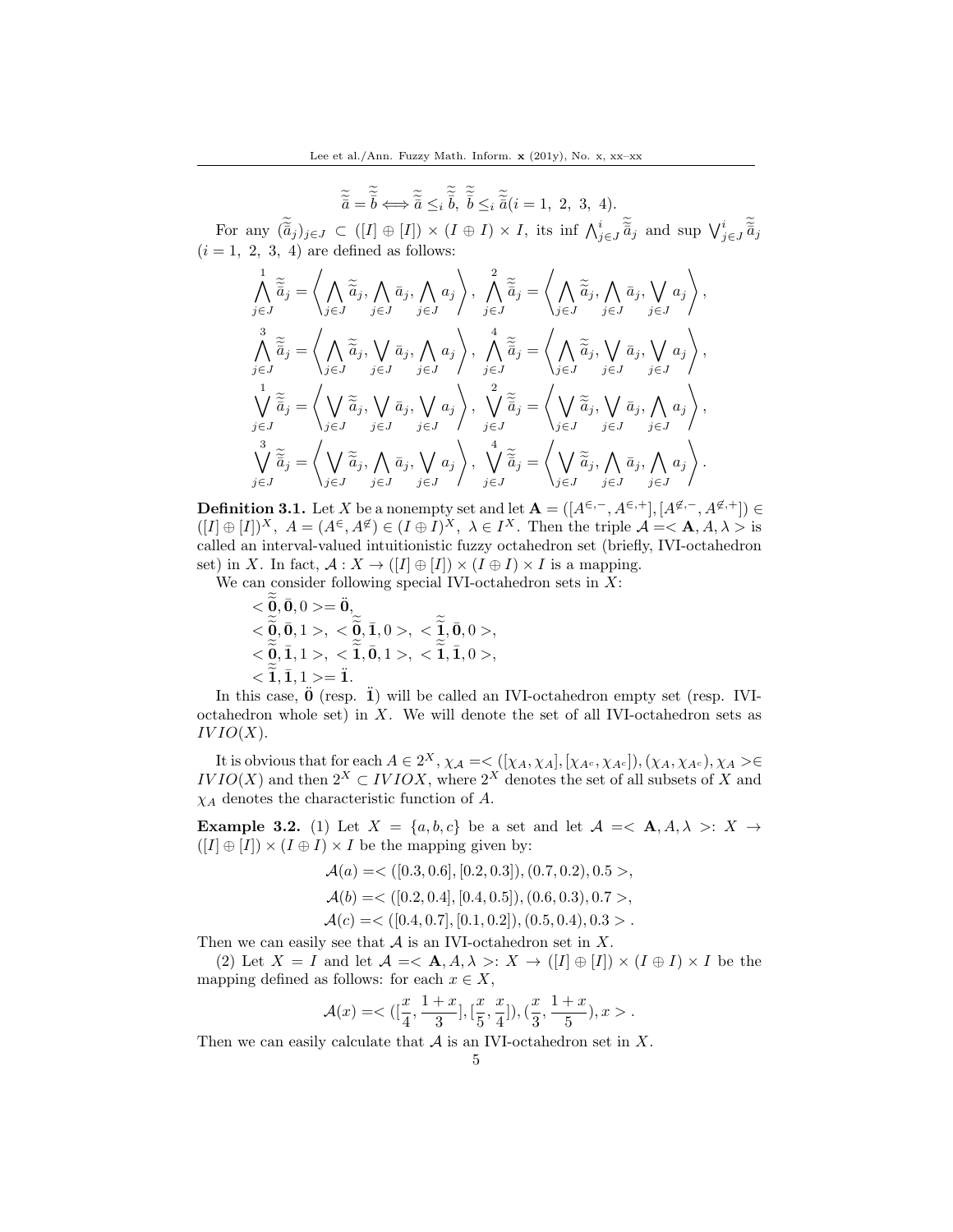(3) Let  $\mathbf{A} = ([A^{\in,-}, A^{\in,+}], [A^{\notin,-}, A^{\notin,+}]) \in ([I] \oplus [I])^X$ . Then clearly,  $\lt A, \bar{0}, 0 >$ (resp.  $\langle \mathbf{A}, \mathbf{I}, 0 \rangle$ ,  $\langle \mathbf{A}, \mathbf{0}, 1 \rangle$ ,  $\langle \mathbf{A}, \mathbf{I}, 1 \rangle$ ) is an IVI-octahedron set in X. In this case, we will denote  $\langle \mathbf{A}, \mathbf{0}, 0 \rangle$  (resp.  $\langle \mathbf{A}, \mathbf{1}, 0 \rangle$ ,  $\langle \mathbf{A}, \mathbf{0}, 1 \rangle$ ,  $\langle \mathbf{A}, \mathbf{1}, 1 \rangle$ ) as  $I\mathcal{O}_{\bar{\mathbf{0}},0}$  (resp.  $I\mathcal{O}_{\bar{\mathbf{1}},0}$ ,  $I\mathcal{O}_{\bar{\mathbf{0}},1}$ ,  $I\mathcal{O}_{\bar{\mathbf{1}},1}$ ).

Now let us  $A: X \to I \oplus I$  and  $\lambda: X \to I$  be the mappings defined as follows, respectively: for each  $x \in X$ ,

$$
A(x) = (A^{\in}(x), A^{\notin}(x)) = (\frac{A^{\in,-}(x) + A^{\in,+}(x)}{2}, \frac{A^{\notin,-}(x) + A^{\notin,+}(x)}{2}),
$$

$$
\lambda(x) = \frac{A^{\in,-}(x) + A^{\in,+}(x)}{2}.
$$

Then we can easily see that  $\langle A, A, \lambda \rangle$  is an IVI-octahedron set in X. In this case,  $\langle A, A, \lambda \rangle$  will be called the IVI-octahedron set in X induced by A and will be denoted by  $\mathcal{IO}_{\mathbf{A}}$ .

(4) Let  $A = (A^{\epsilon}, A^{\notin}) \in (I \oplus I)^{X}$ . Then clearly  $< \tilde{\mathbf{0}}, A, 0 >$  (resp.  $< \tilde{\mathbf{1}}, A, 0 >$ ,  $<$  $\overline{0}, A, 1 > 0 \leq \overline{1}, A, 1 > 0$  is an IVI-octahedron set in X. In this case,  $\langle 0, A, 0 \rangle$ (resp.  $\langle \tilde{\mathbf{I}}, A, 0 \rangle$ ,  $\langle \tilde{\mathbf{0}}, A, 1 \rangle$ ,  $\langle \tilde{\mathbf{I}}, A, 1 \rangle$ ) will be denoted by  $\mathcal{IO}_{\tilde{\mathbf{0}},0}$  (resp.  $\mathcal{IO}_{\bar{\tilde{\mathbf{I}}},0}, \mathcal{IO}_{\bar{\tilde{\mathbf{0}}},1}, \mathcal{IO}_{\bar{\tilde{\mathbf{I}}},1}).$ 

Now let us  $\mathbf{A}: X \to [I] \oplus [I]$  and  $\lambda: X \to I$  be the mappings defined as follows, respectively: for each  $x \in X$ ,

$$
\mathbf{A}(x) = ([A^{\in}(x), 1 - A^{\notin}(x)], [A^{\notin}(x), 1 - A^{\in}(x)]),
$$

$$
\lambda(x) = \frac{A^{\in}(x) + 1 - A^{\notin}(x)}{2}.
$$

Then clearly  $\langle A, A, \lambda \rangle$  is an IVI-octahedron set in X. In this case,  $\langle A, A, \lambda \rangle$ will be called the IVI-octahedron set in  $X$  induced by  $A$  and will be denoted by  $\mathcal{IO}_A$ .

(5) Let  $\mathcal{A} = \langle \mathbf{A}, A, \lambda \rangle$  be an IVI-octahedron set in X. Then clearly,  $\langle \mathbf{A}, \mathbf{A}, \mathbf{A} \rangle$  $[$   $]$ **A**, *A*,  $\lambda$  >, < **A**,  $[$   $]$ *A*,  $\lambda$  >, < [  $]$ **A**,  $[$   $]$ *A*,  $\lambda$  >, <  $\diamond$ **A**, *A*,  $\lambda$  >, < **A**,  $\diamond$ *A*,  $\lambda$  > and  $\langle \, \diamond A, \diamond A, \lambda \rangle$  are IVI-octahedron sets in X.

From orders of IVI-octahedron numbers, we can define the following.

<span id="page-5-0"></span>**Definition 3.3.** Let X be a nonempty set and let  $A = \langle A, A, \lambda \rangle$ ,  $B = \langle A, A, \lambda \rangle$  $\mathbf{B}, B, \mu \geq \in IVIO(X)$ . Then we can define following order relations between A and  $\mathcal{B}$ :

(i) (Equality)  $\mathcal{A} = \mathcal{B} \Leftrightarrow A = B, A = B, \lambda = \mu$ ,

(ii) (Type 1-order)  $\mathcal{A} \subset A \mathcal{B} \Leftrightarrow A \subset B$ ,  $A \subset B$ ,  $\lambda \leq \mu$ ,

- (iii) (Type 2-order)  $\mathcal{A} \subset_2 \mathcal{B} \Leftrightarrow A \subset \mathbf{B}, A \subset B, \lambda \geq \mu$ ,
- (iv) (Type 3-order)  $A \subset_3 \mathcal{B} \Leftrightarrow A \subset \mathbf{B}, A \supset B, \lambda \leq \mu$ ,
- (v) (Type 4-order)  $\mathcal{A} \subset_4 \mathcal{B} \Leftrightarrow A \subset \mathbf{B}, A \supset B, \lambda \geq \mu$ .

<span id="page-5-1"></span>**Definition 3.4.** Let X be a nonempty set and let  $(A_j)_{j\in J} = \{ \langle A_j, A_j, \lambda_j \rangle_{j\in J} \}$ be a family of IVI-octahedron sets in X. Then the Type *i*-union  $\cup^{i}$  and Type *i*-intersection  $\bigcap^{i}$  of  $(\mathcal{A}_{j})_{j\in J}$ ,  $(i = 1, 2, 3, 4)$ , are defined as follows, respectively:

(i) (Type *i*-union)  $\bigcup_{j\in J}^1 A_j = \bigcup_{j\in J} A_j, \bigcup_{j\in J} A_j, \bigcup_{j\in J} \lambda_j >$ ,  $\bigcup_{j\in J}^2\mathcal{A}_j=<\bigcup_{j\in J}\mathbf{A}_j,\bigcup_{j\in J}A_j,\bigcap_{j\in J}\lambda_j>,$ 6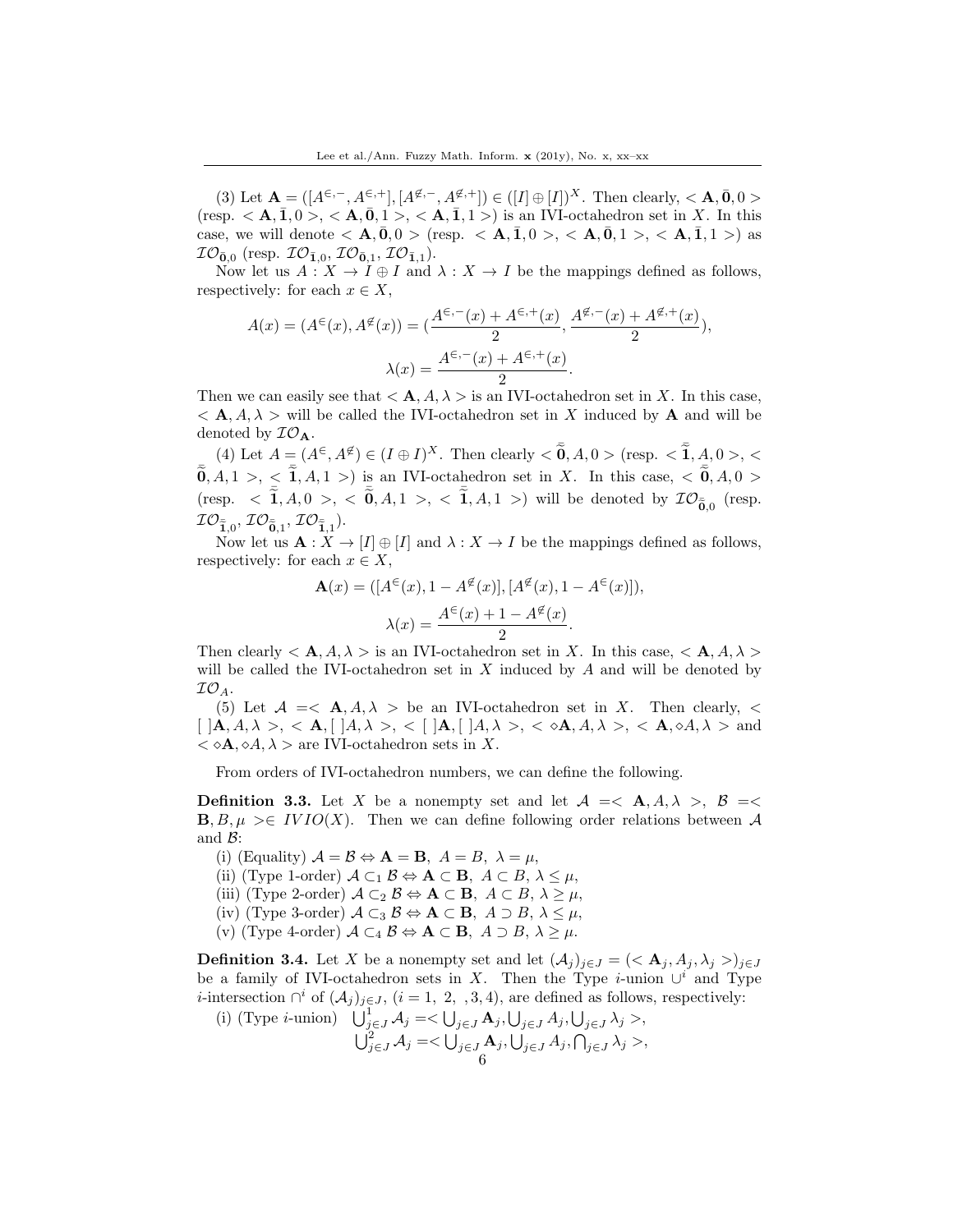$$
\bigcup_{j \in J}^{3} A_{j} = \langle \bigcup_{j \in J} A_{j}, \bigcap_{j \in J} A_{j}, \bigcup_{j \in J} \lambda_{j} \rangle,
$$
  
\n
$$
\bigcup_{j \in J}^{4} A_{j} = \langle \bigcup_{j \in J} A_{j}, \bigcap_{j \in J} A_{j}, \bigcup_{j \in J} \lambda_{j} \rangle,
$$
  
\n(ii) (Type *i*-intersection) 
$$
\bigcap_{j \in J}^{1} A_{j} = \langle \bigcap_{j \in J} A_{j}, \bigcap_{j \in J} A_{j}, \bigcap_{j \in J} \lambda_{j} \rangle,
$$
  
\n
$$
\bigcap_{j \in J}^{2} A_{j} = \langle \bigcap_{j \in J} A_{j}, \bigcap_{j \in J} A_{j}, \bigcup_{j \in J} \lambda_{j} \rangle,
$$
  
\n
$$
\bigcap_{j \in J}^{3} A_{j} = \langle \bigcap_{j \in J} A_{j}, \bigcup_{j \in J} A_{j}, \bigcap_{j \in J} \lambda_{j} \rangle,
$$
  
\n
$$
\bigcap_{j \in J}^{4} A_{j} = \langle \bigcap_{j \in J} A_{j}, \bigcup_{j \in J} A_{j}, \bigcup_{j \in J} \lambda_{j} \rangle.
$$

The followings are the immediate results of Definitions [3.3](#page-5-0) and [3.4.](#page-5-1)

**Proposition 3.5.** Let X be a nonempty set and let  $A = \langle A, A, \lambda_A \rangle$ ,  $B = \langle A, A, \lambda_B \rangle$  $\mathbf{B}, B, \lambda_B >, \mathcal{C} = <\mathbf{C}, C, \lambda_C > \text{and } \mathcal{D} = <\mathbf{D}, D, \lambda_D > \text{be } IVI\text{-octahedron sets in } X.$ Then for each  $i = 1, 2, 3, 4,$ 

(1) if  $A \subset_i B$  and  $B \subset_i C$ , then  $A \subset_i C$ , (2) if  $A \subset_i \mathcal{B}$  and  $A \subset_i \mathcal{C}$ , then  $A \subset_i \mathcal{B} \cap^i \mathcal{C}$ , (3) if  $A \subset_i B$  and  $C \subset_i B$ , then  $A \cup^i C \subset_i B$ , . (4) if  $\mathcal{A} \subset_i \mathcal{B}$  and  $\mathcal{C} \subset_i \mathcal{D}$ , then  $\mathcal{A} \cup^i \mathcal{C} \subset_i \mathcal{B} \cup^i \mathcal{D}$  and  $\mathcal{A} \cap^i \mathcal{C} \subset_i \mathcal{B} \cap^i \mathcal{D}$ .

<span id="page-6-0"></span>**Definition 3.6.** Let X be a nonempty set and let  $\mathcal{A} = \langle \mathbf{A}, A, \lambda \rangle$  be an IVIoctahedron set in X. Then the complement  $\mathcal{A}^c$ , operators  $\Box$  and  $\diamond$  of  $\mathcal A$  are defined as follows, respectively: for each  $x \in X$ ,

(i)  $\mathcal{A}^c = \langle \mathbf{A}^c, A^c, \lambda^c \rangle$ (ii)  $[ ] \mathcal{A} = < [ ] A , [ ] A , \lambda >, ]$ (iii)  $\diamond \mathcal{A} = \langle \diamond \mathbf{A}, \diamond A, \lambda \rangle$ .

From the above Definition (i), we can easily see that the followings hold:

 $\ddot{\mathbf{0}}^c = \ddot{1}, \; \ddot{\mathbf{1}}^c = \ddot{0},$  $<\!\!\tilde{\bar{Q}},\!\!\tilde{\bar{Q}},\!\!\tilde{\bar{Q}},\!\!\tilde{\bar{1}}\,>\!\!c=\!<\!\!\tilde{\bar{Z}},\!\!\tilde{\bar{1}},0>,<\!\!\tilde{\bar{Z}},\!\!\tilde{\bar{1}},0>\!\!c=\!<\!\tilde{\bar{Q}},\!\!\tilde{\bar{Q}},1>,\!\!\!\!\tilde{\bar{Q}},\bar{1},1>,$  $<\!\!\bar{\widetilde{\mathbf{Q}}}, \bar{\mathbf{I}}, 0>\!\!\!{}^c=\!<\!\!\bar{\widetilde{\mathbf{Z}}}, \bar{\mathbf{0}}, 1>\!,\; <\!\!\bar{\widetilde{\mathbf{Z}}}, \bar{\mathbf{0}}, 1>\!\!\!{}^c=\!<\!\bar{\widetilde{\mathbf{Q}}}, \bar{\mathbf{I}}, 0>\!,$  $<\!\!\tilde{\tilde{2}},\!\!\tilde{0},0>\!\!\!^c=\!<\!\tilde{\tilde{2}},\bar{1},1>,<\!\!\tilde{\tilde{Q}},\bar{1},1>\!\!\!^c=\!<\!\tilde{\tilde{2}},\bar{0},0>,$  $<\!\!\tilde{\vec{\theta}},\vec{1},1>\!\!\varepsilon=\!<\!\tilde{\vec{1}},\vec{0},0>\!,\;<\!\tilde{\vec{2}},\vec{0},0>\!\!\varepsilon=\!<\!\tilde{\vec{\theta}},\vec{1},1>\!,\;$  $<\!\!\tilde{\bar{2}},\!\!\tilde{0},1>\!\!\textrm{^c}=\!<\!\tilde{\bar{2}},\bar{1},0>,\;<\!\tilde{\bar{2}},\bar{1},0>\!\!\textrm{^c}=\!<\!\tilde{\bar{2}},\bar{0},1>,$  $<\tilde{1}, \tilde{1}, 0>^c=<\tilde{0}, \tilde{0}, 1>, <\tilde{0}, \tilde{0}, 1>^c=<\tilde{1}, \tilde{1}, 0>.$ 

The followings are the immediate results of Definitions [3.3](#page-5-0) and [3.6](#page-6-0) (i).

**Proposition 3.7.** Let X be a nonempty set and let  $\mathcal{A} = \langle \mathbf{A}, A, \lambda \rangle$  and  $\mathcal{B} = \langle \mathbf{A}, A, \lambda \rangle$  $\mathbf{B}, B, \mu > be$  IVI-octahedron sets in X. If  $\mathcal{A} \subset_i \mathcal{B}$ , then  $\mathcal{B}^c \subset_i \mathcal{A}^c$ , for each  $i =$ 1, 2, 3, 4.

The followings are the immediate results of Definitions [3.4](#page-5-1) and [3.6](#page-6-0) (i).

<span id="page-6-1"></span>**Proposition 3.8.** Let  $A \in IVIO(X)$  and let  $(A_j)_{j \in J} \subset IVIO(X)$ . Then (1)  $(\mathcal{A}^c)^c = \mathcal{A},$ (2) for each  $i = 1, 2, 3, 4,$  $\begin{pmatrix} i \\ j \end{pmatrix}$ j∈J  $\mathcal{A}_j)^c = \bigcap^i$ j∈J  $\mathcal{A}_{j}^{c},\ (\bigcap^{i}% \mathcal{A}_{j}^{c},\ \bigcap^{i} \mathcal{A}_{j}^{c})$ j∈J  $\mathcal{A}_j)^c=\bigcup^i\bigcup$ j∈J  $\mathcal{A}_{j}^{c}$ . 7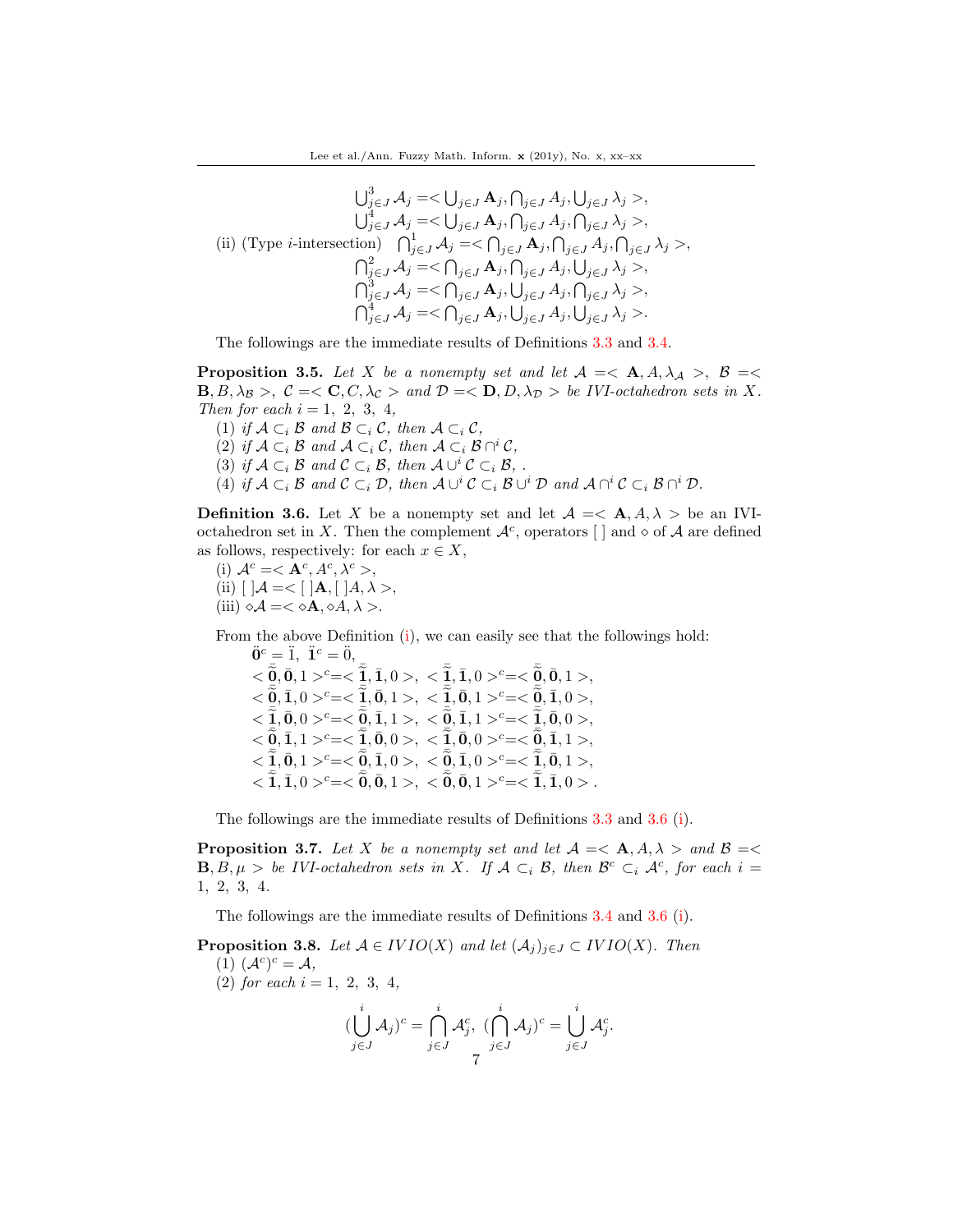<span id="page-7-1"></span>**Remark 3.9.** For any  $A = \langle A, A, \lambda \rangle \in IVIO(X)$  and each  $i = 1, 2, 3, 4$ , the followings do not hold, in general:

$$
\mathcal{A} \cup \iota^i \mathcal{A}^c = \mathbf{I} \text{ and } \mathcal{A} \cap \iota^i \mathcal{A}^c = \mathbf{0}.
$$

**Example 3.10.** Consider the IVI set **A**, the IF set A and the fuzzy set  $\lambda$  in a nonempty set X given by respectively: for each  $x \in X$ ,

$$
\mathbf{A}(x) = ([0.5, 0.5], [0.5, 0.5]), A(x) = (0.5, 0.5)
$$
 and  $\lambda = 0.5$ .

Then clearly,  $A = \langle \mathbf{A}, A, \lambda \rangle$  is an IVI-octahedron set in X. Moreover,

$$
(\mathbf{A} \cup {}^{i} \mathbf{A}^{c})(x) = \langle [0.5, 0.5], [0.5, 0.5], (0.5, 0.5), 0.5 \rangle \neq \mathbf{I}(x)
$$

and

$$
(\mathbf{A} \cap {}^{i} \mathbf{A}^{c})(x) = \langle [(0.5, 0.5], [0.5, 0.5]), (0.5, 0.5), 0.5 \rangle \neq \ddot{\mathbf{0}}(x).
$$

Thus  $\mathcal{A} \cup^{i} \mathcal{A}^{c} \neq \mathbf{\ddot{1}}$  and  $\mathcal{A} \cap^{i} \mathcal{A}^{c} \neq \mathbf{\ddot{0}}$ .

The followings are the immediate results of Definition [3.4.](#page-5-1)

<span id="page-7-0"></span>**Proposition 3.11.** Let X be a nonempty set, let  $A \leq A, A, \lambda_A > B$ .  $\mathbf{B}, \mathbf{B}, \lambda_{\mathcal{B}}>, \mathcal{C}=<\mathbf{C}, \mathcal{C}, \lambda_{\mathcal{C}}>\in O^X$  and let  $(\mathcal{A}_i)_{i\in J}=(<\mathbf{A}_i, A_i, \lambda_i>)_{i\in J}\subset O^X.$ Then each  $i = 1, 2, 3, 4$ ,

(1)  $A \cup^{i} A = A$ ,  $A \cap^{i} A = A$ , (2)  $\mathcal{A} \cup^i \mathcal{B} = \mathcal{B} \cup^i \mathcal{A}, \ \mathcal{A} \cap^i \mathcal{B} = \mathcal{B} \cap^i \mathcal{A},$ (3)  $A\cup^{i}(\mathcal{B}\cup^{i}\mathcal{C})=(\mathcal{A}\cup^{i}\mathcal{B})\cup^{i}\mathcal{C},\ \ \mathcal{A}\cap^{i}(\mathcal{B}\cap^{i}\mathcal{C})=(\mathcal{A}\cap^{i}\mathcal{B})\cap^{i}\mathcal{C},$ (4)  $A\cup^{i}(\mathcal{B}\cap^{i}\mathcal{C})=(A\cup^{i}\mathcal{B})\cap^{i}(\mathcal{A}\cup^{i}\mathcal{C}),$   $A\cap^{i}(\mathcal{B}\cup^{i}\mathcal{C})=(\mathcal{A}\cap^{i}\mathcal{B})\cup^{i}(\mathcal{A}\cap^{i}\mathcal{C}),$  $(4)^{'} A \cup^{i} (\bigcap_{j\in J}^{i} A_{j}) = \bigcap_{j\in J}^{i} (A \cup^{i} A_{j}), \quad A \cap^{i} (\bigcup_{j\in J}^{i} A_{j}) = \bigcup_{j\in J}^{i} (A \cap^{i} A_{j}).$ 

From the above Propositions [3.8](#page-6-1) and [3.11,](#page-7-0) we can see that  $(IVIO(X), \cup^{i}, \cap^{i}, 0, 1)$ forms a Boolean algebra except the property of Remark [3.9.](#page-7-1)

From Definition [3.6,](#page-6-0) we have the similar results to Theorem 1 in  $[4]$ .

**Proposition 3.12.** Let  $A = \langle A, A \rangle$  be an IVI-octahedron set in a nonempty set X. Then

(1)  $([ \, ]\mathcal{A}^c)^c = \diamond \mathcal{A}, \, (\diamond \mathcal{A}^c)^c = [ \, ]\mathcal{A},$ (2)  $\bigcup \mathcal{A} \subset_i \mathcal{A} \subset_i \diamond \mathcal{A}$  for each  $i = 1, 2, 3, 4$ ,  $(3)$  [ ][ ] $\mathcal{A} = [$  ] $\mathcal{A},$ (4)  $\lceil \cdot \rceil \diamond \mathcal{A} = \diamond \mathcal{A},$  $(5) \diamond [ ]\mathcal{A} = [ ]\mathcal{A},$ (6)  $\diamond \diamond A = \diamond A$ .

Also, we obtain the similar results to Theorems 2 and 3 in [\[4\]](#page-37-2).

**Proposition 3.13.** Let  $\mathcal{A} = \langle \mathbf{A}, A, \lambda \rangle$  and  $\mathcal{B} = \langle \mathbf{B}, B, \mu \rangle$  be IVI-octahedron sets in a nonempty set X and let  $i = 1, 2, 3, 4$ . Then

(1)  $(\mathcal{A}^c \cup^i \mathcal{B}^c) = \mathcal{A}^c \cap^i \mathcal{B}^c$ ,  $(\mathcal{A}^c \cap^i \mathcal{B}^c) = \mathcal{A}^c \cup^i \mathcal{B}^c$ ,

(2)  $[\;](\mathcal{A}\cup^{i}\mathcal{B})=[\;]\mathcal{A}\cup^{i}[\;]\mathcal{B},\; [\;](\mathcal{A}\cap^{i}\mathcal{B})=[\;]\mathcal{A}\cap^{i}[\;]\mathcal{B},$ 

(3)  $\diamond (A \cup^i B) = \diamond A \cup^i \diamond B, \ \diamond (A \cap^i B) = \diamond A \cap^i \diamond B.$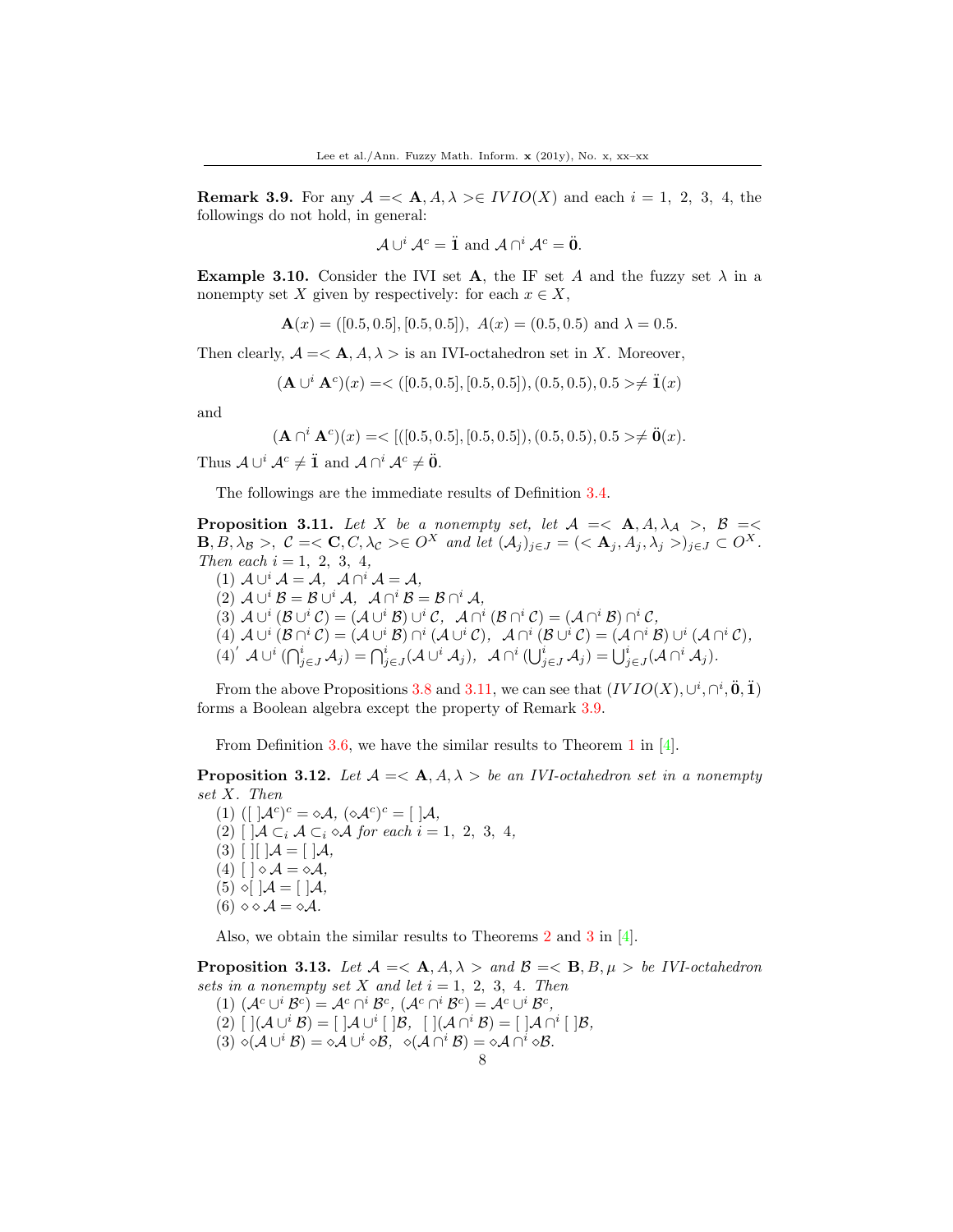<span id="page-8-0"></span>**Definition 3.14.** Let X be a nonempty set and let  $\mathcal{A} = \langle \mathbf{A}, A, \lambda \rangle \in \text{IVIO}(X)$ . Then A is called:

(i) an internal IVI-octahedron set (briefly, IIVI-octahedron set) in  $X$ , if for each  $x \in X$ ,

$$
A^{\in}(x), \ \lambda(x) \in \mathbf{A}^{\in}(x) = [A^{\in,-}(x), A^{\in,+}(x)] \text{ and } A^{\notin}(x) \in \mathbf{A}^{\notin}(x) = [A^{\notin,-}(x), A^{\notin,+}(x)],
$$

(ii) a external IVI-octahedron set (briefly, EIVI-octahedron set) in  $X$ , if for each  $x \in X$ ,

$$
A^{\in}(x), \lambda(x) \notin (A^{\in,-}(x), A^{\in,+}(x))
$$
 and  $A^{\notin}(x) \notin (A^{\notin,-}(x), A^{\notin,+}(x)).$ 

<span id="page-8-1"></span>**Example 3.15.** (1) Let  $A_1 = \langle A_1, A_1, \lambda_1 \rangle$  be the IVI-octahedron set in I given by: for each  $x \in I$ ,

$$
\mathcal{A}_1(x)=<([\frac{1+x}{6},\frac{1+x}{4}],[\frac{1+x}{7},\frac{1+x}{5}]),(\frac{1+x}{5},\frac{1+x}{6}),\frac{1+x}{5}>.
$$

Then we can easily calculate that  $\mathcal{A}_1$  is an IIVI-octahedron set in X.

(2) Let  $A_2 = \langle \mathbf{A}_6, A_6, \lambda_6 \rangle$  be the IVI-octahedron set in I given by: for each  $x \in I$ ,

$$
\mathcal{A}_2(x) = \langle \left( \left[ \frac{1+x}{6}, \frac{1+x}{4} \right], \left[ \frac{1+x}{7}, \frac{1+x}{5} \right], \left( \frac{1+x}{3}, \frac{1+x}{8} \right), \frac{1+x}{3} \rangle.
$$

Then we can easily see that  $\mathcal{A}_2$  is an EIVI-octahedron set in X.

The following is the immediate result of Definition [3.14.](#page-8-0)

**Proposition 3.16.** Let X be a nonempty set and let  $A = \langle A, A, \lambda \rangle \in IVIO(X)$ . If A is not external, then there is  $x \in X$  such that  $A^{\infty}(x) \in \mathbf{A}^{\infty}(x)$ ,  $\lambda(x) \in \mathbf{A}^{\infty}(x)$ or  $A^{\not\in}(x) \in \mathbf{A}^{\not\in}(x)$ .

For  $A = \langle A, A, \lambda \rangle \in IVIO(X)$ , A is internal (resp. external) but  $A^c$  is not internal (resp. external), in general as shown as the following examples.

**Example 3.17.** (1) Consider the IIVI-octahedron set  $\mathcal{A}_1$  in X in Example [3.15](#page-8-1) (1). Then we can easily calculate that  $1 - \lambda_1(x) = \frac{4-x}{5} > \frac{1+x}{5}$ . Thus  $1 - \lambda_1(x) \notin$  $\left(\frac{1+x}{7}, \frac{1+x}{5}\right) = (\mathbf{A}^c)^{\epsilon}$ . So  $\mathcal{A}_1^c$  is not internal.

(2) Consider the EIVI-octahedron set  $\mathcal{A}_2$  in X in Example [3.15](#page-8-1) (2). Then we can easily see that  $\frac{1+x}{7} \leq 1 - \lambda_2(x) = \frac{2-x}{3} \leq \frac{1+x}{5}$ . Thus  $1 - \lambda_2(x) \in [\frac{1+x}{7}, \frac{1+x}{5}] = (\mathbf{A}^c)^{\infty}$ . So  $\mathcal{A}_2^c$  is not external.

**Proposition 3.18.** Let X be a nonempty set and let  $A = \langle A, A, \lambda \rangle \in IVIO(X)$ . If A is internal, then  $\langle \cdot | \mathbf{A}, A, \lambda \rangle$  and  $\langle \cdot \infty \mathbf{A}, A, \lambda \rangle$  are internal.

*Proof.* Suppose A is internal and let  $x \in X$ . Then

 $A^{\infty}(x), \lambda(x) \in \mathbf{A}^{\infty}(x) = [A^{\infty,-}(x), A^{\infty,+}(x)]$  and  $A^{\notinfty}(x) \in \mathbf{A}^{\notinfty}(x) = [A^{\notin,-}(x), A^{\notin,+}(x)].$ Since  $[ |A = ([A^{\epsilon,-}, A^{\epsilon,+}], [A^{\epsilon,-}, 1 - A^{\epsilon,+}]), ([ |A|)^{\epsilon} = A^{\epsilon}$ . Thus  $A^{\epsilon}(x), \lambda(x) \in$  $([ |A|)^{\epsilon}(x)$ . Since  $A^{\epsilon,+} + A^{\epsilon,+} \leq 1, A^{\epsilon,+} \leq 1 - A^{\epsilon,+}$ . So  $A^{\epsilon} \subset (|A|)^{\epsilon} =$  $[A^{\notin,-}, 1 - A^{\in,+}]$ . Hence  $A^{\notin}(x) \in (\mathcal{A}^{\notin}(x))$ . Therefore  $\lt [\mathcal{A}, A, \lambda \gt \mathcal{A}]$  is internal. The proof of the second part is similar.

For  $A = \langle A, A, \lambda \rangle \in IVIO(X)$ , A is internal but  $\vert A \rangle$  and  $\delta A$  are not internal, in general as shown as the following example.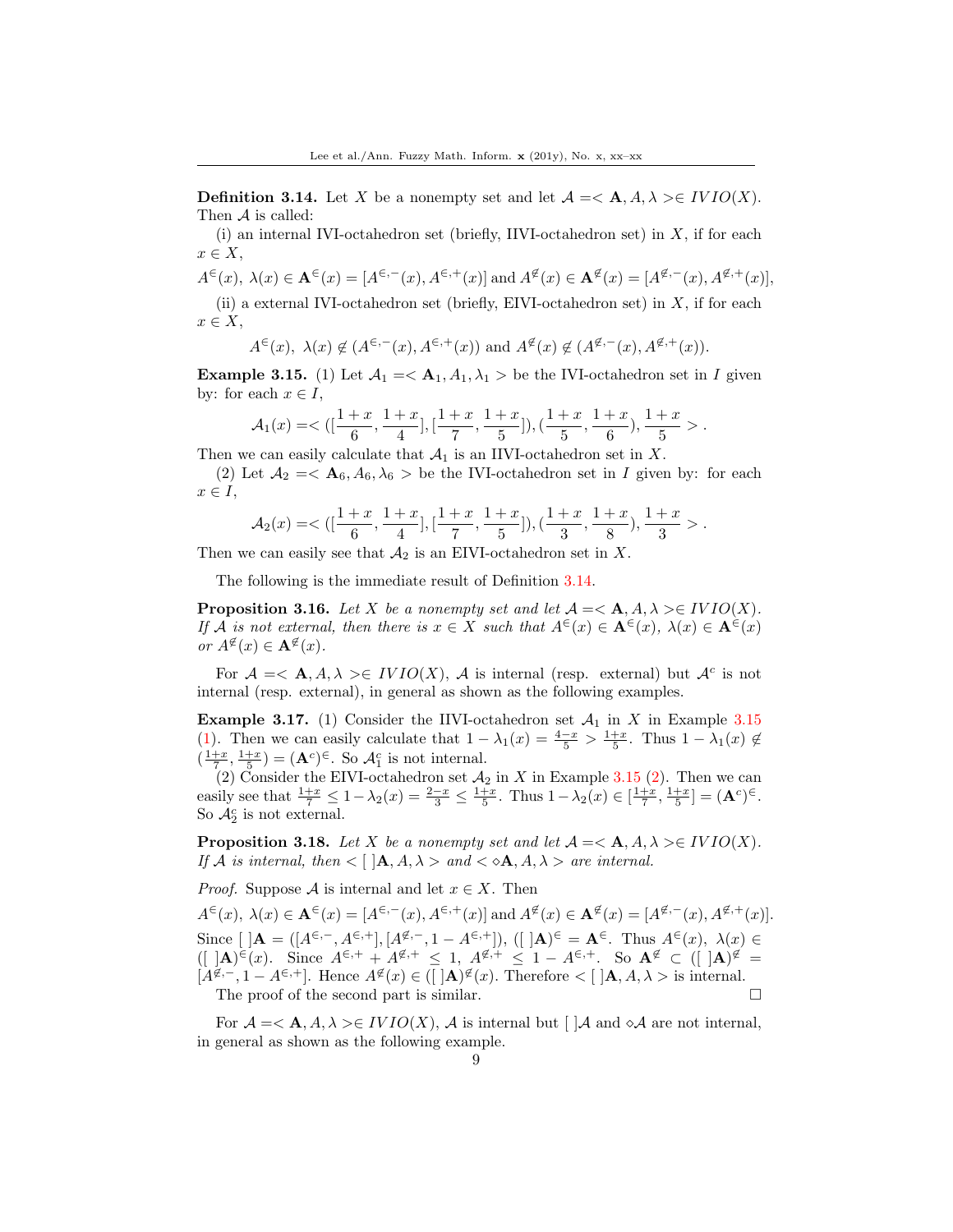**Example 3.19.** Consider the IIVI-octahedron set  $A_1$  in X in Example [3.15](#page-8-1) (1). Then clearly,

$$
\begin{array}{l} [\ ] {\cal A}_1 = < \big( [A^{\in,-}_{1},A^{\in,+}_{1}], [A^{\not\in,-}_{1},1-A^{\in,+}_{1}]\big), (A^{\in}_{1},1-A^{\in}_{1}), \lambda_1 > \\ = < \big( [\frac{1+x}{6},\frac{1+x}{4}], [\frac{1+x}{7},1-\frac{1+x}{4}]\big), (\frac{1+x}{5},1-\frac{1+x}{5}), \frac{1+x}{5} > , \\ \diamond {\cal A}_1 = < \big( [A^{\in,-}_{1},1-A^{\not\in,+}_{1}], [A^{\not\in,-}_{1},A^{\not\in,+}_{1}]\big), (1-A^{\not\in,-}_{1},A^{\not\in}) , \lambda_1 > \\ = < \big( [\frac{1+x}{6},1-\frac{1+x}{5}], [\frac{1+x}{7},\frac{1+x}{5}]\big), (1-\frac{1+x}{6},\frac{1+x}{6}), \frac{1+x}{5} > . \\ = < \frac{1+x}{1+x}, 1-\frac{1+x}{1+x}, \frac{1+x}{1+x}, \frac{1+x}{6}, \frac{1+x}{6}, \frac{1+x}{1+x}, \frac{1+x}{1+x} \big), \frac{1+x}{1+x} < . \end{array}
$$

Thus we have  $1-\frac{1+x}{4} < 1-\frac{1+x}{5}$  and  $1-\frac{1+x}{5} < 1-\frac{1+x}{6}$ . So  $([A_1)^{\notin}(x) \notin ([A_1)^{\notin}(x)]$ and  $(\diamond A_1) \in (x) \notin (\diamond A_1) \in (x)$ . Hence  $\lceil \, \vert \mathcal{A} \rangle$  and  $\diamond \mathcal{A}$  are not internal.

**Proposition 3.20.** Let X be a nonempty set and let  $A = \langle A, A, \lambda \rangle \in IVIO(X)$ .  $\langle \cdot | A, A, \lambda \rangle$  and  $\langle \cdot | A, A, \lambda \rangle$  are external.

*Proof.* (1) Suppose A is external and let  $x \in X$ . Then

$$
A^{\in}(x), \lambda(x) \notin (A^{\in,-}(x), A^{\in,+}(x))
$$
 and  $A^{\notin}(x) \notin (A^{\notin,-}(x), A^{\notin,+}(x)).$ 

Thus  $A^{\infty}(x)$ ,  $\lambda(x) \notin (([\,]{{\bf A}})^{\infty,-}(x),([\,]{{\bf A}})^{\infty,+}(x)) = (A^{\infty,-}(x),A^{\infty,+}(x))$ . Moreover,

$$
A^{\notin}(x) \notin (A^{\notin,-}(x), 1 - A^{\in}(x)) = ((\lfloor A)^{\notin,-}(x), (\lfloor A)^{\notin,+}(x) \rfloor).
$$

So  $\langle \cdot | A, A, \lambda \rangle$  is external.

The proof of the second part is similar.  $\Box$ 

For any EIVI-octahedron set  $\mathcal{A} = \langle \mathbf{A}, A, \lambda \rangle$  in a nonempty set X,  $\mathcal{A}$  (resp.  $\Diamond A$ ) need not be external as shown in following example.

**Example 3.21.** Consider the EIVI-octahedron set  $A_2$  in Example [3.15](#page-8-1) (2). Then

$$
[ \ ] \mathcal{A}_2=<([\frac{1+x}{6},\frac{1+x}{4}],[\frac{1+x}{7},1-\frac{1+x}{4}]),(\frac{1+x}{3},1-\frac{1+x}{3}),\frac{1+x}{3}>, \\ \circ \mathcal{A}=<([\frac{1+x}{6},1-\frac{1+x}{5}],[\frac{1+x}{7},\frac{1+x}{5}]),(1-\frac{1+x}{8},\frac{1+x}{8}),\frac{1+x}{3}>.
$$

Thus we can easily calculate that

$$
([ | A)^{\notin}(x) \in [\frac{1+x}{7}, 1 - \frac{1+x}{4}] = [([ | A)^{\notin,-}(x), ([ | A)^{\notin,+}(x)]
$$

and

$$
(\diamond A)^{\in}(x) = 1 - \frac{1+x}{8} \in [\frac{1+x}{6}, 1 - \frac{1+x}{5}] = (\diamond A)^{\in}(x).
$$

So  $\left[\right]$  and  $\circ$  are not external.

**Proposition 3.22.** Let X be a nonempty set and let  $(A_j)_{j\in J} = \{ \langle A_j, A_j, \lambda_j \rangle_{j\in J} \}$ be a family of IVI-octahedron sets in X. If  $\mathcal{A}_j$  is internal for each  $j \in J$ , then  $\bigcup_{j\in J}^1 A_j$  and  $\bigcap_{j\in J}^1 A_j$  are internal.

*Proof.* Suppose  $A_j$  is internal for each  $j \in J$  and let  $x \in X$ . Then

$$
A_j^{\in}(x), \lambda_j^{\in}(x) \in [A_j^{\in,-}(x), A_j^{\in,+}(x)] \text{ and } A_j^{\notin}(x) \in [A_j^{\notin,-}(x), A_j^{\notin,+}(x)].
$$

Thus

$$
\bigvee_{j\in J}A_j^{\in}(x),\ \bigvee_{j\in J}\lambda_j(x)\in \bigvee_{\substack{j\in J\\10}}\mathbf{A}_j^{\in}(x)=(\bigcup_{j\in J}^1\mathbf{A}_j^{\in})(x)
$$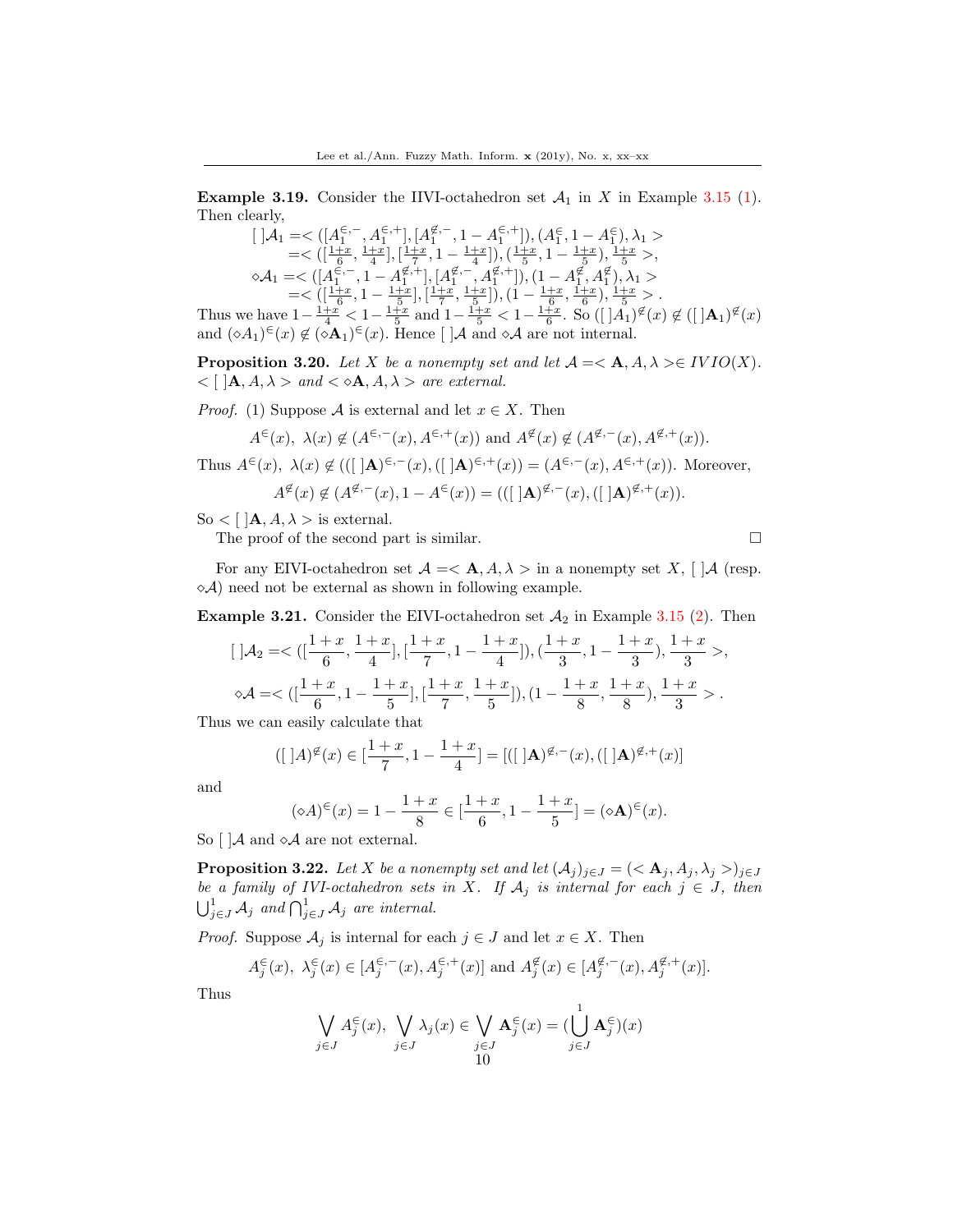and

$$
\bigvee_{j\in J}A_j^{\notin}(x)\in \bigvee_{j\in J}\mathbf{A}_j^{\notin}(x)=(\bigcup_{j\in J}\mathbf{A}_j^{\notin})(x).
$$
  
So 
$$
(\bigcup_{j\in J}A_j^{\in})(x),\ (\bigvee_{j\in J}\lambda_j)(x)\in (\bigcup_{j\in J}^1\mathbf{A}_j^{\in})(x)\ \text{and}\ \bigcap_{j\in J}A_j^{\notin})(x)\in (\bigcup_{j\in J}^1\mathbf{A}_j^{\notin})(x).
$$
  
Hence 
$$
\bigcup_{j\in J}^1\mathcal{A}_j
$$
 is internal.

We can see that Type *i*-union and Type *i*-intersection  $(i = 2, 3, 4)$  of IIVIoctahedron set may not be IIVI-octahedron sets as shown in the following examples.

**Example 3.23.** Consider two IIVI-octahedron sets  $A = \langle A, A \rangle$  and  $B = \langle A, A \rangle$  $\mathbf{B}, B, \mu > \text{in } I$  defined as follows: for each  $x \in I$ ,

$$
\mathcal{A}(x)=<([\frac{1+x}{4},\frac{1+x}{2}],[\frac{1+x}{7},\frac{1+x}{5}]),(\frac{1+x}{3},\frac{1+x}{6}),\frac{2+x}{5}>
$$

and

$$
\mathcal{B} = <([\frac{x}{5}, \frac{x}{3}], [\frac{1+x}{6}, \frac{1+x}{4}]), (\frac{x}{4}, \frac{x}{5}), \frac{x}{4}>.
$$

Then we have the followings:

$$
(3.1) \qquad (\mathcal{A}\cup^2 \mathcal{B})(x) = \langle \left( \frac{1+x}{4}, \frac{1+x}{2} \right], \left[ \frac{1+x}{7}, \frac{2+x}{4} \right], \left( \frac{1+x}{3}, \frac{x}{5} \right), \frac{x}{4} \rangle,
$$

$$
(3.2) \qquad (\mathcal{A}\cup^{3}\mathcal{B})(x)=<([\frac{1+x}{4},\frac{1+x}{2}],[\frac{1+x}{7},\frac{1+x}{5}]),(\frac{x}{4},\frac{1+x}{6}),\frac{2+x}{5}>,
$$

$$
(3.3) \qquad (\mathcal{A} \cup \Delta^4 \mathcal{B})(x) = \langle \left( \frac{1+x}{4}, \frac{1+x}{2} \right], \left[ \frac{1+x}{7}, \frac{1+x}{5} \right], \left( \frac{x}{4}, \frac{1+x}{6} \right), \frac{x}{4} \rangle,
$$

$$
(3.4) \qquad (\mathcal{A}\cap^2 \mathcal{B})(x)=<([\frac{x}{5},\frac{x}{3}],[\frac{1+x}{6},\frac{1+x}{4}]),(\frac{x}{4},\frac{1+x}{6}),\frac{2+x}{5}>,
$$

(3.5) 
$$
\mathcal{A} \cap {}^{3} \mathcal{B} (x) = \langle \left( \left[ \frac{x}{5}, \frac{x}{3} \right], \left[ \frac{1+x}{6}, \frac{1+x}{4} \right], \left( \frac{1+x}{3}, \frac{x}{4} \right), \frac{x}{4} \rangle,
$$

$$
(3.6) \qquad (\mathcal{A} \cap \Delta^4 \mathcal{B})(x) = \langle [(\frac{x}{5}, \frac{x}{3}], [\frac{1+x}{6}, \frac{1+x}{4}]), (\frac{1+x}{3}, \frac{x}{4}), \frac{2+x}{5} \rangle.
$$

Thus we can see the followings.

In (3.1),  $(\lambda \wedge \mu)(1) = \frac{1}{4} \notin [\frac{1}{2}, 1] = (\mathbf{A} \cup \mathbf{B})^{\in}(1)$ . In (3.2),  $(A \cap B) \in (1) = \frac{1}{4} \notin [\frac{1}{2}, 1] = (\mathbf{A} \cup \mathbf{B}) \in (1)$ . In (3.3),  $(A \cap B) \in (1) = \frac{1}{4} \notin [\frac{1}{2}, 1] = (\mathbf{A} \cup \mathbf{B}) \in (1)$ . In (3.4),  $(\lambda \vee \mu)(1) = \frac{1}{5} \notin [\frac{1}{5}, \frac{1}{3}] = (\mathbf{A} \cap \mathbf{B})^{\in}(1)$ . In (3.5),  $(A \cup B)^{\not\in}(1) = \frac{1}{4} \notin [\frac{1}{3}, \frac{1}{2}] = (\mathbf{A} \cap \mathbf{B})^{\not\in}(1).$ In  $(3.6),(A \cup B)$ <sup>∉</sup> $(1) = \frac{1}{4}$  ∉  $[\frac{1}{3},\frac{1}{2}] = (\mathbf{A} \cap \mathbf{B})$ <sup>∉</sup> $(1)$ . So  $\mathcal{A} \cup^{i} \mathcal{B}$  and  $\mathcal{A} \cap^{i} \mathcal{B}$  are not IIVI-octahedron set in I, for  $i = 2, 3, 4$ .

**Remark 3.24.** Type *i*-union and Type *i*-intersection  $(i = 1, 2, 3, 4)$  of two EIVIoctahedron sets may not be external, in general.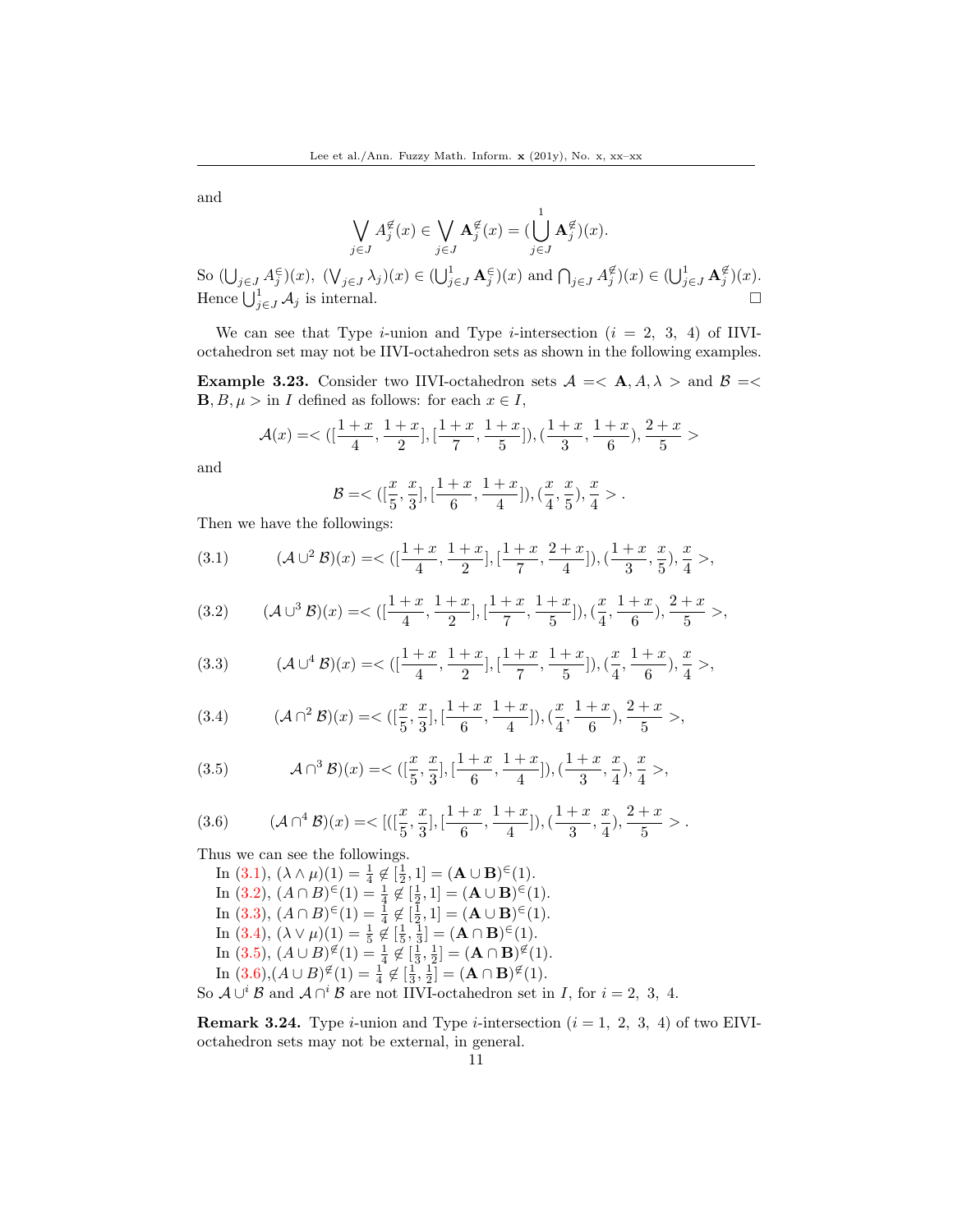**Example 3.25.** Consider the EIVI-octahedron set  $A_2$  in Example [3.15](#page-8-1) (2) given by: for each  $x \in I$ ,

$$
\mathcal{A}_2(x)=<([\frac{1+x}{6},\frac{1+x}{4}],[\frac{1+x}{7},\frac{1+x}{5}]),(\frac{1+x}{3},\frac{1+x}{8}),\frac{1+x}{3}>.
$$

Let  $\mathcal{A} = \langle \mathbf{A}, A, \lambda \rangle$  be the IVI-octahedron set in I defined as follows: for each  $x \in I$ ,

$$
\mathcal A(x)=<( [\frac{1+x}{5},\frac{1+x}{3}],[\frac{1+x}{6},\frac{1+x}{5}]),(\frac{1+x}{6},\frac{1+x}{6}),\frac{1+x}{2}>.
$$

Then we can easily see that  $A$  is an EIVI-octahedron set in  $I$ .

(Case 1) Type 1-union and Type 1-intersection: for each  $x \in I$ ,

$$
(\mathcal{A} \cup \{1} \mathcal{A}_2)(x) = \langle \left( \left[ \frac{1+x}{5}, \frac{1+x}{3} \right], \left[ \frac{1+x}{7}, \frac{1+x}{5} \right], \left( \frac{1+x}{3}, \frac{1+x}{8} \right), \frac{1+x}{2} \rangle
$$

and

$$
(\mathcal{A}\cap^{1}\mathcal{A}_{2})(x)=<([\frac{1+x}{6},\frac{1+x}{4}],[\frac{1+x}{6},\frac{1+x}{5}]),(\frac{1+x}{6},\frac{1+x}{6}),\frac{1+x}{3}>.
$$

Then  $(A \cup A_2)^{\epsilon}(x) = \frac{1+x}{3} \in \left[\frac{1+x}{5}, \frac{1+x}{3}\right] = (\mathbf{A} \cup \mathbf{A}_2)^{\epsilon}(x)$ and

 $(A \cap A_2)^{\notin}(x) = \frac{1+x}{6} \in \left[\frac{1+x}{6}, \frac{1+x}{5}\right] = (\mathbf{A} \cap \mathbf{A}_2)^{\notin}(x),$ 

for each  $x \in I$ . Thus  $A \cup$ <sup>1</sup>  $A_2$  and  $A \cap$ <sup>1</sup>  $A_2$  are not EIVI-octahedron sets in I. (Case 2) Type 2-union and Type 2-intersection: for each  $x \in I$ ,

$$
(\mathcal{A} \cup ^2 \mathcal{A}_2)(x)=<([\frac{1+x}{5},\frac{1+x}{3}],[\frac{1+x}{7},\frac{1+x}{5}]), (\frac{1+x}{3},\frac{1+x}{8}), \frac{1+x}{3}>
$$

and

$$
(\mathcal{A}\cap^2\mathcal{A}_2)(x)=<([\frac{1+x}{6},\frac{1+x}{4}],[\frac{1+x}{7},\frac{1+x}{5}]),(\frac{1+x}{6},\frac{1+x}{6}),\frac{1+x}{2}>.
$$

Then we can easily calculate that  $\mathcal{A} \cup^2 \mathcal{A}_2$  and  $\mathcal{A} \cap^2 \mathcal{A}_2$  are not not EIVI-octahedron sets in I.

Similarly, we can easily see that  $A\cup^3 \mathcal{A}_2$ ,  $A\cap^4 \mathcal{A}_2$ ,  $A\cup^4 \mathcal{A}_2$  and  $A\cap^4 \mathcal{A}_2$  are not not EIVI-octahedron sets in I.

## 4. Interval-valued intuitionistic octahedron points and level sets

**Definition 4.1** ([\[17\]](#page-37-15)).  $A \in (I \oplus I)^X$  is called an intuitionistic fuzzy point (briefly, an IF point) with the support  $x \in X$  and the value  $\bar{a} \in I \oplus I$  with  $\bar{a} \neq \bar{0}$ , denoted by  $A = x_{\bar{a}}$ , if for each  $y \in X$ ,

$$
x_{\bar{a}}(y) = \begin{cases} \bar{a} & \text{if } y = x \\ 0 & \text{otherwise.} \end{cases}
$$

The set of all IF points in X is denoted by  $IF_P(X)$ .

For each  $x_{\bar{a}} \in I F_P(X)$  and  $A \in (I \oplus I)^X$ ,  $x_{\bar{a}}$  is said to belong to A, denoted by  $x_{\bar{a}} \in A$ , if  $a^{\in} \leq A^{\in}(x)$  and  $a^{\notin} \geq A^{\notin}(x)$ .

It is well-known (Theorem 2.4 in [\[17\]](#page-37-15)) that  $A = \bigcup_{x_a \in A} x_{\bar{a}}$ , for each  $A \in (I \oplus I)^X$ .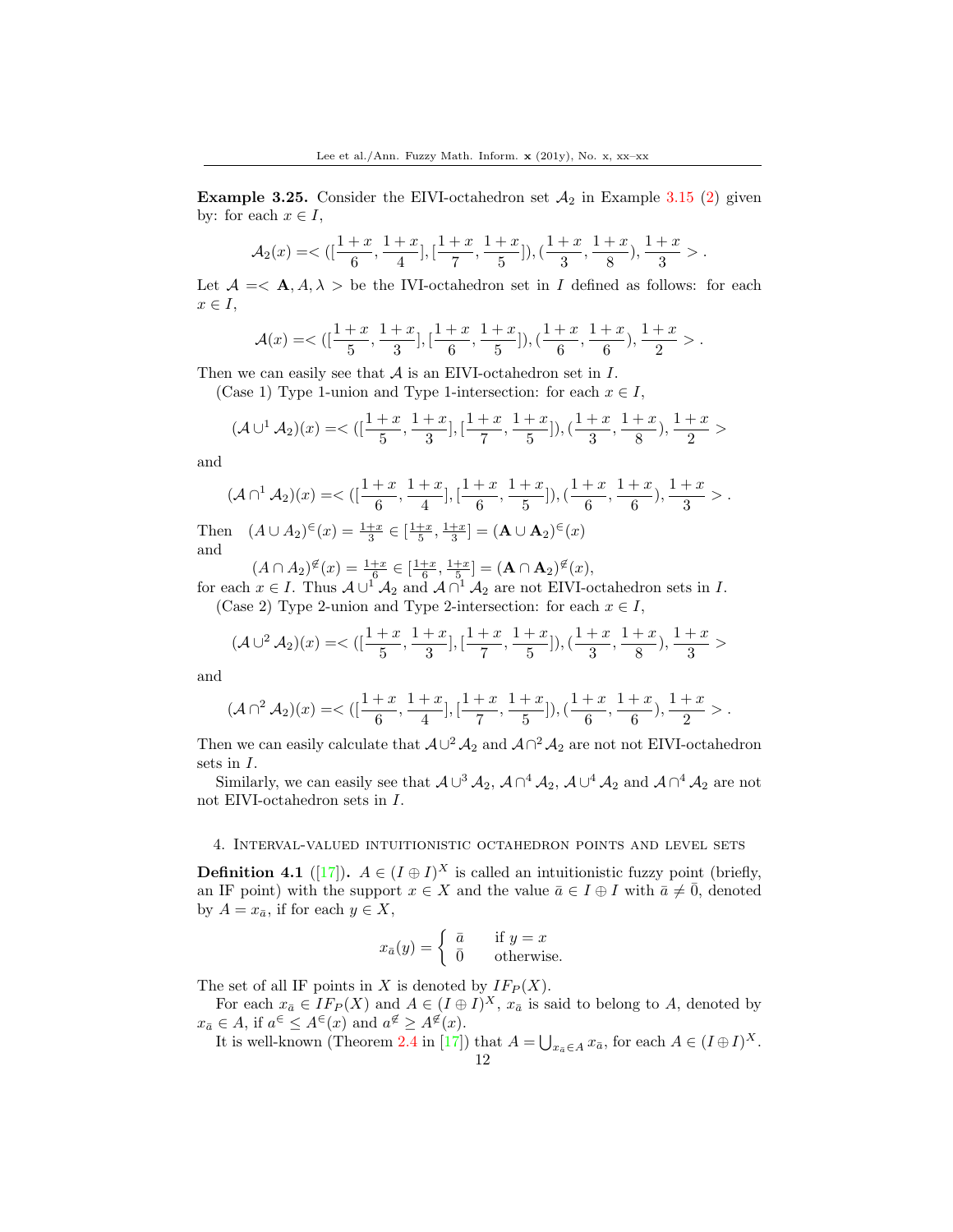**Definition 4.2** ([\[21\]](#page-38-7)).  $A \in (I \oplus I)^{X}$  is called an interval-valued intuitionistic fuzzy point (briefly, an IVI point) with the support  $x \in X$  and the value  $\tilde{a} \in [I] \oplus [I]$ with  $\overline{\tilde{a}} \neq \overline{\tilde{0}}$ , denoted by  $A = x_{\tilde{a}}$ , if for each  $y \in X$ ,

$$
x_{\tilde{a}}(y) = \begin{cases} \frac{\overline{\tilde{a}}}{\tilde{0}} & \text{if } y = x \\ 0 & \text{otherwise.} \end{cases}
$$

The set of all IVI points in X is denoted by  $IVIF_P(X)$ .

For each  $x_{\tilde{a}} \in IVF_{P}(X)$  and  $A \in ([I] \oplus [I])^{X}, x_{\tilde{a}}$  is said to belong to A, denoted by<br> $\subset A$  if  $\alpha \in (-\infty)$ ,  $\alpha \in (-\infty)$ ,  $\alpha \in (-\infty)$ ,  $\alpha \notin (-\infty)$ ,  $\alpha \in (-\infty)$ ,  $\alpha \notin (-\infty)$  $x_{\tilde{a}} \in A$ , if  $a^{\epsilon,-} \leq A^{\epsilon,-}(x)$ ,  $a^{\epsilon,+} \leq A^{\epsilon,+}(x)$ ,  $a^{\epsilon,-} \geq A^{\epsilon,-}(x)$  and  $a^{\epsilon,-} \geq A^{\epsilon,-}(x)$ .<br>
It is well known (See Theorem 1.1 in [21]) that  $A = \Box$  and  $x_{\tilde{a}}$  for each  $A$ .

It is well-known (See Theorem 1.1 in [\[21\]](#page-38-7)) that  $A = \bigcup_{x_{\tilde{a}} \in A} x_{\tilde{a}}$ , for each  $A \in$  $([I] \oplus [I])^X$ .

**Definition 4.3.** Let  $\mathcal{A} = \langle \mathbf{A}, A, \lambda \rangle \in IVIO(X)$  and let  $\tilde{\tilde{a}} = \langle \tilde{\tilde{a}}, \bar{a}, a \rangle$  be an IVI-octahedron number such that  $\tilde{\tilde{a}} \neq \tilde{0}$ ,  $\bar{b} \neq \bar{0}$  and  $a \neq 0$ . Then A is called an interval valued intuitionistic octahedron point (briefly IVI octahedron point) with interval-valued intuitionistic octahedron point (briefly, IVI-octahedron point) with the support  $x \in X$  and the value  $\tilde{\tilde{a}}$ , denoted by  $A = x_{\tilde{\tilde{a}}}$ , if for each  $y \in X$ ,

$$
x_{\widetilde{\widetilde{a}}}(y) = \begin{cases} \widetilde{\widetilde{a}} & \text{if } y = x \\ < \widetilde{0}, 0, 0 > \end{cases}
$$
 otherwise.

The set of IVI-octahedron points in X is denoted by  $IVIO_P(X)$ .

**Definition 4.4.** Let  $A = \langle A, A, \lambda \rangle \in IVIO(X)$  and let  $x_{\tilde{\tilde{a}}} \in IVIO_P(X)$ . Then  $x_{\tilde{a}}$  is said to:  $x_{\tilde{\tilde{a}}}$  is said to:<br>(i) belong

- (i) belong to A with respect to Type 1-order, denoted by  $x_{\tilde{\tilde{a}}} \in_1 \mathcal{A}$ , if
- $\widetilde{a} \leq \mathbf{A}(x), \, \bar{a} \leq A(x)$  and  $a \leq \lambda(x),$  i.e.,  $x_{\widetilde{a}} \in \mathbf{A}, x_{\bar{a}} \in A$  and  $x_a \in \lambda$ ,<br>and to A with respect to Type 2-order, denoted by  $x \in \mathbb{R}$ . (ii) belong to A with respect to Type 2-order, denoted by  $x_{\widetilde{a}} \in_2 \mathcal{A}$ , if

 $\widetilde{a} \leq \mathbf{A}(x), \, \bar{a} \leq A(x) \text{ and } a \geq \lambda(x),$ 

- (iii) belong to A with respect to Type 3-order, denoted by  $x_{\tilde{a}} \in A$ , if  $\widetilde{a} \leq \mathbf{A}(x), \, \overline{a} \geq A(x) \text{ and } a \leq \lambda(x),$ <br>ong to A with respect to Type 4.0
- (iv) belong to A with respect to Type 4-order, denoted by  $x_{\tilde{\tilde{a}}} \in A$ , if  $\widetilde{\widetilde{a}} \leq \mathbf{A}(x), \, \bar{a} \geq A(x) \text{ and } a \geq \lambda(x).$

It is clear that  $A = \bigcup_{x_{\tilde{a}} \in i}^{i} A x_{\tilde{a}} (i = 1, 2, 3, 4)$ , for each  $A \in IVIO(X)$ .

**Theorem 4.5.** Let  $x_{\tilde{e}} \in IVIO_P(X)$ ,  $\mathcal{A} = \langle \mathbf{A}, A, \lambda \rangle$  and  $\mathcal{B} = \langle \mathbf{B}, B, \mu \rangle \in$ <br> $\frac{IVIO(Y)}{T}$ . Then for any  $i = 1, 2, 3, 4$ .  $IVIO(X)$ . Then for any  $i = 1, 2, 3, 4$ ,

 $\mathcal{A} \subset_i \mathcal{B}$  if and only if  $x_{\widetilde{\tilde{a}}} \in_i \mathcal{B}$ , for each  $x_{\widetilde{\tilde{a}}} \in_i \mathcal{A}$ .

*Proof.* Suppose  $A \subset_1 \mathcal{B}$  and let  $x_{\widetilde{\overline{a}}} \in_1 \mathcal{A}$ . Then

$$
\widetilde{\widetilde{a}} = ([a^{\in,-}, a^{\in,+}], [a^{\notin,-}, a^{\notin,+}]) \leq ([A^{\in,-}(x), A^{\in,+}(x)], [A^{\notin,-}(x), A^{\notin,+}(x)]) = \mathbf{A}(x),
$$

$$
\bar{a} = (a^{\in}, a^{\notin}) \leq (A^{\in}(x), A^{\notin}(x)) = A(x), \ a \leq \lambda(x).
$$
Since  $A \subset \mathcal{B}$ ,  $\mathbf{A}(x) \leq \mathbf{B}(x)$ ,  $A(x) \leq B(x)$ ,  $\lambda(x) \leq \mu(x)$ . Thus

Since  $A \subset_1 \mathcal{B}$ ,  $\mathbf{A}(x) \leq \mathbf{B}(x)$ ,  $A(x) \leq B(x)$ ,  $\lambda(x) \leq \mu(x)$ . Thus

$$
\widetilde{a} \le \mathbf{B}(x), \ \bar{a} \le B(x), \ a \le \mu(x).
$$
13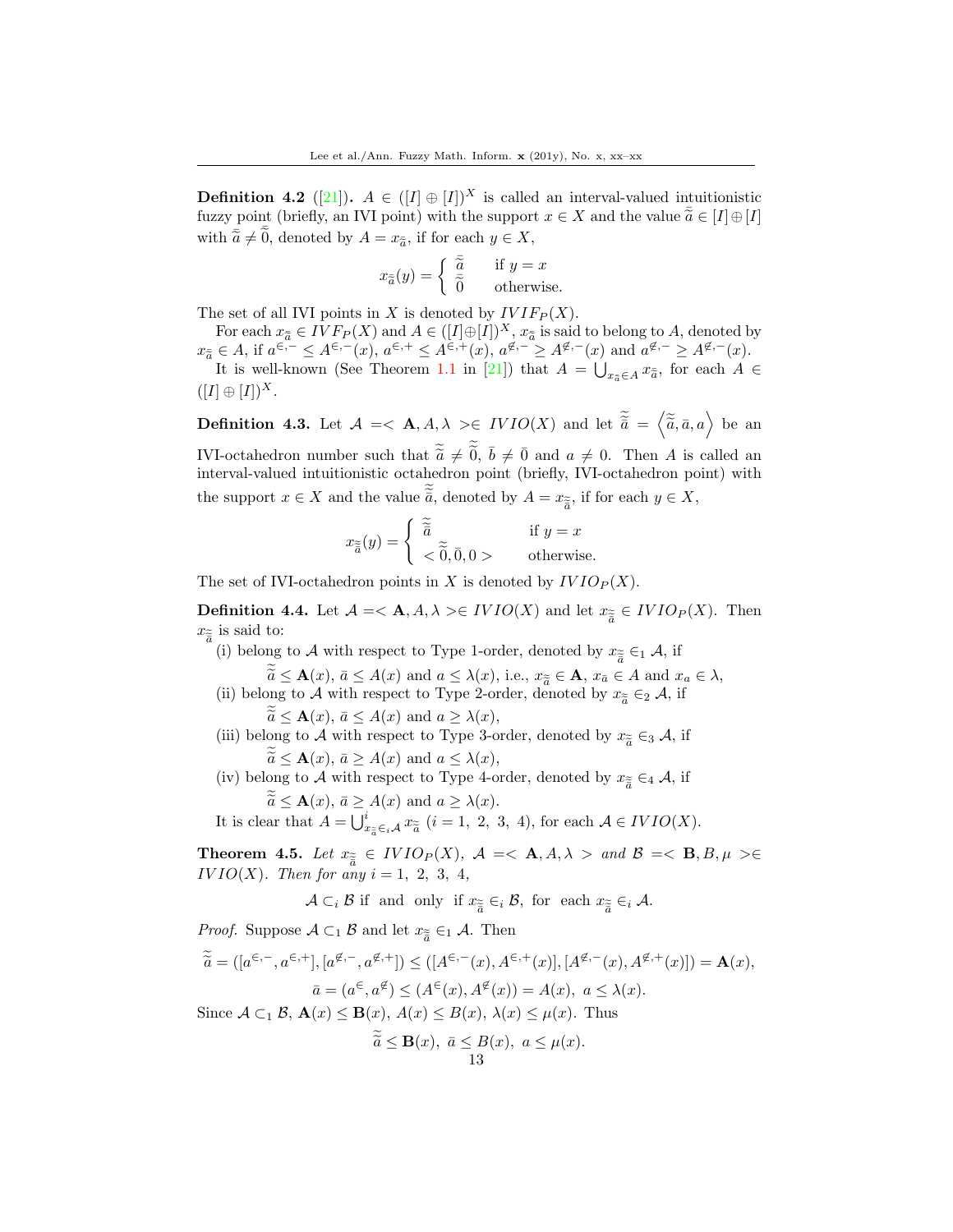So  $x_{\widetilde{\widetilde{a}}} \in_1 \mathcal{B}$ .<br>Converse

Conversely, suppose the necessary condition holds and Assume that  $A \nsubseteq_1 B$ . Then there is  $x_{\tilde{a}} \in IVIO_P(X)$  such that  $x_{\tilde{a}} \in A$  but  $x_{\tilde{a}} \notin I$  B. Thus  $x_{\tilde{a}} \in A$ ,<br> $x \in A$ ,  $x \in \tilde{A}$  but  $x \notin B$  or  $x \notin B$  or  $x \notin A$ . This is a controllation. So  $x_{\bar{a}} \in A$ ,  $x_a \in \lambda$  but  $x_{\tilde{a}} \notin \mathbf{B}$  or  $x_{\bar{a}} \notin B$  or  $x_a \notin \mu$ . This is a contradiction. So  $A \subset B$  $\mathcal{A} \subset_1 \mathcal{B}$ .

The remainders can be proved similarly.  $\square$ 

<span id="page-13-0"></span>**Proposition 4.6.** Let  $\mathcal{A} = \langle \mathbf{A}, A, \lambda \rangle$ ,  $\mathcal{B} = \langle \mathbf{B}, B, \mu \rangle \in \text{IVIO}(X)$ , let  $(A_j)_{j \in J} =$  $(**A**<sub>j</sub>, A<sub>j</sub>, A<sub>j</sub>>)<sub>j\in J</sub> \subset IVIO(X), x_{\widetilde{a}} \in IVIO_P(X)$  and let  $i = 1, 2, 3, 4$ .<br>(1) If  $x_{\widetilde{a}} \in A$  or  $x_{\widetilde{a}} \in B$ , then  $x_{\widetilde{a}} \in A + i^i B$ .

- (1) If  $x_{\widetilde{a}} \in_i \mathcal{A}$  or  $x_{\widetilde{a}} \in_i \mathcal{B}$ , then  $x_{\widetilde{a}} \in_i \mathcal{A} \cup^i \mathcal{B}$ .<br>
(2) If  $\mathcal{U} \subset \mathcal{I}$
- (2) If there is  $j \in J$  such that  $x_{\widetilde{a}} \in_i \mathcal{A}_j$ , then  $x_{\widetilde{a}} \in_i \bigcup_{j \in J}^i \mathcal{A}_j$ .

Proof. The proofs are straightforward.

The converse of Proposition [4.6](#page-13-0) need not to be true in general as shown in the following example.

**Example 4.7.** Let  $\mathcal{A} = \langle \mathbf{A}, A, \lambda \rangle$  and  $\mathcal{B} = \langle \mathbf{B}, B, \mu \rangle$  be two IVI-octahedron sets in I given as follows: for each  $x \in I$ ,

$$
\mathcal{A}(x) = \langle \left( \left[ \frac{1+x}{6}, \frac{1+x}{5} \right], \left[ \frac{1+x}{8}, \frac{1+x}{4} \right] \right), \left( \frac{1+x}{3}, \frac{1-x}{3} \right), \frac{2+x}{5} \rangle
$$

and

$$
\mathcal{B} = \langle \left( \left[ \frac{x}{3}, \frac{1+x}{4} \right], \left[ \frac{1+x}{7}, \frac{1+x}{6} \right] \right), \left( \frac{x}{3}, \frac{2-x}{5} \right), \frac{x}{4} \rangle.
$$

Then clearly,  $\mathcal{A} \cup^1 \mathcal{B} = \big\langle \left[ \frac{1+x}{6}, \frac{1+x}{4} \right], \left[ \frac{1+x}{8}, \frac{1+x}{4} \right], \left( \frac{1+x}{3}, \frac{2-x}{5} \right), \frac{2+x}{5} \big\rangle$ . Let  $\tilde{\tilde{a}} = \left( \left[ \frac{1}{5}, \frac{1}{4} \right], \left[ \frac{1}{4}, \frac{1}{2} \right], \frac{1+x}{4} \right]$  $\bar{a} = (\frac{1}{3}, \frac{1}{5}), a = \frac{1}{3}$  and Consider octahedron point  $0.5_{\tilde{a}}$ . Then

$$
(\mathcal{A} \cup^{1} \mathcal{B})(0.5) = \langle \left( \frac{1}{4}, \frac{3}{10} \right], \left[ \frac{3}{16}, \frac{3}{8} \right], \left( \frac{1}{2}, \frac{1}{6} \right), \frac{1}{2} \rangle,
$$
  

$$
\mathcal{A}(0.5) = \langle \left( \frac{1}{4}, \frac{3}{10} \right], \left[ \frac{3}{14}, \frac{1}{4} \right], \left( \frac{1}{6}, \frac{3}{8} \right), \frac{1}{8} \rangle,
$$
  

$$
\mathcal{B}(0.5) = \langle \left( \frac{1}{5}, \frac{1}{4} \right], \left[ \frac{1}{4}, \frac{1}{2} \right], \left( \frac{1}{3}, \frac{1}{5} \right), \frac{1}{3} \rangle.
$$

Thus  $\tilde{a} \leq_1 (\mathcal{A} \cup^1 \mathcal{B})(0.5)$  but  $\bar{a} \nleq B(0.5)$ . So  $0.5_{\tilde{a}} \in_1 \mathcal{A} \cup^1 \mathcal{B}$  but  $0.5_{\bar{a}} \notin B$ . Hence  $0.5_{\widetilde{a}} \in_{1} \mathcal{A} \cup^{1} \mathcal{B}$  but  $0.5_{\widetilde{a}} \notin_{1} \mathcal{B}$ .<br>Similarly, we can calculate

Similarly, we can calculate that for  $i = 2, 3, 4, 0.5_{\widetilde{a}} \in_i \mathcal{A} \cup^i \mathcal{B}$  but  $0.5_{\widetilde{a}} \notin_i \mathcal{A}$  or  $0.5_{\widetilde{\tilde{a}}} \notin_{i} \mathcal{B}.$ 

**Theorem 4.8.** Let  $\mathcal{A} = \langle \mathbf{A}, A, \lambda \rangle$ ,  $\mathcal{B} = \langle \mathbf{B}, B, \mu \rangle \in \mathit{IVIO}(X)$ , let  $(A_i)_{i \in J} =$  $(**A**<sub>j</sub>, A<sub>j</sub>, A<sub>j</sub>>)<sub>j\in J</sub> \subset IVIO(X), x_{\widetilde{a}} \in IVIO<sub>P</sub>(X)$  and let  $i = 1, 2, 3, 4$ . Then (1)  $x_{\widetilde{a}} \in_i \mathcal{A} \cap^i \mathcal{B}$  if and only if  $x_{\widetilde{a}} \in_i \mathcal{A}$  and  $x_{\widetilde{a}} \in_i \mathcal{B}$ ,<br>(2)  $x_{\widetilde{a}} \in \Omega^i$ , A, if and only if  $x_{\widetilde{a}} \in \mathcal{A}$ , for each is (2)  $x_{\widetilde{a}} \in_{i} \cap_{j \in J}^{i} \mathcal{A}_{j}$  if and only if  $x_{\widetilde{a}} \in_{i} \mathcal{A}_{j}$ , for each  $j \in J$ .

*Proof.* (1) Suppose  $x_{\tilde{\tilde{a}}} \in A \cap B$   $\tilde{x}_{\tilde{a}} \in A \cap B$ ,  $x_{\tilde{a}} \in A \cap B$  and  $x_a \in \lambda \wedge \mu$ .<br>Thus Thus

$$
\widetilde{\widetilde{a}} = ([a^{\in,-}, a^{\in,+}], [a^{\notin,-}, a^{\notin,+}]) \leq (\mathbf{A} \cap \mathbf{B})(x) = ([A^{\in,-}(x) \wedge B^{\in,-}(x), A^{\in,+}(x) \wedge B^{\in,+}(x)], 14
$$

$$
\Box
$$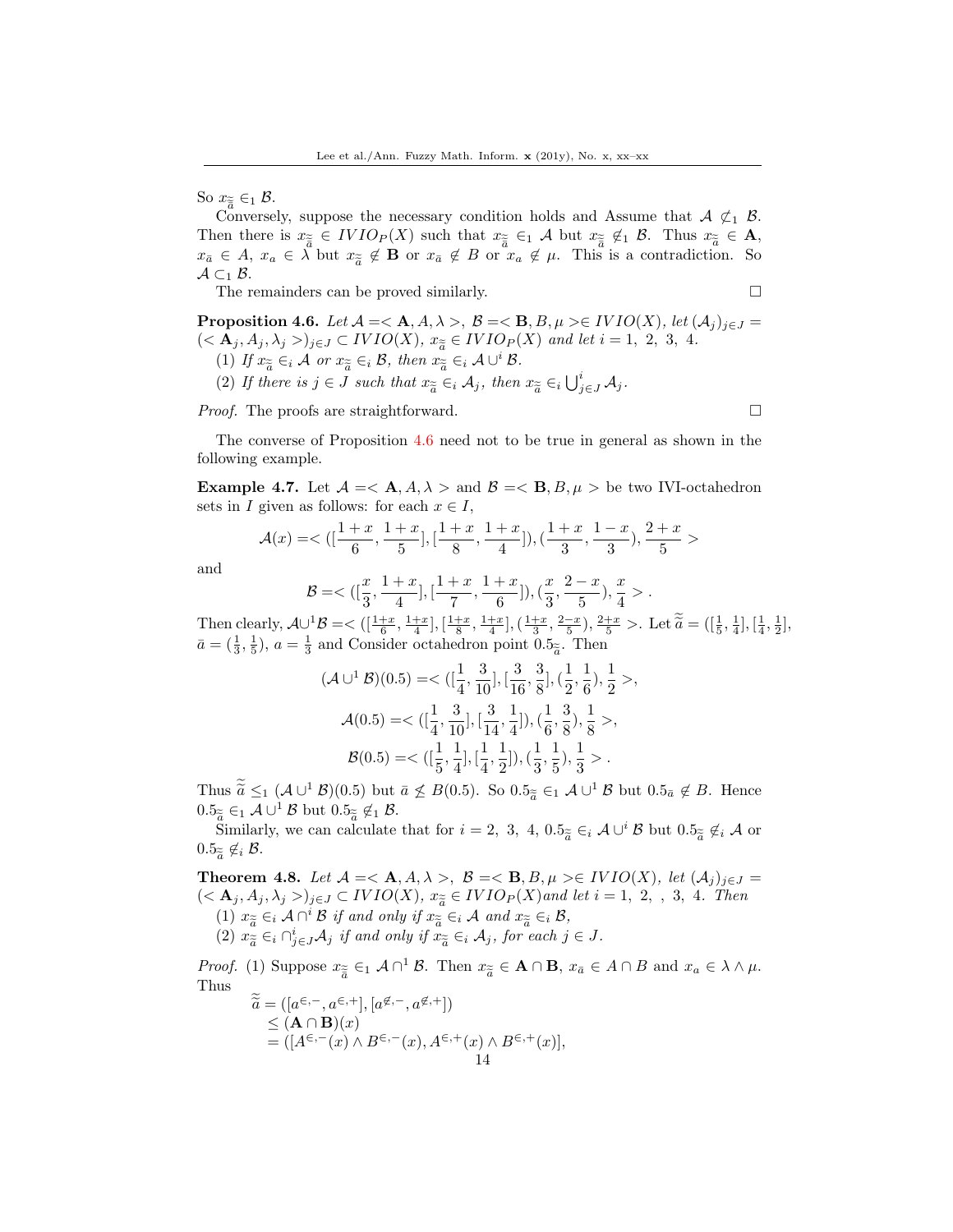$[A^{\not \in,-}(x) \vee B^{\not \in,-}(x), A^{\not \in,+}(x) \vee B^{\not \in,+}(x)]$ ),  $\bar{a} = (a^{\in}, a^{\notin}) \leq (A \cap B)(x) = (A^{\infty}(x) \wedge B^{\infty}(x), A^{\notin}(x) \vee B^{\notin}(x)),$  $a \le (\lambda \wedge \mu)(x) = \lambda(x) \wedge \mu(x).$ 

So  $x_{\widetilde{a}} \in \mathbf{A}$ ,  $x_{\bar{a}} \in A$ ,  $x_a \in \lambda$  and  $x_{\widetilde{a}} \in \mathbf{B}$ ,  $x_{\bar{a}} \in B$ ,  $x_a \in \mu$ . Hence  $x_{\widetilde{\overline{a}}} \in_1 \mathcal{A}$  and  $x_{\widetilde{a}} \in_1 \mathcal{B}$  $x_{\widetilde{\bar{a}}}\in_1 \mathcal{B}.$ Conve

Conversely, suppose  $x_{\widetilde{\tilde{a}}} \in A$  and  $x_{\widetilde{\tilde{a}}} \in A$ . Then

$$
[a^{\in,-}(x), a^{\in,+}(x)] \leq \mathbf{A}^{\in}(x), [a^{\notin,-}(x), a^{\notin,+}(x)] \geq \mathbf{A}^{\notin}(x),
$$
  
\n
$$
a^{\in} \leq A^{\in}(x), a^{\notin} \geq A^{\notin}(x), a \leq \lambda(x),
$$
  
\n
$$
[a^{\in,-}(x), a^{\in,+}(x)] \leq \mathbf{B}^{\in}(x), [a^{\notin,-}(x), a^{\notin,+}(x)] \geq \mathbf{B}^{\notin}(x),
$$
  
\n
$$
a^{\in} \leq B^{\in}(x), a^{\notin} \geq B^{\notin}(x), a \leq \mu(x).
$$

Thus

$$
[a^{\in,-}(x), a^{\in,+}(x)] \leq (\mathbf{A} \cap \mathbf{B})^{\in}(x), \ [a^{\notin,-}(x), a^{\notin,+}(x)] \geq (\mathbf{A} \cap \mathbf{B})^{\notin}(x),
$$

$$
a^{\in} \le A^{\in}(x) \wedge B^{\in}(x) = (A \cap B)^{\in}(x), \ a^{\notin} \ge A^{\notin}(x) \vee B^{\notin}(x) = (A \cap B)^{\notin}(x),
$$

$$
a \le \lambda(x) \wedge \mu(x) = (\lambda \wedge \mu)(x).
$$

So  $x_{\tilde{a}} \in \mathbf{A} \cap \mathbf{B}$ ,  $x_{\tilde{a}} \in A \cap B$  and  $x_a \in \lambda \wedge \mu$ . Hence  $x_{\tilde{\tilde{a}}} \in_1 \mathcal{A} \cap^1 \mathcal{B}$ .<br>For  $i = 2, 3, 4$ , the proofs is similar.

For  $i = 2, 3, 4$ , the proofs is similar.

From the definition of orders of IVI-octahedron numbers, we have the following definition.

<span id="page-14-0"></span>**Definition 4.9.** Let X be a nonempty set, let  $\tilde{a} \in ([I] \oplus [I]) \times (I \oplus I) \times I$  and let  $\mathcal{A} = \langle \mathbf{A}, A, \lambda \rangle \in IVIO(X)$ . Then two subsets  $[\mathcal{A}]_{\tilde{\tilde{a}}}$  and  $[\mathcal{A}]_{\tilde{\tilde{a}}}^*$  $\bar{a}$ of  $X$  are defined as follows:

$$
[\mathcal{A}]_{\widetilde{\widetilde{a}}} = \{x \in X : \mathbf{A}(x) \ge \widetilde{\widetilde{a}}, \ A(x) \ge \overline{a}, \ \lambda(x) \ge a\},
$$

$$
[\mathcal{A}]_{\widetilde{\widetilde{a}}}^* = \{x \in X : \mathbf{A}(x) > \widetilde{\widetilde{a}}, \ A(x) > \overline{a}, \ \lambda(x) > a\}.
$$

In this case,  $[\mathcal{A}]_{\tilde{\tilde{a}}}$  is called an  $\tilde{\tilde{a}}$ -level set of  $\mathcal{A}$  and  $[\mathcal{A}]_{\tilde{\tilde{a}}}^{*}$  $\tilde{\bar{a}}$ <sup>\*</sup> is called a strong  $\bar{\bar{a}}$ -level set of A.

**Example 4.10.** Consider the IVI-octahedron set in I given by: for each  $x \in I$ ,

$$
\mathcal{A} = \langle \left( [\frac{1+x}{5}, \frac{1+x}{3}], [\frac{1+x}{7}, \frac{1+x}{6}]), (\frac{1+x}{2}, \frac{x}{5}), \frac{1+x}{4} \rangle \right.
$$
\n
$$
\text{Let } \tilde{\tilde{a}} = ([\frac{1}{5}, \frac{1}{3}], [\frac{1}{6}, \frac{1}{5}], \bar{a} = (\frac{2}{7}, \frac{5}{7}), a = \frac{1}{4}. \text{ Then}
$$
\n
$$
[\mathcal{A}]_{\tilde{\tilde{0}}} = \{x \in I : [\frac{1+x}{5}, \frac{1+x}{3}] \ge 0, [\frac{1+x}{7}, \frac{1+x}{6}] \le 1, (\frac{1+x}{2}, \frac{x}{5}) \ge \bar{0}, \frac{1+x}{4} \ge 0\}
$$
\n
$$
= I,
$$
\n
$$
[\mathcal{A}]_{\tilde{\tilde{0}}}^{*} = \{x \in I : [\frac{1+x}{5}, \frac{1+x}{3}] > 0, [\frac{1+x}{7}, \frac{1+x}{6}] < 1, (\frac{1+x}{2}, \frac{x}{5}) > \bar{0}, \frac{1+x}{4} > 0\}
$$
\n
$$
= I \setminus \{1\},
$$
\n
$$
[\mathcal{A}]_{\tilde{\tilde{1}}}^{*} = \{x \in I : [\frac{1+x}{5}, \frac{1+x}{3}] \ge 1, [\frac{1+x}{7}, \frac{1+x}{6}] \le 0, (\frac{1+x}{2}, \frac{x}{5}) \ge \bar{1}, \frac{1+x}{4} \ge 1\}
$$
\n
$$
= \phi = [\mathcal{A}]_{\tilde{\tilde{1}}}^{*},
$$
\n
$$
[\mathcal{A}]_{\tilde{\tilde{a}}} = \{x \in I : ([\frac{1+x}{5}, \frac{1+x}{3}], [\frac{1+x}{7}, \frac{1+x}{6}]) \ge \bar{\tilde{a}}, (\frac{1+x}{2}, \frac{x}{5}) \ge \bar{b}, \frac{1+x}{4} \ge \alpha\}
$$
\n
$$
15
$$

$$
\Box
$$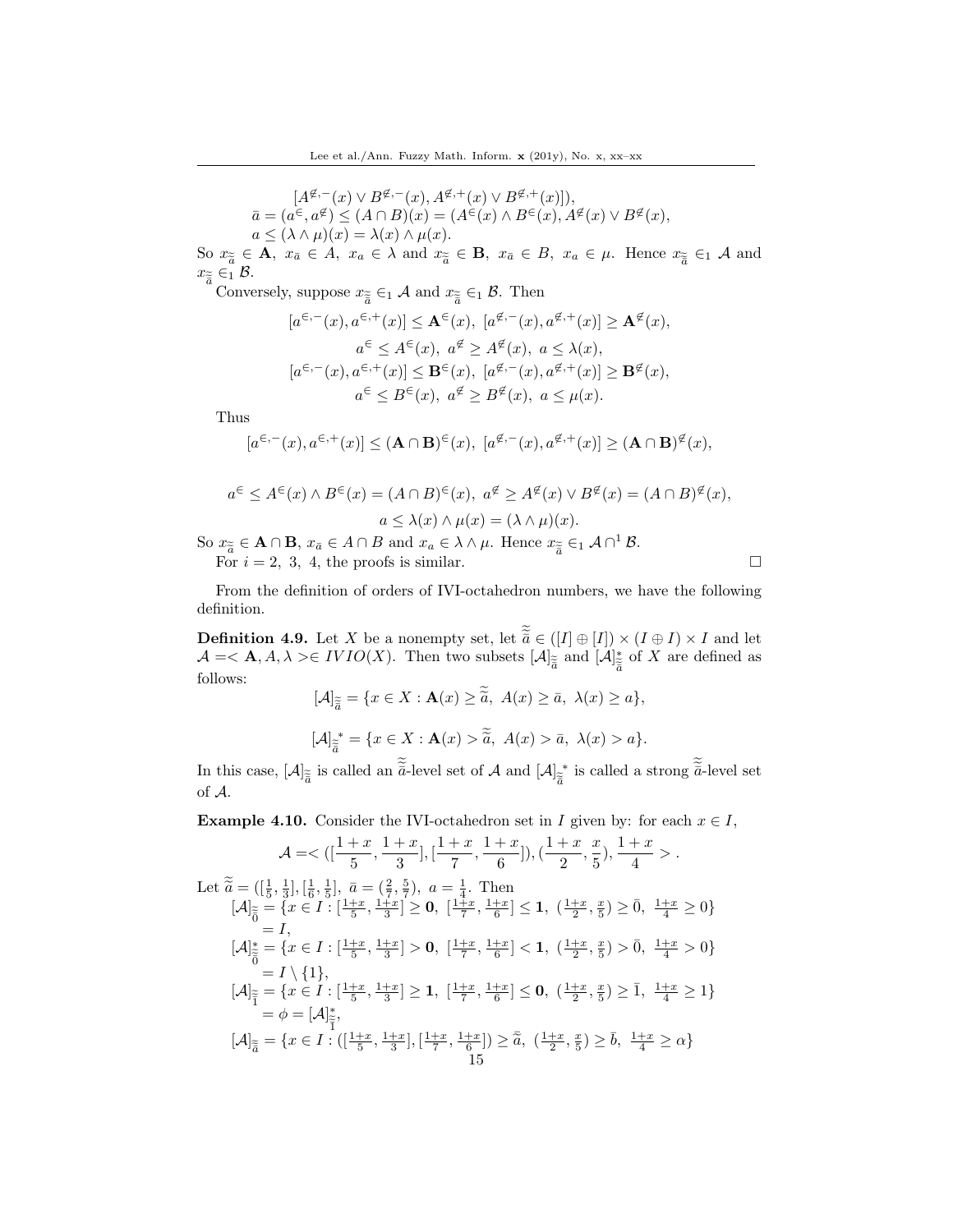$$
= [0, \frac{1}{7}],
$$
  
\n
$$
[\mathcal{A}]_{\tilde{\tilde{a}}}^* = \{x \in I : ([\frac{1+x}{5}, \frac{1+x}{3}], [\frac{1+x}{7}, \frac{1+x}{6}]) > \tilde{\tilde{a}}, (\frac{1+x}{2}, \frac{x}{5}) > \tilde{b}, \frac{1+x}{4} > \alpha\}
$$
  
\n
$$
= (0, \frac{1}{7}).
$$

It is obvious that that for each  $\widetilde{\widetilde{\overline{a}}} \in ([I] \oplus [I]) \times (I \oplus I) \times I$  and each  $\mathcal{A} \in IVIO(X),$  $[\mathcal{A}]_{\approx}^{*}$  $\frac{\dot{\widetilde{\mathbf{z}}}}{\widetilde{\bar{a}}} \subset [\mathcal{A}]_{\widetilde{\bar{a}}}$ .

**Proposition 4.11.** Let  $A \in VIO(X)$  and let  $\tilde{\tilde{a}}$ ,  $\tilde{b} \in ([I] \oplus [I]) \times (I \oplus I) \times I$ . Then have the following properties:

(1) if 
$$
\tilde{\vec{a}} \leq 1
$$
  $\bar{b}$ , then  $[\mathcal{A}]_{\tilde{\vec{b}}} \subset [\mathcal{A}]_{\tilde{\vec{a}}},$   
\n(2)  $[\mathcal{A}]_{\tilde{\vec{a}}} = \bigcap_{\tilde{\vec{b}} < 1} [\mathcal{A}]_{\tilde{\vec{b}}}, where \tilde{\vec{a}} \neq \tilde{\vec{0}}, \bar{b} \neq \bar{0}, a \neq 0,$   
\n $\tilde{\vec{b}} \leq 1 \tilde{\vec{b}}.$  then  $[\mathcal{A}]_{\tilde{\vec{b}}}^* \subset [\mathcal{A}]_{\tilde{\vec{a}}}^*$ ,  
\n(1)' if  $\tilde{\vec{a}} \leq 1 \tilde{\vec{b}}$ , then  $[\mathcal{A}]_{\tilde{\vec{b}}}^* \subset [\mathcal{A}]_{\tilde{\vec{a}}}^*$ ,  
\n(2)'  $[\mathcal{A}]_{\tilde{\vec{a}}}^* = \bigcup_{\tilde{\vec{b}} > 1} [\mathcal{A}]_{\tilde{\vec{b}}}^*$ , where  $\tilde{\vec{a}} \neq \tilde{\vec{1}}, \bar{b} \neq \bar{0}, \alpha \neq 0.$ 

Proof. (1) The proof is obvious from Definition [4.9.](#page-14-0)

(2) From (1), it is obvious that  $([A]_{\widetilde{\widetilde{a}}} \times_{\widetilde{\widetilde{a}} \in (([I] \oplus [I]) \times (I \oplus I) \times I) \setminus {\{\widetilde{\widetilde{0}}\}}$  is a descending family of subsets of X. Then clearly, for each  $\widetilde{\tilde{a}} \geq \in (([I] \oplus [I]) \times (I \oplus I) \times I) \setminus {\{\widetilde{\tilde{0}}\}}$ ,

$$
[\mathcal{A}]_{\widetilde{\widetilde{a}}} \subset \bigcap_{\widetilde{\widetilde{bh}}<_1 \widetilde{\widetilde{a}}} [\mathcal{A}]_{\widetilde{\widetilde{b}}}.
$$

Assume that  $x \notin [\mathcal{A}]_{\tilde{\vec{a}}}$ . Then  $\mathcal{A}(x) <_1 \tilde{\vec{a}}$ . Thus

$$
\exists \; \widetilde{\bar{\tilde{b}}} \in (((I] \oplus [I]) \times (I \oplus I) \times I) \setminus \{ \widetilde{\tilde{\tilde{0}}} \}
$$

such that  $\mathcal{A}(x) \leq 1 \, \overline{b} \leq 1 \, \overline{\widetilde{a}}$ . So for some  $\overline{b} \in (((I \oplus [I]) \times (I \oplus I) \times I) \setminus {\widetilde{0}}$  such that  $\tilde{\bar{b}} \lt_1 < \tilde{\bar{a}}, x \notin [\mathcal{A}]_{\tilde{\bar{b}}},$  i.e.,  $x \notin \bigcap_{\tilde{\bar{b}}}$  $\tilde{\bar{b}} < 1$  $\tilde{\bar{a}}$  $[\mathcal{A}]_{\widetilde{\vec{b}}}$ . Hence  $\bigcap_{z}$  $\tilde{\bar{b}} < 1$  $\tilde{\bar{a}}$  $[\mathcal{A}]_{\widetilde{\tilde{b}}} \subset [\mathcal{A}]_{\widetilde{\tilde{a}}}$ . Therefore

$$
[\mathcal{A}]_{\tilde{\tilde{a}}} = \bigcap_{\tilde{\tilde{b}} < 1 \tilde{\tilde{a}} \\
(2) \text{ The proof is similar to } (2).
$$

## 5. Mappings of IVI-octahedron set

**Definition 5.1** ([\[5\]](#page-37-16)). Let X, Y be two sets, let  $f: X \to Y$  be a mapping and let  $A \in (I \oplus I)^X$ ,  $B \in (I \oplus I)^Y$ .

(i) The preimage of B under f, denoted by  $f^{-1}(B)$ , is the IF set in X defined as follows: for each  $x \in X$ ,

$$
f^{-1}(B)(x) = (B^{\in}(f(x)), B^{\notin}(f(x))) = ((B^{\in} \circ f)(x), (B^{\notin} \circ f)(x)).
$$
  
16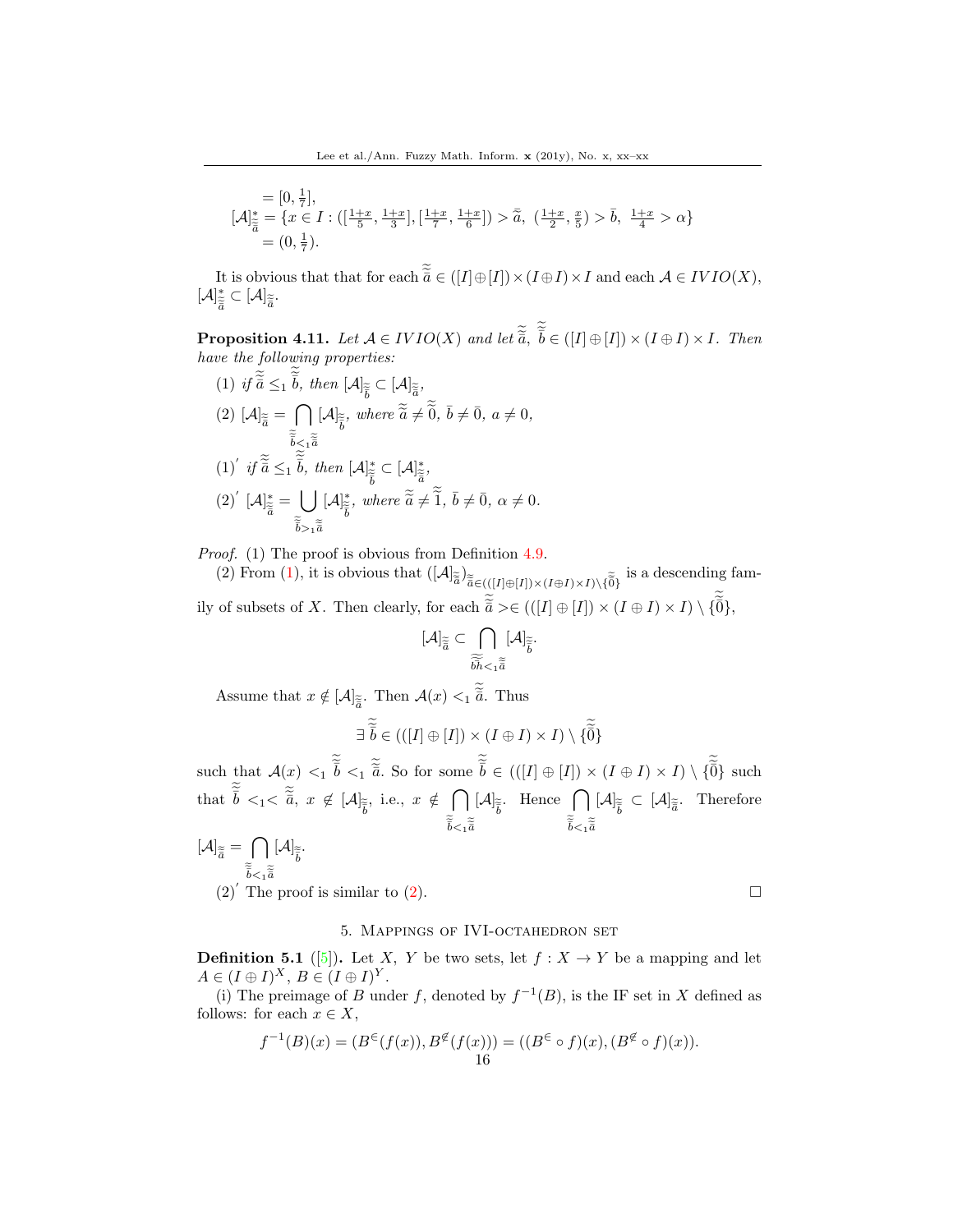(ii) The image of A under f, denoted by  $f(A) = (f(A^{\epsilon}), f_-(A^{\epsilon}))$ , is the IF set in Y defined as follows: for each  $y \in Y$ ,

$$
f(A^{\epsilon})(y) = \begin{cases} \n\int_{x \in f^{-1}(y)} A^{\epsilon}(x) & \text{if } f^{-1}(y) \neq \phi \\ \n0 & \text{otherwise,} \n\end{cases}
$$
  
\n
$$
f_{-}(A^{\notin})(y) = (1 - f(1 - A^{\notin}))(y) = \begin{cases} \n\int_{x \in f^{-1}(y)} A^{\notin,-}(x) & \text{if } f^{-1}(y) \neq \phi \\ \n\overline{1} & \text{otherwise.} \n\end{cases}
$$

**Definition 5.2** ([\[21\]](#page-38-7)). Let X, Y be two sets, let  $f: X \to Y$  be a mapping and let  $A \in ([I] \oplus [I])^X, B \in ([I] \oplus [I])^Y.$ 

(i) The preimage of B under f, denoted by  $f^{-1}(B)$ , is the IVI set in X defined as follows: for each  $x \in X$ ,

$$
f^{-1}(B)(x) = (B^{\in}(f(x)), B^{\notin}(f(x))) = ((B^{\in} \circ f)(x)), (B^{\notin} \circ f)(x)),
$$
 where  
\n
$$
B^{\in}(f(x)) = [B^{\in}-(f(x)), B^{\in}+(f(x))] \text{ and } B^{\notin}(f(x)) = [B^{\notin}-(f(x)), B^{\notin}+(f(x))].
$$
\n(ii) The image of A under f, denoted by  $f(A) = (f(A^{\in}), f(A^{\notin}))$ , is the IVI set  
\nin Y defined as follows: for each  $y \in Y$ ,

$$
f(A^{\epsilon})(y) = \begin{cases} [\bigvee_{x \in f^{-1}(y)} A^{\epsilon,-}(x), \bigvee_{x \in f^{-1}(y)} A^{\epsilon,+}(x)] & \text{if } f^{-1}(y) \neq \phi \\ \mathbf{0} & \text{otherwise,} \end{cases}
$$
  

$$
f(A^{\notin})(y) = \begin{cases} [\bigwedge_{x \in f^{-1}(y)} A^{\notin,-}(x), \bigwedge_{x \in f^{-1}(y)} A^{\notin,+}(x)] & \text{if } f^{-1}(y) \neq \phi \\ \mathbf{1} & \text{otherwise.} \end{cases}
$$

<span id="page-16-1"></span>**Definition 5.3.** Let X, Y be two sets, let  $f : X \rightarrow Y$  be a mapping and let  $A = \langle A, A, \lambda \rangle \in IVIO(X), B = \langle B, B, \mu \rangle \in IVIO(Y).$ 

(i) The preimage of B under f, denoted by  $f^{-1}(\mathcal{B}) = \langle f^{-1}(\mathbf{B}), f^{-1}(B), f^{-1}(\mu) \rangle$ , is an IVI-octahedron set in X defined as follows: for each  $x \in X$ ,

$$
f^{-1}(\mathcal{B})(x) = \langle \left[ (B^{\in,-} \circ f)(x), (B^{\in,+} \circ f)(x) \right], \left[ (B^{\notin,-} \circ f)(x), (B^{\notin,+} \circ f)(x) \right] \rangle
$$
  

$$
, \left( (B^{\in} \circ f)(x), (B^{\notin} \circ f)(x) \right), (\mu \circ f)(x) > .
$$

(ii) The image of A under f, denoted by  $f(A) = \langle f(A), f(A), f(\lambda) \rangle$ , is an IVI-octahedron set in Y defined as follows: for each  $y \in Y$ ,

$$
f(\mathbf{A}^{\epsilon})(y) = \begin{cases} [\bigvee_{x \in f^{-1}(y)} A^{\epsilon,-}(x), \bigvee_{x \in f^{-1}(y)} A^{\epsilon,+}(x)] & \text{if } f^{-1}(y) \neq \phi \\ \mathbf{0} & \text{otherwise,} \end{cases}
$$
  
\n
$$
f(\mathbf{A}^{\notin})(y) = \begin{cases} [\bigwedge_{x \in f^{-1}(y)} A^{\notin,-}(x), \bigwedge_{x \in f^{-1}(y)} A^{\notin,+}(x)] & \text{if } f^{-1}(y) \neq \phi \\ \mathbf{1} & \text{otherwise,} \end{cases}
$$
  
\n
$$
f(A)(y) = \begin{cases} (\bigvee_{x \in f^{-1}(y)} A^{\epsilon}(x), \bigwedge_{x \in f^{-1}(y)} A^{\notin}(x)) & \text{if } f^{-1}(y) \neq \phi \\ \mathbf{0} & \text{otherwise,} \end{cases}
$$
  
\n
$$
f(\lambda)(y) = \begin{cases} \bigvee_{x \in f^{-1}(y)} \lambda(x) & \text{if } f^{-1}(y) \neq \phi \\ \mathbf{0} & \text{otherwise.} \end{cases}
$$

It is obvious that  $f(x_{\langle \alpha,\bar{b},\alpha\rangle}) = [f(x)]_{\langle \alpha,\bar{b},\alpha\rangle}$ , for each  $x_{\langle \alpha,\bar{b},\alpha\rangle} \in O_P(X)$ .

<span id="page-16-0"></span>**Example 5.4.** Let  $X = \{x, y, z\}$ ,  $Y = \{a, b, c, d\}$  and let  $f : X \rightarrow Y$  be the mapping defined by:  $f(x) = f(y) = a, f(z) = c$ .

Let  $\mathcal{A} = \langle \mathbf{A}, A, \lambda \rangle$  be the IVI-octahedron set in X and let  $\mathcal{B} = \langle \mathbf{B}, B, \mu \rangle$  be the octahedron set in  $Y$  defined by the following Table: Then  $f(\mathbf{A}^{\in})(a) = [\bigvee_{t \in f^{-1}(a)} A^{\in,-}(t), \bigwedge_{t \in f^{-1}(a)} A^{\in,+}(t)]$ 

$$
17\,
$$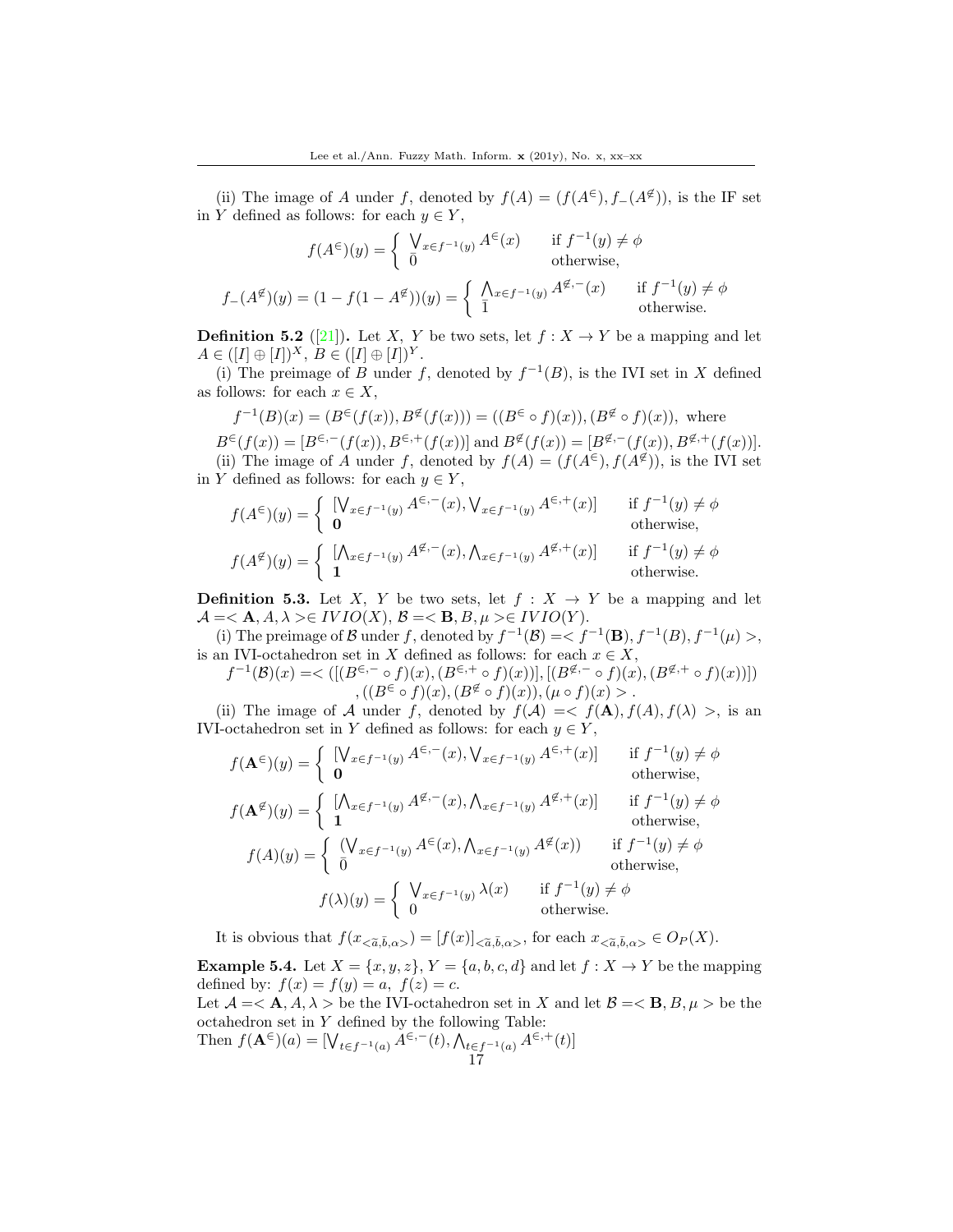Lee et al./Ann. Fuzzy Math. Inform.  $\mathbf x$  (201y), No. x, xx–xx

| X                | $\mathbf{A}(t)$                                                                                                                                                      | A(t)       | $\lambda(t)$ |  |
|------------------|----------------------------------------------------------------------------------------------------------------------------------------------------------------------|------------|--------------|--|
| $\boldsymbol{x}$ |                                                                                                                                                                      | (0.6, 0.3) | 0.7          |  |
|                  |                                                                                                                                                                      | (0.5, 0.2) | 0.6          |  |
|                  | $\begin{array}{ l} \hline \left([0.2, 0.6], [0.1, 0.3]\right) \ \hline \left([0.3, 0.5], [0.3, 0.4]\right) \ \hline \left([0.4, 0.7], [0.2, 0.2]\right) \end{array}$ | (0.7, 0.2) | 0.8          |  |
|                  |                                                                                                                                                                      |            |              |  |

Table 5.1

$$
= [A^{\epsilon,-}(x) \vee A^{\epsilon,-}(y), A^{\epsilon,+}(x) \vee A^{\epsilon,+}(y)]
$$
  
\n
$$
= [0.3, 0.6],
$$
  
\n
$$
f(\mathbf{A}^{\notin})(a) = [\bigwedge_{t \in f^{-1}(a)} A^{\notin,-}(t), \bigvee_{t \in f^{-1}(a)} A^{\notin,+}(t)]
$$
  
\n
$$
= [A^{\notin,-}(x) \wedge A^{\notin,-}(y), A^{\notin,+}(x) \wedge A^{\notin,+}(y)]
$$
  
\n
$$
= [0.1, 0.3],
$$
  
\n
$$
f(\mathbf{A})(b) = f(\mathbf{A})(d) = \tilde{0}, f(\mathbf{A})(c) = ([0.4, 0.7], [0.2, 0.2]),
$$
  
\n
$$
f(A)(a) = (\bigvee_{t \in f^{-1}(a)} A^{\in}(t), \bigwedge_{t \in f^{-1}(a)} A^{\notin}(t))
$$
  
\n
$$
= (A^{\in}(x) \vee A^{\in}(y), A^{\notin}(x) \wedge A^{\notin}(y))
$$
  
\n
$$
= (0.6, 0.2),
$$
  
\n
$$
f(A)(b) = f(A)(d) = \bar{0}, f(A)(c) = (0.7, 0.2),
$$
  
\n
$$
f(\lambda)(a) = \bigvee_{t \in f^{-1}(a)} \lambda(t)
$$
  
\n
$$
= \lambda(x) \vee \lambda(y) = 0.7,
$$
  
\n
$$
f(\lambda)(b) = f(\lambda)(d) = 0, f(\lambda)(c) = 0.8.
$$
  
\nThus we have Table 5.2 for  $f(A)$ :

|                  | $f(\mathbf{A})(x)$                      | f(A)(x)    | $\left(x\right)$ |
|------------------|-----------------------------------------|------------|------------------|
| $\boldsymbol{a}$ | ([0.3, 0.6], [0.1, 0.3])                | (0.6, 0.2) | 0.7              |
| b                |                                         |            |                  |
| $\overline{c}$   | $([0.4, 0.7], [0.2, 0.2])$ $(0.7, 0.2)$ |            | $0.8\,$          |
| d.               |                                         |            |                  |
| Table 5.2        |                                         |            |                  |

Now let  $\mathcal{B}=<\mathbf{B}, B, \mu>$  be the IVI-octahedron set in  $Y$  defined by Table 5.3:

| $Y+$      | $\mathbf{B}(x)$                                                                                                                                               | B(x)       | $\mu(x)$ |  |
|-----------|---------------------------------------------------------------------------------------------------------------------------------------------------------------|------------|----------|--|
|           |                                                                                                                                                               | (0.5, 0.4) | 0.6      |  |
|           |                                                                                                                                                               | (0.7, 0.2) | 0.8      |  |
|           |                                                                                                                                                               | (0.6, 0.3) | 0.7      |  |
|           | $\begin{array}{c c} a & ([0.3, 0.5], [0.2, 0.4]) \\ b & ([0.2, 0.6], [0.3, 0.3]) \\ c & ([0.4, 0.7], [0.1, 0.2]) \\ d & ([0.2, 0.5], [0.3, 0.4]) \end{array}$ | (0.4, 0.5) | 0.5      |  |
| Table 5.3 |                                                                                                                                                               |            |          |  |

Then 
$$
f^{-1}(\mathbf{B}^{\in})(x) = [B^{\in,-}(f(x)), B^{\in,+}(f(x))]
$$
  
\n $= [B^{\in,-}(a), B^{\in,+}(a)]$   
\n $= [0.3, 0.5]$   
\n $= f^{-1}(\mathbf{B}^{\in})(y),$   
\n $f^{-1}(\mathbf{B}^{\notin})(x) = [B^{\notin,-}(f(x)), B^{\notin,+}(f(x))]$   
\n $= [B^{\notin,-}(a), B^{\notin,+}(a)]$   
\n $= [0.2, 0.4]$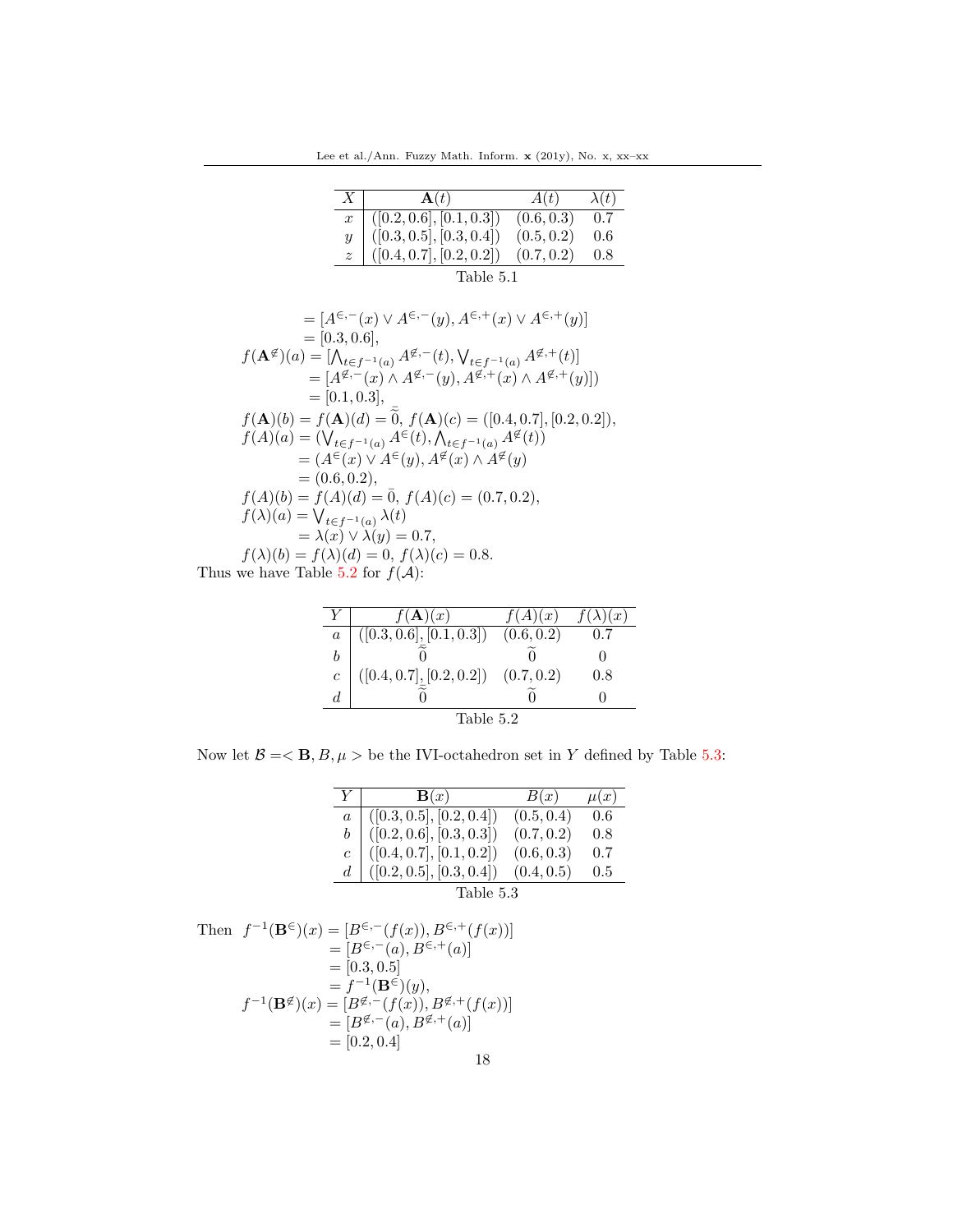$=f^{-1}(\mathbf{B}^{\not\in})(y).$ Similarly, we can calculate the followings:  $f^{-1}(\mathbf{B})(z) = ([0.4, 0.7], [0.1, 0.2]),$  $f^{-1}(B)(x) = f^{-1}(B)(y) = (0.5, 0.4), f^{-1}(B)(z) = (0.6, 0.3),$  $f^{-1}(\mu)(x) = f^{-1}(\mu)(y) = 0.6, f^{-1}(\mu)(z) = 0.7.$ So we have Table 5.4 for  $f^{-1}(\mathcal{B})$ :

| X <sub>1</sub>   | $\overline{f^{-1}}(\mathbf{B})(t)$                                                     | $\overline{f^{-1}}(B)(t)$ | $\overline{f}^{-1}(\mu)(t)$ |  |
|------------------|----------------------------------------------------------------------------------------|---------------------------|-----------------------------|--|
| $\boldsymbol{x}$ |                                                                                        | (0.5, 0.4)                | 0.6                         |  |
|                  |                                                                                        | (0.5, 0.4)                | 0.6                         |  |
|                  | $[(0.3, 0.5], [0.2, 0.4])$<br>$([0.3, 0.5], [0.2, 0.4])$<br>$([0.4, 0.7], [0.1, 0.2])$ | (0.6, 0.3)                | 0.7                         |  |
| Table 5.4        |                                                                                        |                           |                             |  |

<span id="page-18-0"></span>Proposition 5.5. Let  $\mathcal{A} = \langle \mathbf{A}, A, \lambda \rangle$ ,  $\mathcal{A}_1 = \langle \mathbf{A}_1, A_1, \lambda_1 \rangle$ ,  $\mathcal{A}_2 = \langle \mathbf{A}_2, A_2, \lambda_2 \rangle \in$ IVIO(X),  $(A_i)_{i\in J} = \{ \langle A_i, A_i, \lambda_i \rangle \}_{i\in J} \subset IVIO(X)$ , let  $\mathcal{B} = \langle B, B, \mu \rangle$ ,  $\mathcal{B}_1 = \langle \mathbf{B}_1, B_1, \mu_1 \rangle$ ,  $\mathcal{B}_2 = \langle \mathbf{B}_2, B_2, \mu_2 \rangle \in IVIO(Y), (\mathcal{B}_j)_{j \in J} = \langle \langle \mathbf{B}_j, B_j, \mu_j \rangle$  $j_{i\in J} \subset IVIO(Y)$  and let  $f: X \to Y$  be a mapping. Then for each  $i = 1, 2, 3, 4$ , (1) if  $\mathcal{A}_1 \subset_i \mathcal{A}_2$ , then  $f(\mathcal{A}_1) \subset_i f(\mathcal{A}_2)$ , (2) if  $\mathcal{B}_1 \subset_i \mathcal{B}_2$ , then  $f^{-1}(\mathcal{B}_1) \subset_i f^{-1}(\mathcal{B}_2)$ , (3)  $A \subset_1 f^{-1}(f(A))$  and if f is injective, then  $A = f^{-1}(f(A))$ , (4)  $f(f^{-1}(\mathcal{B})) \subset_1 \mathcal{B}$  and if f is surjective,  $f(f^{-1}(\mathcal{B})) = \mathcal{B}$ , (5)  $f^{-1}(\bigcup_{j\in J}^{i} \mathcal{B}_j) = \bigcup_{j\in J}^{i} f^{-1}(\mathcal{B}_j),$ (6)  $f^{-1}(\bigcap_{j\in J}^i \mathcal{B}_j) = \bigcap_{j\in J}^i f^{-1}(\mathcal{B}_j),$ (7)  $f(\bigcup_{j\in J}^1 \mathcal{A}_j) = \bigcup_{j\in J}^1 f(\mathcal{A}_j),$ (8)  $f(\bigcap_{j\in J}^i A_j) \subset_i \bigcap_{j\in J}^i f(A_j)$  and if f is injective, then  $f(\bigcap_{j\in J}^i A_j) = \bigcap_{j\in J}^i f(A_j)$ , (9) if f is surjective, then  $f(\mathcal{A})^c \subset_1 f(\mathcal{A}^c)$ . (10)  $f^{-1}(\mathcal{B}^c) = f^{-1}(\mathcal{B})^c$ . (11)  $f^{-1}(\mathbf{0}) = \mathbf{0}$ ,  $f^{-1}(\mathbf{1}) = \mathbf{1}$ ,  $f^{-1}(< \mathbf{0}, \mathbf{0}, \mathbf{1} >) = < \mathbf{0}, \mathbf{0}, \mathbf{1} >$ ,  $f^{-1}(<\{0,1,0>\}=<\{0,1,0>,f^{-1}(<\{1,0,0>\}=<\{1,0,0>,f^{-1}(<\{1,0,0>\}=<\{1,0,0>,f^{-1}(<\{1,0,0>\}=<\{1,0,0>\}=<\{1,0,0>\}$  $f^{-1}(<\{0,1,1>\}=<\{0,1,1>,f^{-1}(<\tilde{1},0,1>\}=<\tilde{1},0,1>,$  $f^{-1}(<\tilde{1}, \bar{1}, 0>) = <\tilde{1}, \bar{1}, 0>.$ (12)  $f(\ddot{\mathbf{0}}) = \ddot{\mathbf{0}}$  and if f is surjective, then the following hold:  $f(<\tilde{0}, \bar{0}, 1>) = <\tilde{0}, \bar{0}, 1>, f(<\tilde{0}, \bar{1}, 0>) = <\tilde{0}, \bar{1}, 0>,$  $f(<\tilde{1}, \bar{0}, 0>) = <\tilde{1}, \bar{0}, 0>, f(<\tilde{0}, \bar{1}, 1>) = <\tilde{0}, \bar{1}, 1>,$  $f(<\tilde{1}, \bar{0}, 1>) = <\tilde{1}, \bar{0}, 1>, f(<\tilde{1}, \bar{1}, 0>) = <\tilde{1}, \bar{1}, 0>, f(\tilde{1}) = \tilde{1}.$ 

*Proof.* The proofs are straightforward.  $\square$ 

**Example 5.6.** Let f be the mapping and let  $A$  be the IVI-octahedron set in X given in Example [5.4.](#page-16-0) Then  $f^{-1}(f(A))(x) = \langle [0.3, 0.6], [0.1, 0.3], (0.6, 0.2), 0.7 \rangle$  $\mathcal{A}(x), f^{-1}(f(\mathcal{A}))(y) = \langle (0.3, 0.6], [0.1, 0.3]), (0.6, 0.2), 0.7 \rangle \geq \mathcal{A}(y) \text{ and } f^{-1}(f(\mathcal{A}))(z) =$  $\mathcal{A}(z)$ . Then  $\mathcal{A} \subset_1 f^{-1}(f(\mathcal{A}))$ . Moreover,  $\mathcal{A} \neq f^{-1}(f(\mathcal{A}))$ . On the other hand, we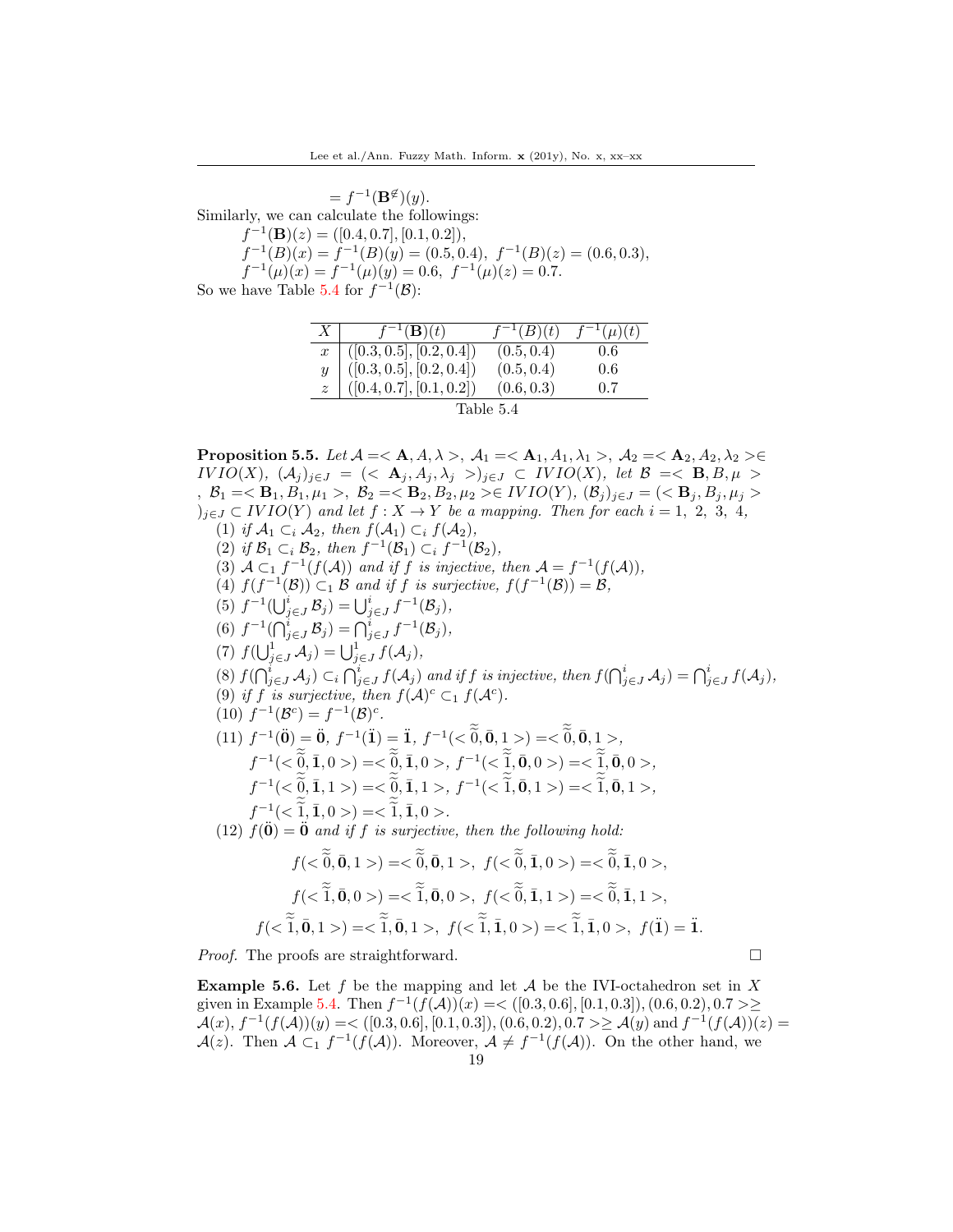can easily calculate that  $f(f^{-1}(\mathcal{B})) = \mathcal{B}$ . Thus we can confirm that Proposition [5.5](#page-18-0) (3) and (4) hold. Note that f is surjective but not injective.

**Remark 5.7.**  $f(\bigcup_{j\in J}^{i} A_j) \neq \bigcup_{j\in J}^{i} f(A_j)$  for  $i = 2, 4, 4$ , in general.

**Example 5.8.** Let  $X = \{x, y, z\}$ ,  $Y = \{a, b, c\}$ , let  $\mathcal{A}_1 = \{A_1, A_1, \lambda_1 > \text{and } A_1 = \emptyset\}$  $A_2 = \langle A_2, A_2, \lambda_2 \rangle$  be two IVI-octahedron set in X given by:  $\mathcal{A}_1(x) = \langle [0.3, 0.6], [0.2, 0.3], (0.6, 0.3), 0.6 \rangle$  $\mathcal{A}_1(y) = \langle [0.2, 0.7], [0.1, 0.2], (0.7, 0.2), 0.7 \rangle,$  $\mathcal{A}_1(z) = \langle [0.5, 0.6], [0.3, 0.3], (0.7, 0.1), 0.5 \rangle,$  $\mathcal{A}_2(x) = \langle [0.4, 0.5], [0.3, 0.4], (0.7, 0.2), 0.7 \rangle,$  $\mathcal{A}_2(y) = \langle [0.3, 0.4], [0.4, 0.5]), (0.6, 0.3), 0.6 \rangle,$  $A_2(z) = \langle [0.3, 0.8], [0.1, 0.1], (0.5, 0.3), 0.7 \rangle$ . Let  $f: X \to Y$  be the mapping defined by  $f(x) = f(y) = a$ ,  $f(z) = c$ . Then

$$
f(\lambda_1 \wedge \lambda_2)(a) = 0.6 \neq 0.7 = (f(\lambda_1) \wedge f(\lambda_2))(a)
$$

and

$$
f(A_1 \cap A_2)(a) = (0.6, 0.3) \neq (0.7, 0.2) = (f(A_1) \cap f(A_2).
$$

Thus  $f(A_1 \cup 2A_2)(a) \neq (f(A_1) \cup 2f(A_1))(a), f(A_1 \cup 3A_2)(a) \neq (f(A_1)^4 f(A_1))(a)$  and  $f(A_1 \cup A_2)(a) \neq (f(A_1) \cup A_2 f(A_1))(a)$ . So  $f(\bigcup_{j \in J}^i A_j) \neq \bigcup_{j \in J}^i f(A_j)$  for  $i = 2, 3, 4$ .

The following is an immediate result of Definition [5.3](#page-16-1) (i).

**Proposition 5.9.** If  $g: Y \to Z$  is a mapping, then  $(g \circ f)^{-1}(C) = f^{-1}(g^{-1}(C))$ , for each  $C \in IVIO(X)$ , where  $g \circ f$  is the composition of f and g.

### 6. IVI-octahedron groupoids

In this section, we introduce the concept of IVI-octahedron groupoids and study some of its properties.

Throughout this section and next sections, for an octahedron set  $\mathcal{A} = \langle \mathbf{A}, A, \lambda \rangle$ in a set X,  $\mathcal{A} \neq \emptyset$  [resp.  $\left\langle \widetilde{\overline{0}}, \overline{\mathbf{0}}, 1 \right\rangle$ ,  $\left\langle \widetilde{\overline{0}}, \overline{\mathbf{1}}, 0 \right\rangle$  and  $\left\langle \widetilde{\overline{0}}, \overline{\mathbf{1}}, 1 \right\rangle$ ] means that

 $\mathbf{A} \neq \widetilde{0}, A \neq \overline{0}, \lambda \neq 0$ 

[resp.  $\mathbf{A} \neq \tilde{0}$ ,  $A \neq \bar{\mathbf{0}}$ ,  $\lambda \neq 1$ ,  $\mathbf{A} \neq \tilde{0}$ ,  $A \neq \bar{\mathbf{1}}$ ,  $\lambda \neq 0$  and  $\mathbf{A} \neq \tilde{0}$ ,  $A \neq \bar{\mathbf{1}}$ ,  $\lambda \neq 1$ ].

<span id="page-19-0"></span>**Definition 6.1** ([\[18\]](#page-37-17)). Let  $(X, \cdot)$  be a groupoid and let  $\lambda, \mu \in I^X$ . Then the product of  $\lambda$  and  $\mu$ , denoted by  $\lambda \circ_F \mu$ , is a fuzzy set in X defined as follows: for each  $x \in X$ ,

$$
(\lambda \circ_F \mu)(x) = \begin{cases} \bigvee_{yz=x, y, z \in X} [\lambda(y) \land \mu(z)] \text{ if } yz = x \\ 0 \text{ otherwise.} \end{cases}
$$

<span id="page-19-1"></span>**Definition 6.2** ([\[9\]](#page-37-18)). Let  $(X, \cdot)$  be a groupoid and let  $\mathbf{A}, \mathbf{B} \in (I \oplus I)^X$ . Then the product of A and B, denoted by  $A \circ_{IF} B$ , is an IF set in X defined as follows: for each  $x \in X$ ,

$$
= \begin{cases} (\mathcal{A} \circ_{IF} B)(x) \\ (\bigvee_{yz=x, y, z \in X} [A^{\in}(y) \wedge B^{\in}(z)], \bigwedge_{yz=x, y, z \in X} [A^{\notin}(y) \wedge B^{\notin}(z)] \text{ if } yz = x \\ (0,1) \end{cases}
$$
 otherwise.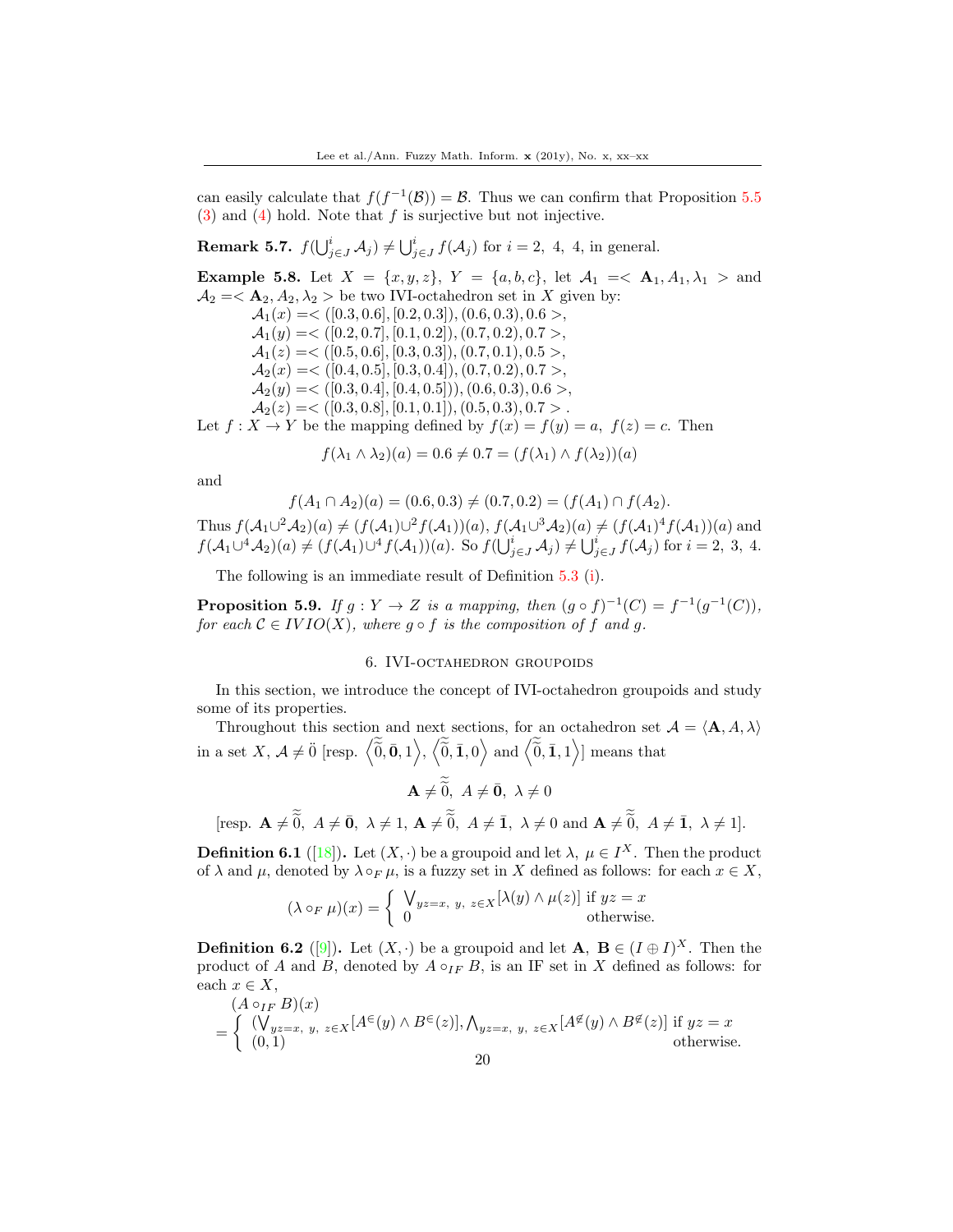<span id="page-20-0"></span>**Definition 6.3.** Let  $(X, \cdot)$  be a groupoid and let  $\mathbf{A}, \mathbf{B} \in (I \oplus I]^X$ . Then the product of **A** and **B**, denoted by  $\mathbf{A} \circ_{IV} \mathbf{B}$ , is an IVI set in X defined as follows: for each  $x \in X$ ,

$$
(\mathbf{A} \circ_{IVI} \mathbf{B})(x)
$$
  
= 
$$
\begin{cases} [\bigvee_{yz=x, y, z \in X} [\mathbf{A}^{\in}(y) \wedge \mathbf{B}^{\in}(z)], \bigwedge_{yz=x, y, z \in X} [\mathbf{A}^{\notin}(y) \wedge \mathbf{B}^{\notin}(z)] \text{ if } yz = x \\ \widetilde{0} & \text{otherwise,} \end{cases}
$$
  
where  $\mathbf{A}^{\in}(y) = [A^{\in,-}(y), A^{\in,+}(y)]$  and  $\mathbf{A}^{\notin}(y) = [A^{\notin,-}(y), A^{\notin,+}(y)].$ 

<span id="page-20-2"></span>**Proposition 6.4.** Let  $(X, \cdot)$  be a groupoid and let  $\mathbf{A}, \mathbf{B} \in (I \oplus I)^X$ . Then

$$
\mathbf{A} \circ_{IVI} \mathbf{B} = \bigcup_{x_{\widetilde{a}} \in \mathbf{A}, \ x_{\widetilde{b}} \in \mathbf{B}} x_{\widetilde{a}} \circ x_{\widetilde{b}}.
$$

*Proof.* The proof follows from Proposition 2.2 (2) in [\[9\]](#page-37-18).  $\Box$ 

By using the definitions the inf and the sup of IVI-octahedron numbers, we can find the product of two IVI-octahedron sets as follows.

<span id="page-20-1"></span>**Definition 6.5.** Let  $(X, \cdot)$  be a groupoid and let  $\mathcal{A} = \langle \mathbf{A}, A, \lambda \rangle$ ,  $\mathcal{B} = \langle \mathbf{B}, B, \mu \rangle \in$ IV IO(X). Then the *i*-product of A and B, denoted by  $A \circ_i B$  (i = 1, 2, , 3, 4), is an IVI-octahedron set in X defined as follows: for each  $x \in X$ ,

$$
(\mathcal{A} \circ_1 \mathcal{B})(x) = \begin{cases} \n\bigvee_{y=z}^{1} y_{z=x}, \ y, \ z \in X \left[ \mathcal{A}(y) \land^1 \mathcal{B}(z) \right] \text{ if } yz = x \\
\text{ otherwise,} \\
(\mathcal{A} \circ_2 \mathcal{B})(x) = \begin{cases} \n\bigvee_{yz=x, \ y, \ z \in X}^{2} [\mathcal{A}(y) \land^2 \mathcal{B}(z)] \text{ if } yz = x \\
\langle \widetilde{0}, \mathbf{0}, 1 \rangle\n\end{cases} \text{ otherwise,} \\
(\mathcal{A} \circ_3 \mathcal{B})(x) = \begin{cases} \n\bigvee_{yz=x, \ y, \ z \in X}^{3} [\mathcal{A}(y) \land^3 \mathcal{B}(z)] \text{ if } yz = x \\
\langle \widetilde{0}, \mathbf{1}, 0 \rangle\n\end{cases} \text{ otherwise,} \\
(\mathcal{A} \circ_4 \mathcal{B})(x) = \begin{cases} \n\bigvee_{yz=x, \ y, \ z \in X}^{4} [\mathcal{A}(y) \land^4 \mathcal{B}(z)] \text{ if } yz = x \\
\langle \widetilde{0}, \mathbf{1}, 1 \rangle\n\end{cases} \text{ otherwise.}\n\end{cases}
$$

<span id="page-20-3"></span>Remark 6.6. From Definitions [6.1,](#page-19-0) [6.2](#page-19-1) and [6.3,](#page-20-0) we can easily see that followings hold:  $(1)$  4

(1) 
$$
\mathcal{A} \circ_1 \mathcal{B} = \langle \mathbf{A} \circ_{IVI} \mathbf{B}, A \circ_{IF} B, \lambda \circ_F \mu \rangle
$$
,  
\n(2)  $\mathcal{A} \circ_1 \mathcal{B} = \langle \mathbf{A} \circ_{IVI} \mathbf{B}, A \circ_{IF} B, \lambda \circ_2 \mu \rangle$ , where  
\n
$$
(\lambda \circ_2 \mu)(x) = \begin{cases} \Lambda_{yz=x, y, z \in X}[\lambda(y) \vee \mu(z)] \text{ if } yz = x \\ 1 \end{cases} \text{ otherwise,}
$$
\n(3)  $\mathcal{A} \circ_3 \mathcal{B} = \langle \mathbf{A} \circ_{IVI} \mathbf{B}, A \circ_3 B, \lambda \circ_F \mu \rangle$ , where  
\n
$$
(A \circ_3 B)(x) = \begin{cases} (\Lambda_{yz=x, y, z \in X}[A^{\in}(y) \vee B^{\in}(z)], \forall_{yz=x, y, z \in X}[A^{\notin}(y) \wedge B^{\notin}(z)] \text{ if } yz = x \\ (1,0) \end{cases} \text{ otherwise,}
$$
\n(4)  $\mathcal{A} \circ_4 \mathcal{B} = \langle \mathbf{A} \circ_{IVI} \mathbf{B}, A \circ_3 B, \lambda \circ_2 \mu \rangle$ .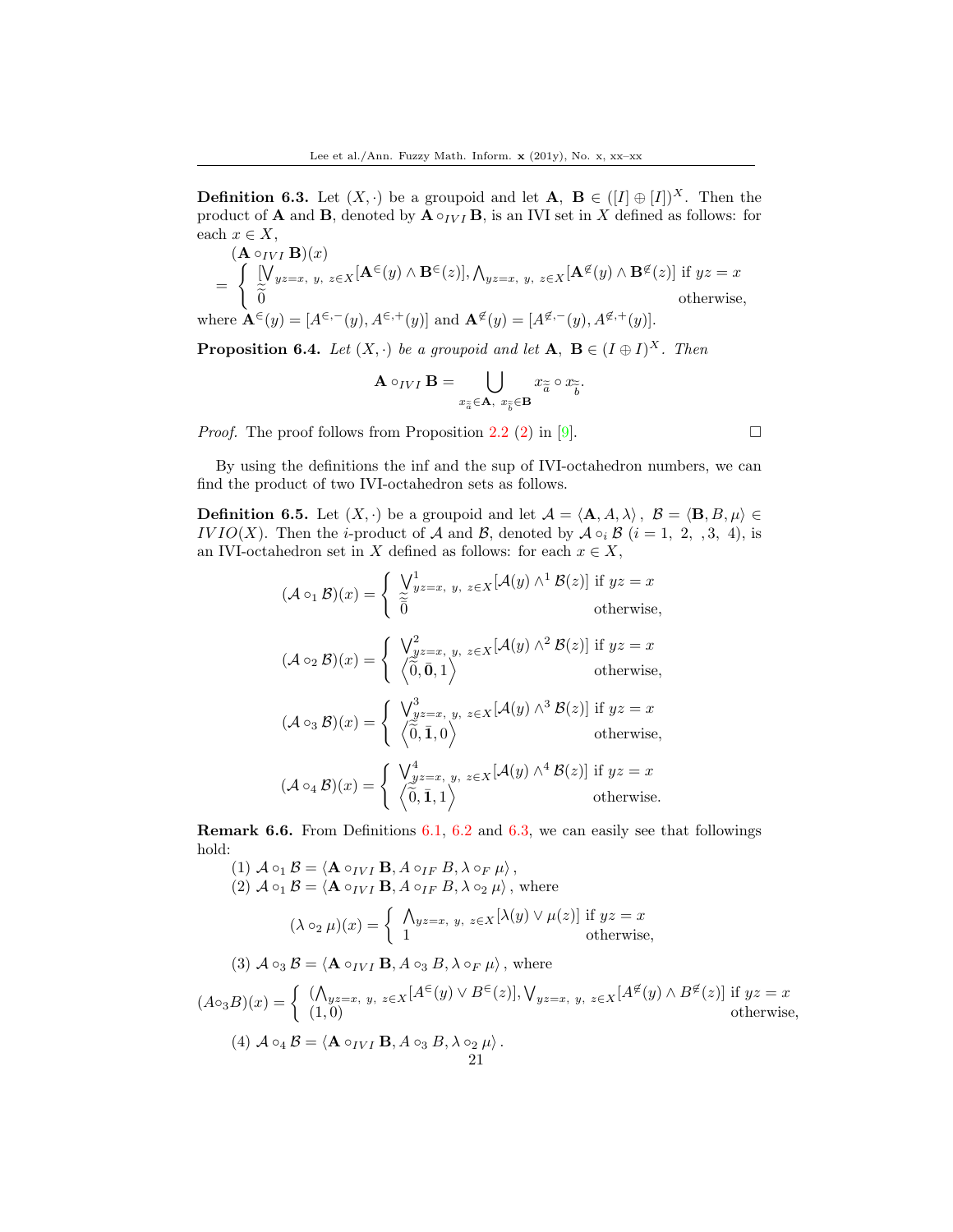|           | $\overline{a}$ | h  | с  |
|-----------|----------------|----|----|
| a         | a              | a. | a. |
| h         | b              | a  | h  |
| c         | с              | c  | a. |
| Table 6.1 |                |    |    |

<span id="page-21-0"></span>**Example 6.7.** Let  $X = \{a, b, c\}$  be the groupoid with the following Cayley table: Consider two octahedron sets  $A$  and  $B$  in  $X$ , respectively given by:

> $\mathcal{A}(a) = \langle (0.3, 0.6], [0.2, 0.3]), (0.7, 0.2), 0.5 \rangle$ ,  $\mathcal{A}(b) = \langle (0.2, 0.4], [0.4, 0.5]), (0.6, 0.3), 0.7 \rangle$ ,  $\mathcal{A}(c) = \langle (0.4, 0.7], [0.1, 0.2]), (0.5, 0.4), 0.3 \rangle$ ,  $\mathcal{B}(a) = \langle ([0.2, 0.6], [0.2, 0.3]), (0.6, 0.3), 0.7 \rangle,$  $\mathcal{B}(b) = \langle (0.3, 0.5], [0.2, 0.4]), (0.5, 0.2), 0.6 \rangle$ ,  $\mathcal{B}(c) = \langle (0.4, 0.7], [0.1, 0.3]), (0.7, 0.2), 0.8 \rangle$ .

Then we can easily calculate  $A \circ_i B$  having Tables 6.2 and 6.3:

| $({\cal A} \circ_1 {\cal B})(t)$                                   | $({\cal A}\circ_2{\cal B})(t)$                               |
|--------------------------------------------------------------------|--------------------------------------------------------------|
| $a \mid \langle (0.4, 0.7], [0.1, 0.3], (0.5, 0.2), 0.6 \rangle$   | $\langle (0.4, 0.7], [0.1, 0.3]), (0.5, 0.2), 0.6 \rangle$   |
| $b \mid \langle ([0.2, 0.4], [0.4, 0.5]), (0.6, 0.3), 0.7 \rangle$ | $\langle (0.2, 0.4], [0.4, 0.5]), (0.6, 0.3), 0.7 \rangle$   |
| $c$ $\langle ([0.3, 0.6], [0.2, 0.3]), (0.5, 0.4), 0.3 \rangle$    | $\langle ( [0.3, 0.6], [0.2, 0.3]), (0.5, 0.4), 0.7 \rangle$ |

Table 6.2

|           | $({\cal A}\circ_3{\cal B})(t)$                                             | $({\cal A}\circ_4{\cal B})(t)$                               |  |
|-----------|----------------------------------------------------------------------------|--------------------------------------------------------------|--|
|           | $\overline{a}$ $\langle ([0.4, 0.7], [0.1, 0.3]), (0.6, 0.2), 0.6 \rangle$ | $\langle ( [0.4, 0.7], [0.1, 0.3]), (0.6, 0.2), 0.6 \rangle$ |  |
|           | $b \mid \langle ([0.2, 0.4], [0.4, 0.5]), (0.6, 0.2), 0.7 \rangle$         | $\langle (0.2, 0.4], [0.4, 0.5]), (0.6, 0.2), 0.7 \rangle$   |  |
|           | $c$ $\langle ([0.3, 0.6], [0.2, 0.3]), (0.6, 0.3), 0.3 \rangle$            | $\langle ([0.3, 0.6], [0.2, 0.3]), (0.6, 0.3), 0.7 \rangle$  |  |
| Table 6.3 |                                                                            |                                                              |  |

**Proposition 6.8.** Let  $(X, \cdot)$  be a groupoid, let  $\mathcal{A} = \langle \mathbf{A}, A, \lambda \rangle$ ,  $\mathcal{B} = \langle \mathbf{B}, B, \mu \rangle \in$  $IVIO(X)$  and let  $x_{\tilde{\tilde{a}}}$ ,  $y_{\tilde{\tilde{b}}} \in IVIO_P(X)$ . Then we have (1)  $x_{\tilde{\tilde{a}}} \circ_i y_{\tilde{\tilde{b}}} = (xy)$  $\tilde{\tilde{a}} \wedge \tilde{\tilde{b}}$ , for  $i = 1, 2, 3, 4, i.e.,$  $x_{\widetilde{\widetilde{a}}} \circ_1 y_{\widetilde{\widetilde{b}}} = \left\langle (xy)_{\widetilde{\widetilde{a}} \wedge \widetilde{b}},(xy)_{\bar{a} \wedge \bar{b}},(xy)_{a \wedge b} \right\rangle, x_{\widetilde{\widetilde{a}}} \circ_2 y_{\widetilde{\widetilde{b}}} = \left\langle (xy)_{\widetilde{\widetilde{a}} \wedge \widetilde{b}},(xy)_{\bar{a} \wedge \bar{b}},(xy)_{a \vee b} \right\rangle,$  $x_{\widetilde{\widetilde{a}}} \circ_3 y_{\widetilde{\widetilde{b}}} = \left\langle (xy)_{\widetilde{\widetilde{a}} \wedge \widetilde{b}},(xy)_{\bar{a} \vee \bar{b}},(xy)_{a \wedge b} \right\rangle, x_{\widetilde{\widetilde{a}}} \circ_4 y_{\widetilde{\widetilde{b}}} = \left\langle (xy)_{\widetilde{\widetilde{a}} \wedge \widetilde{b}},(xy)_{\bar{a} \vee \bar{b}},(xy)_{a \vee b} \right\rangle,$ (2)  $\mathcal{A} \circ_i \mathcal{B} = \bigcup_{x_{\widetilde{\bar{a}}} \in_i \mathcal{A}, y_{\widetilde{\bar{b}}} \in_i \mathcal{B}} x_{\widetilde{\bar{a}}} \circ_i y_{\widetilde{\bar{b}}}, \text{ for } i = 1, 2, 3, 4.$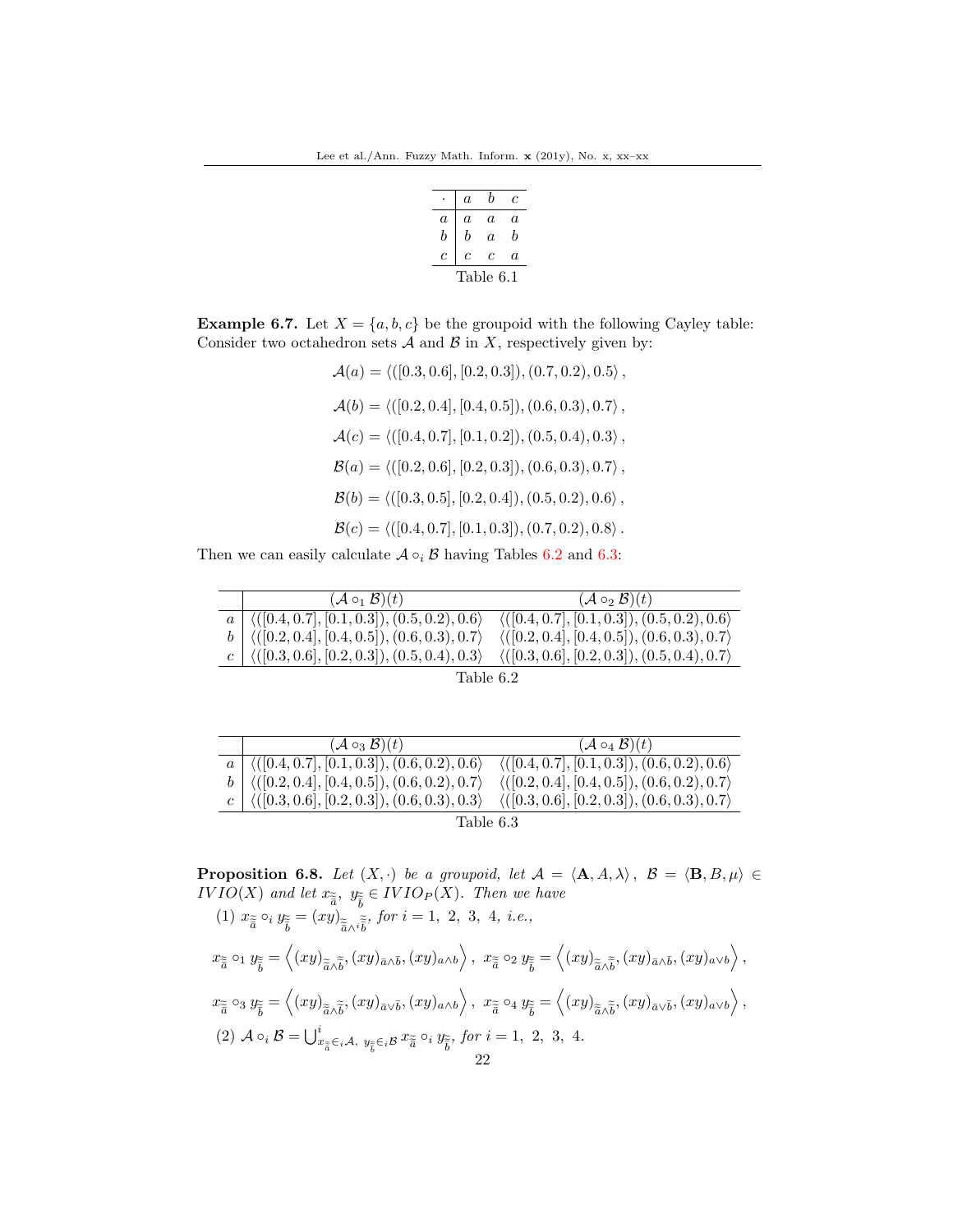Proof. (1) The proofs are obvious from Definition [6.5.](#page-20-1)

(2) Case 1: Suppose  $i = 1$ . Then the proof follows from Proposition 1.1 [\[18\]](#page-37-17), Proposition 2.2 [\[9\]](#page-37-18) and Proposition [6.4.](#page-20-2)

Case 2: Suppose  $i = 2$ . From Remark [6.6](#page-20-3) (2), it is sufficient to prove that  $\lambda \circ_2 \mu = \bigcap_{x_a \in_2 \lambda, y_b \in_2 \mu} x_a \circ_2 y_b$ . Let  $C = \bigcap_{x_a \in_2 \lambda, y_b \in_2 \mu} x_a \circ_2 y_b$ . For each  $z \in X$ , we may suppose that there are  $u, v \in X$  such that  $uv = z, x_a \neq 1$  and  $y_b \neq 1$  without loss of generality. Then

 $(\lambda \circ_2 \mu)(z) = \bigwedge_{z=uv} [\lambda(u) \vee \mu(v)]$  $\leq \bigwedge_{z=uv} (\bigwedge_{x_a \in_2 \lambda, y_b \in_2 \mu} [x_a(u) \vee y_b(v)]$  $= \bigwedge_{x_a \in 2\lambda, y_b \in 2\mu} (\bigwedge_{z=uv} [x_a(u) \vee y_b(v)])$  $=(\bigcap_{x_a\in_2\lambda,\ y_b\in_2\mu}x_a\circ_2 y_b)(z)$  $= C.$ 

Since  $u_{\lambda(u)} \in_2 \lambda$  and  $v_{\mu(v)} \in_2 \mu$ ,

$$
\begin{aligned} (\bigcap_{x_a \in_2 \lambda, y_b \in_2 \mu} x_a \circ_2 y_b)(z) &= \bigcap_{x_a \in_2 \lambda, y_b \in_2 \mu} \bigcap_{z = uv} [x_a(u) \vee y_b(v)] \\ &\leq \bigcap_{z = uv} [u_{\lambda(u)}(u) \vee v_{\mu(v)}(v)] \\ &= \bigcap_{z = uv} [\lambda(u) \vee \mu(v)] \\ &= (\lambda \circ_2 \mu)(z). \end{aligned}
$$

Thus  $(\lambda \circ_2 \mu)(z) = C(z)$ . So  $\mathcal{A} \circ_2 \mathcal{B} = \bigcup_{x_{\tilde{\tilde{a}}} \in 2\mathcal{A}, y_{\tilde{\tilde{b}}} \in 2\mathcal{B}} x_{\tilde{\tilde{a}}} \circ_2 y_{\tilde{\tilde{b}}}$ .

Case 3: Suppose  $i = 3$ . From Remark [6.6](#page-20-3) (3), it is sufficient to prove that

$$
A\circ_3 B = (\bigcap_{x_a\in_3 A, y_b\in_3 B} x_a\circ_3 y_b, \bigcup_{x_a\in_3 A, y_b\in_3 B} x_a\circ_3 y_b),
$$

where  $(A \circ_3 B)^{\epsilon} = \bigcap_{x_a \in A, y_b \in_3 B} x_a \circ_3 y_b$  and  $(A \circ_3 B)^{\epsilon} = \bigcup_{x_a \in A, y_b \in_3 B} x_a \circ_3 y_b$ . Let  $z \in X$ . Then from the proof of Case 2 and Proposition 1.1 [\[18\]](#page-37-17) (ii), we have

$$
(A\circ_3 B)^{\in}(z) = (\bigcap_{x_{\bar{a}}\in_3 A, y_{\bar{b}}\in_3 B} x_{\bar{a}}\circ_3 y_{\bar{b}})(z), (A\circ_3 B)^{\notin}(z) = (\bigcup_{x_{\bar{a}}\in_3 A, y_{\bar{b}}\in_3 B} x_{\bar{a}}\circ_3 y_{\bar{b}})(z).
$$

Thus  $\mathcal{A} \circ_3 \mathcal{B} = \bigcup_{x_{\tilde{\tilde{a}}} \in _3 \mathcal{A}, y_{\tilde{\tilde{b}}} \in _3 \mathcal{B}} x_{\tilde{\tilde{a}}} \circ_3 y_{\tilde{\tilde{b}}}$ 

Case 4: Suppose  $i = 4$ . Then from Cases 2 and 3, the proof is obvious.

The followings are immediate results of Definition [6.5.](#page-20-1)

# <span id="page-22-0"></span>**Proposition 6.9.** Let  $(X, \cdot)$  be a groupoid and let  $i = 1, 2, 3, 4$ .

- (1) If "." is associative [resp. commutative] in X, then so is " $\circ_i$ " in  $IVIO(X)$ .
- (2) If "<sup>\*</sup> has an identity  $e \in X$ , then we have
	- $(2<sub>a</sub>) e<sub>i</sub> \in IVIO<sub>P</sub>(X)$  is an identity of " $\circ<sub>1</sub>$ " in IVIO(X), i.e.,  $\mathcal{A} \circ e_{\mathbf{i}} = e_{\mathbf{i}} \circ \mathcal{A} = \mathcal{A}$ , for each  $\mathcal{A} \in IVIO(X)$ ,
	- $(2<sub>b</sub>) e_{\langle \widetilde{1},\bar{1},0\rangle} \in IVIO_P(X)$  is an identity of " $\circ_2$ " in  $IVIO(X)$ , i.e.,  $\mathcal{A} \circ_2 e_{\langle \widetilde{1},\bar{1},0\rangle} = e_{\langle \widetilde{1},\bar{1},0\rangle} \circ_2 \mathcal{A} = \mathcal{A}, \textit{for each } \mathcal{A} \in IVIO(X),$

$$
(2_c) e_{\langle \widetilde{1}, \overline{0}, 1 \rangle} \in \mathcal{O}_P(X) \text{ is an identity of "63" in } IVIO(X), \text{ i.e.,}
$$
  
\n
$$
\mathcal{A} \circ_3 e_{\langle \widetilde{1}, \overline{0}, 1 \rangle} = e_{\langle \widetilde{1}, \overline{0}, 1 \rangle} \circ_3 \mathcal{A} = \mathcal{A}, \text{ for each } \mathcal{A} \in IVIO(X),
$$
  
\n
$$
(2_d) e_{\langle \widetilde{1}, \overline{0}, 0 \rangle} \in IVIO_P(X) \text{ is an identity of "64" in } IVIO(X), \text{ i.e.,}
$$

$$
\mathcal{A} \circ_4 e_{\langle \widetilde{1}, \bar{\mathbf{0}}, 0 \rangle} = e_{\langle \widetilde{1}, \bar{\mathbf{0}}, 0 \rangle} \circ_4 \mathcal{A} = \mathcal{A}, \text{ for each } \mathcal{A} \in IVIO(X).
$$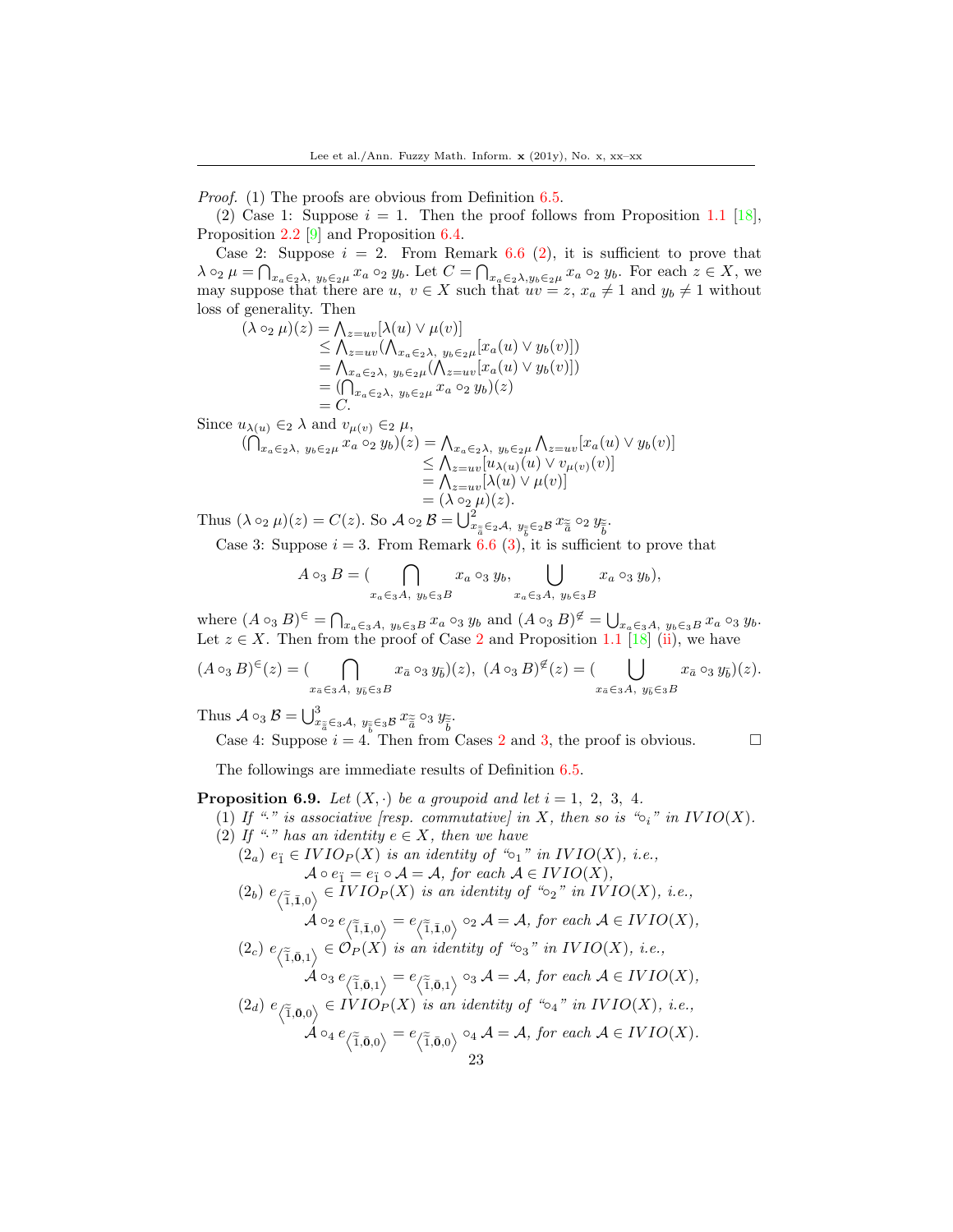<span id="page-23-0"></span>**Definition 6.10.** Let  $(X, \cdot)$  be a groupoid and let  $\mathcal{A} = \langle \mathbf{A}, A, \lambda \rangle \in IVIO(X)$ . Then (i)  $\ddot{0} \neq A$  is called a 1-octahedron subgroupoid in X, if  $A \circ_1 A \subset_1 A$ , i.e.,

$$
\mathbf{A} \circ_{IVI} \mathbf{A} \subset \mathbf{A}, \ A \circ_{IF} A \subset A, \ \lambda \circ_F \lambda \subset \lambda,
$$

(ii)  $\langle \widetilde{\overline{0}}, \overline{\mathbf{0}}, 1 \rangle \neq A$  is called a 2-octahedron subgroupoid in X, if  $A \circ_2 A \subset_2 A$ , i.e.,

 $\mathbf{A} \circ_{IVI} \mathbf{A} \subset \mathbf{A}, A \circ_{IF} A \subset A, \lambda \circ_2 \lambda \supset \lambda,$ 

(iii)  $\langle \widetilde{0}, \mathbf{I}, 0 \rangle \neq A$  is called a 3-octahedron subgroupoid in X, if  $A \circ_3 A \subset_3 A$ , i.e.,

$$
\mathbf{A} \circ_{IVI} \mathbf{A} \subset \mathbf{A}, \ A \circ_3 A \supset A, \ \lambda \circ_F \lambda \subset \lambda,
$$

(iv)  $\langle \vec{0}, \vec{1}, 1 \rangle \neq A$  is called a 4-octahedron subgroupoid in X, if  $A \circ_A A \subset_A A$ , i.e.,

 $\mathbf{A} \circ_{IVI} \mathbf{A} \subset \mathbf{A}, A \circ_3 A \supset A, \lambda \circ_2 \lambda \supset \lambda.$ 

We will denote the set of all *i*-IVIGPs in X as  $IVIOGP_i(X)$  ( $i = 1, 2, 3, 4$ ).

In (i), if  $\mathbf{A} \circ_{IVI} \mathbf{A} \subset \mathbf{A}$ , then  $\mathbf{A}$  will be called an interval-valued intuionistic fuzzy subgroupoid (briefly, IVIGP) in X. We will denote the set of all IVIGPs in X as  $IVIGP(X)$ .

Let us denote the set of all fuzzy [resp. intuitionistic fuzzy] subgroupoids in a groupoid X in the sense of Liu  $[18]$  [resp. Hur et al. [\[9\]](#page-37-18)] as  $FGP(X)$  [resp.  $IFGP(X)$ .

<span id="page-23-1"></span>**Remark 6.11.** Let  $(X, \cdot)$  be a groupoid and let  $\mathcal{A} = \langle \mathbf{A}, A, \lambda \rangle \in IVIO(X)$ . Then (1)  $A \in IVIOGP_1(X)$  if and only if  $A \in IVIGP(X)$ ,  $A \in IFGP(X)$ ,  $\lambda \in$  $FGP(X),$ 

(2)  $A \in IVIOGP_2(X)$  if and only if  $A \in IVIGP(X)$ ,  $A \in IFGP(X)$ ,  $\lambda \circ_2 \lambda \supset \lambda$ , (3)  $A \in IVIOGP_3(X)$  if and only if  $A \in IVIGP(X)$ ,  $A \circ_A A \supset A$ ,  $\lambda \in FGP(X)$ , (4)  $A \in IVIOGP_3(X)$  if and only if  $A \in IVIGP(X)$ ,  $A \circ_A A \supset A$ ,  $\lambda \circ_A \lambda \supset \lambda$ .

<span id="page-23-2"></span>**Example 6.12.** (1) Let  $(x, \cdot)$  be the subgroupoid and let A be the IVI-octahedron set in  $X$  given in Example [6.7.](#page-21-0) Then we can easily calculate that

$$
(\mathbf{A} \circ_{IVI} \mathbf{A})(a) = ([0.4, 0.7], [0.1, 0.3]) \nleq ([0.3, 0.6], [0.2, 0.3]) = \mathbf{A}(a),
$$
  
\n
$$
(\lambda \circ_2 \lambda)(a) = 0.3 \nleq 0.5 = \lambda(a),
$$
  
\n
$$
(A \circ_3 A)(a) = (0.5, 0.4) \nleq (0.7, 0.2) = A(a).
$$

Thus  $A \notin IVIOGP_i(X)$ , for  $i = 1, 2, 3, 4$ .

(2) Let  $X = \{a, b, c\}$  be the groupoid with the following Cayley table:

|           | $\overline{a}$ | h  | c  |  |
|-----------|----------------|----|----|--|
| a         | a              | a. | a. |  |
| h         | b              | a  | h  |  |
| c         | с              | c  | с  |  |
| Table 6.4 |                |    |    |  |

Consider the IVI-octahedron sets  $A, B, C, D$  in X defined as follows:

$$
\mathcal{A}(a) = \langle ([0.3, 0.6], [0.2, 0.3]), (0.7, 0.2), 0.8 \rangle,
$$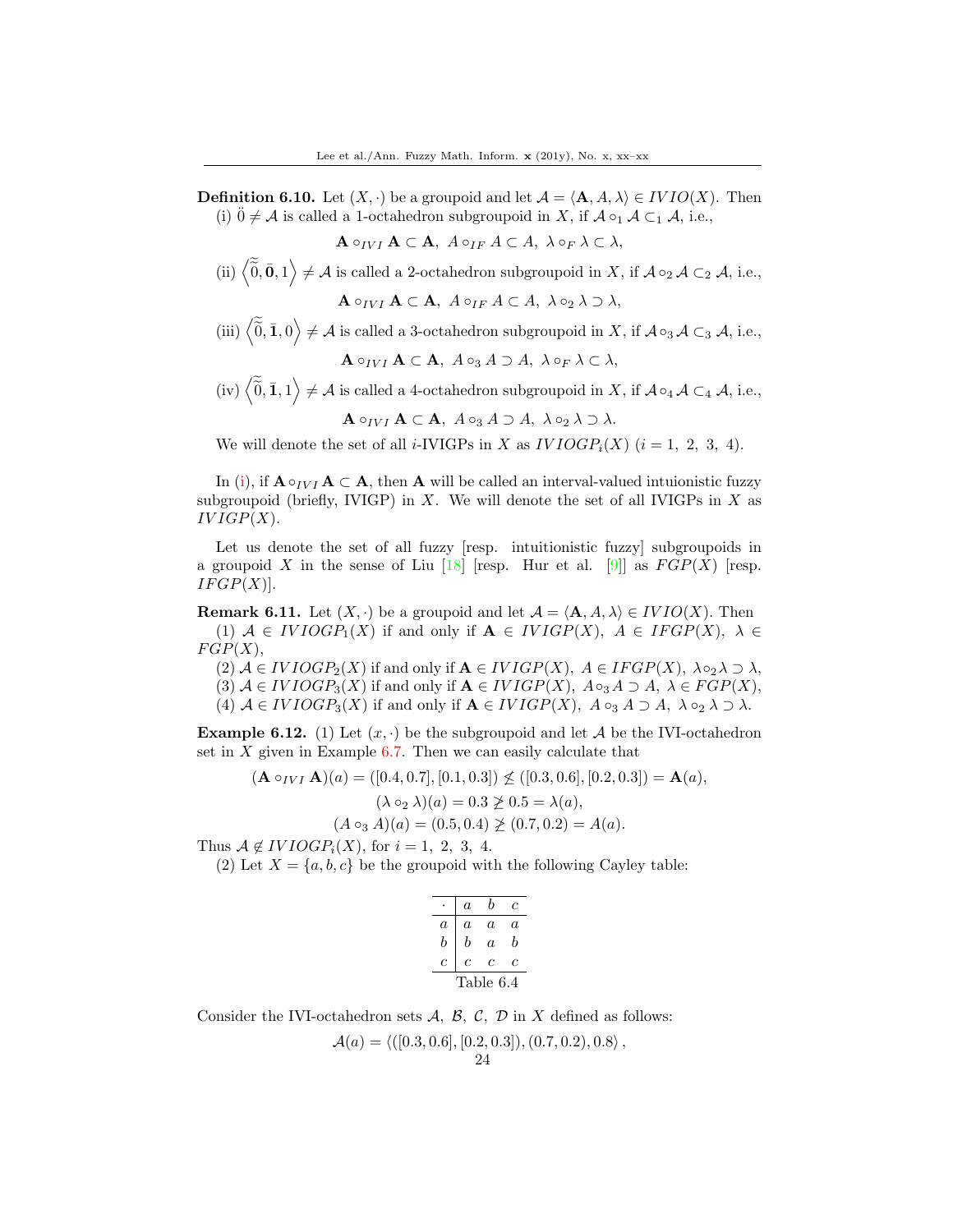$$
\mathcal{A}(b) = \langle ([0.2, 0.4], [0.4, 0.5]), (0.6, 0.3), 0.7 \rangle,
$$
  
\n
$$
\mathcal{A}(c) = \langle ([0.4, 0.7], [0.1, 0.2]), (0.5, 0.4), 0.6 \rangle,
$$
  
\n
$$
\mathcal{B}(a) = \langle ([0.3, 0.6], [0.2, 0.3]), (0.7, 0.2), 0.6 \rangle,
$$
  
\n
$$
\mathcal{B}(b) = \langle ([0.2, 0.4], [0.4, 0.5]), (0.6, 0.3), 0.7 \rangle,
$$
  
\n
$$
\mathcal{B}(c) = \langle ([0.4, 0.7], [0.1, 0.2]), (0.5, 0.4), 0.8 \rangle,
$$
  
\n
$$
\mathcal{C}(a) = \langle ([0.3, 0.6], [0.2, 0.3]), (0.5, 0.4), 0.8 \rangle,
$$
  
\n
$$
\mathcal{C}(b) = \langle ([0.2, 0.4], [0.4, 0.5]), (0.6, 0.3), 0.7 \rangle,
$$
  
\n
$$
\mathcal{C}(c) = \langle ([0.3, 0.6], [0.2, 0.3]), (0.5, 0.4), 0.6 \rangle,
$$
  
\n
$$
\mathcal{D}(a) = \langle ([0.2, 0.4], [0.4, 0.5]), (0.6, 0.3), 0.7 \rangle,
$$
  
\n
$$
\mathcal{D}(c) = \langle ([0.4, 0.7], [0.1, 0.2]), (0.7, 0.2), 0.8 \rangle.
$$

Then we can easily see that  $A \in IVIOGP_1(X), B \in IVIOGP_2(X), C \in IVIOGP_3(X)$ and  $\mathcal{D} \in IVIOGP_4(X)$ .

(3) Let  $(X, \cdot)$  be a groupoid and let  $\mathbf{A} \in IVIGP(X)$ . Then clearly,  $\mathcal{IO}_{\mathbf{A}} \in$  $IVIOGP_1(X)$ , where  $IO_A$  is the IVI-octahedron set in X induced by A (See Example [3.2](#page-4-0) (3)).

(4) Let  $(X, \cdot)$  be a groupoid and let  $A \in IFGP(X)$ . Then clearly,  $\mathcal{IO}_A \in$  $IVIOGP_1(X)$ , where  $IO_A$  is the IVI-octahedron set in X induced by A (See Example [3.2](#page-4-0) (4)).

The followings are immediate results of Definitions [6.5,](#page-20-1) [6.10,](#page-23-0) Proposition [6.9](#page-22-0) (1) and Remark [6.11](#page-23-1) (1).

<span id="page-24-0"></span>**Proposition 6.13.** Let  $(X, \cdot)$  be a groupoid and let  $\ddot{0} \neq A = \langle \mathbf{A}, A, \lambda \rangle \in IVIO(X)$ . Then the followings are equivalent:

- (1)  $A \in IVIOGP_1(X)$ ,
- (2) for any  $x_{\tilde{\tilde{a}}}$ ,  $y_{\tilde{\tilde{b}}} \in_1 \mathcal{A}$ ,  $x_{\tilde{\tilde{a}}} \circ_1 y_{\tilde{\tilde{b}}} \in_1 \mathcal{A}$ , *i.e.*,  $(\mathcal{A}, \circ_1)$  *is a groupoid,*
- (3) for any  $x, y \in X$ ,  $\mathcal{A}(xy) \geq_1 \mathcal{A}(x) \wedge^1 \mathcal{A}(y)$ , i.e.,
	- (i)  $A^{\epsilon,-}(xy) \geq A^{\epsilon,-}(x) \wedge A^{\epsilon,-}(y), A^{\epsilon,+}(xy) \geq A^{\epsilon,+}(x) \wedge A^{\epsilon,+}(y),$
	- $A^{\not\in,-}(xy) \leq A^{\not\in,-}(x) \vee A^{\not\in,-}(y), \ A^{\not\in,+}(xy) \leq A^{\not\in,+}(x) \vee A^{\not\in,+}(y),$
	- (ii)  $A^{\in}(xy) \geq A^{\in}(x) \wedge A^{\in}(y), \ \overline{A^{\notin}}(xy) \leq A^{\overline{\notin}}(x) \vee A^{\overline{\notin}}(y),$
	- (iii)  $\lambda(xy) \geq \lambda(x) \wedge \lambda(y)$ .

In fact, from the above Proposition, we can easily see that  $A \in IVIOGP_1(X)$  if and only if  $\mathbf{A} \in IVIGP(X)$ ,  $A \in IFGP(X)$  and  $\lambda \in FGP(X)$ .

From Remark [6.11](#page-23-1) (1) and the above Proposition, it is obvious that  $(A, \circ_1)$  is a groupoid if and only if  $(A, \circ_{IVI})$ ,  $(A, \circ_{IF})$  and  $(\lambda, \circ_F)$  are groupoids.

**Proposition 6.14.** Let  $(X, \cdot)$  be a groupoid and let  $\mathcal{A} = \langle \mathbf{A}, A, \lambda \rangle \in IVIOGP_1(X)$ . (1) If "." is associative in X, then so is " $\circ_1$ " in A, i.e., for any  $x_{\tilde{\tilde{a}}}$ ,  $y_{\tilde{\tilde{e}}}$ ,  $z_{\tilde{\tilde{e}}} \in_1 A$ ,

$$
(x_{\widetilde{\overline{a}}} \circ_1 y_{\widetilde{\overline{b}}}) \circ_1 z_{\widetilde{\overline{c}}} = x_{\widetilde{\overline{a}}} \circ_1 (y_{\widetilde{\overline{b}}} \circ_1 z_{\widetilde{\overline{c}}}),
$$

(2) If "." is commutative in X, then so is "o<sub>1</sub>" in A, i.e., for any  $x_{\tilde{\vec{a}}}$ ,  $y_{\tilde{\vec{b}}} \in_1 A$ ,

,

$$
x_{\widetilde{\widetilde{a}}} \circ_1 y_{\widetilde{\widetilde{b}}} = y_{\widetilde{\widetilde{b}}} \circ_1 x_{\widetilde{\widetilde{a}}}
$$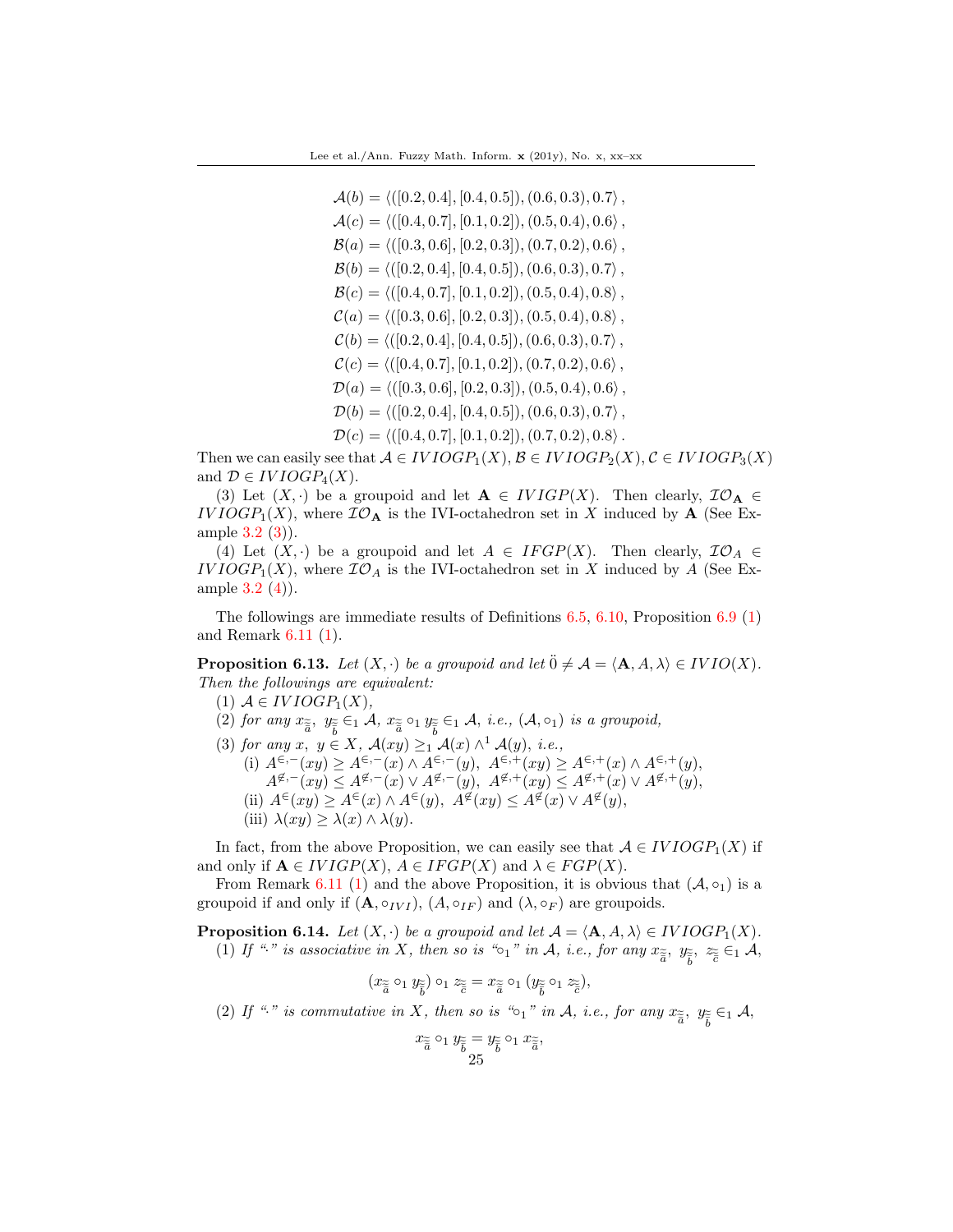(3) If " " has an identity  $e \in X$ , then for each  $x_{\widetilde{\widetilde{a}}} \in A$ ,

$$
e_{\tilde{1}} \circ_1 x_{\tilde{\tilde{a}}} = x_{\tilde{\tilde{a}}} = x_{\tilde{\tilde{a}}} \circ_1 e_{\tilde{1}}.
$$

The followings are immediate results of Definitions [6.5,](#page-20-1) [6.10,](#page-23-0) Proposition [6.9](#page-22-0) (2) and Remark [6.11](#page-23-1) (2).

<span id="page-25-0"></span>**Proposition 6.15.** Let  $(X, \cdot)$  be a groupoid and let  $\langle \widetilde{0}, \overline{0}, 1 \rangle \neq A = \langle A, A, \lambda \rangle \in$  $IVIO(X)$ . Then the followings are equivalent:

- (1)  $A \in IVIOGP_2(X)$ ,
- (2) for any  $x_{\tilde{\tilde{a}}}$ ,  $y_{\tilde{\tilde{b}}} \in_2 A$ ,  $x_{\tilde{\tilde{a}}} \circ_2 y_{\tilde{\tilde{b}}} \in_2 A$ , i.e.,  $(A, \circ_2)$  is a groupoid,
- (3) for any  $x, y \in X$ ,  $\mathcal{A}(xy) \geq_2 \mathcal{A}(x) \wedge^2 \mathcal{A}(y)$ , i.e., (i)  $A^{\in, -}(xy) \ge A^{\in, -}(x) \wedge A^{\in, -}(y), \ A^{\in, +}(xy) \ge A^{\in, +}(x) \wedge A^{\in, +}(y),$  $A^{\not\in,-}(xy) \leq A^{\not\in,-}(x) \vee A^{\not\in,-}(y), \ A^{\not\in,+}(xy) \leq A^{\not\in,+}(x) \vee A^{\not\in,+}(y),$ (ii)  $A^{\in}(xy) \geq A^{\in}(x) \wedge A^{\in}(y)$ ,  $A^{\notin}(xy) \leq A^{\notin}(x) \vee A^{\notin}(y)$ , (iii)  $\lambda(xy) \leq \lambda(x) \vee \lambda(y)$ .

In fact, from the above Proposition, it is obvious that  $A \in IVIOGP_2(X)$  if and only if  $A \in IVIOGP_1(X)$  if and only if  $A \in IVIGP(X)$ ,  $A \in IFGP(X)$  and  $\lambda$ satisfies the condition (iii).

**Proposition 6.16.** Let  $(X, \cdot)$  be a groupoid and let  $\mathcal{A} = \langle \mathbf{A}, A, \lambda \rangle \in IVIOGP_2(X)$ . (1) If "." is associative in X, then so is " $\circ_2$ " in A, i.e., for any  $x_{\tilde{\tilde{a}}}$ ,  $y_{\tilde{\tilde{b}}}$ ,  $z_{\tilde{\tilde{e}}} \in_2 A$ ,

$$
(x_{\widetilde{\widetilde{a}}}\circ_2 y_{\widetilde{\widetilde{b}}})\circ_2 z_{\widetilde{\widetilde{c}}} = x_{\widetilde{\widetilde{a}}}\circ_2 (y_{\widetilde{\widetilde{b}}}\circ_2 z_{\widetilde{\widetilde{c}}}),
$$

(2) If "." is commutative in X, then so is " $\circ_2$ " in A, i.e., for any  $x_{\tilde{a}}$ ,  $y_{\tilde{b}} \in_2 A$ ,

 $x_{\widetilde{\overline{a}}} \circ_2 y_{\widetilde{\overline{b}}} = y_{\widetilde{\overline{b}}} \circ_2 x_{\widetilde{\overline{a}}},$ 

(3) If " " has an identity  $e \in X$ , then for each  $x_{\widetilde{\widetilde{a}}} \in_2 \mathcal{A}$ ,

$$
e_{\left\langle \widetilde{1},\bar{\mathbf{1}},0\right\rangle }\circ_{2}x_{\widetilde{\bar{a}}}=x_{\widetilde{\bar{a}}}=x_{\widetilde{\bar{a}}}\circ_{2}e_{\left\langle \widetilde{1},\bar{\mathbf{1}},0\right\rangle }.
$$

The followings are immediate results of Definitions [6.5,](#page-20-1) [6.10,](#page-23-0) Proposition [6.9](#page-22-0) (3) and Remark [6.11](#page-23-1) (3).

<span id="page-25-1"></span>**Proposition 6.17.** Let  $(X, \cdot)$  be a groupoid and let  $\langle \widetilde{0}, \overline{1}, 0 \rangle \neq A = \langle \mathbf{A}, A, \lambda \rangle \in$  $IVIO(X)$ . Then the followings are equivalent:

(1)  $A \in IVIOGP_3(X)$ , (2) for any  $x_{\tilde{\tilde{a}}}$ ,  $y_{\tilde{\tilde{b}}} \in_{3} A$ ,  $x_{\tilde{\tilde{a}}} \circ_{3} y_{\tilde{\tilde{b}}} \in_{3} A$ , i.e.,  $(A, \circ_{3})$  is a groupoid, (3) for any  $x, y \in X$ ,  $\mathcal{A}(xy) \geq_3 \mathcal{A}(x) \wedge^3 \mathcal{A}(y)$ , i.e., (i)  $A^{\epsilon,-}(xy) \geq A^{\epsilon,-}(x) \wedge A^{\epsilon,-}(y), A^{\epsilon,+}(xy) \geq A^{\epsilon,+}(x) \wedge A^{\epsilon,+}(y),$  $A^{\not\in,-}(xy) \leq A^{\not\in,-}(x) \vee A^{\not\in,-}(y), \ A^{\not\in,+}(xy) \leq A^{\not\in,+}(x) \vee A^{\not\in,+}(y),$ (ii)  $A^{\infty}(xy) \leq A^{\infty}(x) \vee A^{\infty}(y)$ ,  $A^{\notinfty}(xy) \geq A^{\notinfty}(x) \wedge A^{\notinfty}(y)$ , (iii)  $\lambda(xy) \geq \lambda(x) \wedge \lambda(y)$ .

In fact, from the above Proposition, it is obvious that  $A \in IVIOGP_3(X)$  if and only if  $A \in IVIOGP_1(X)$  if and only if  $A \in IVIGP(X)$ ,  $\lambda \in IGP(X)$  and A satisfies the condition (ii).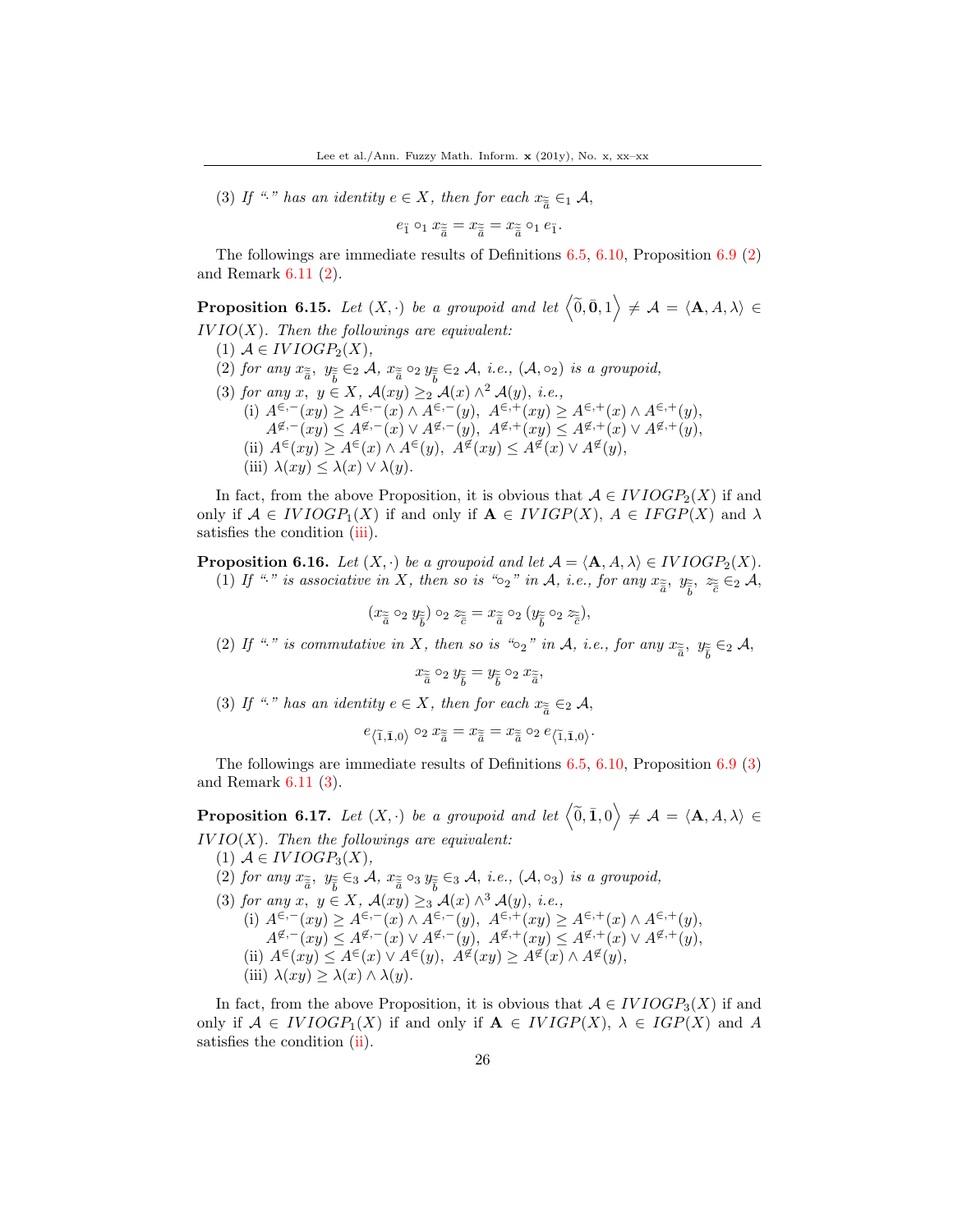**Proposition 6.18.** Let  $(X, \cdot)$  be a groupoid and let  $\mathcal{A} = \langle \mathbf{A}, A, \lambda \rangle \in IVIOGP_3(X)$ . (1) If "." is associative in X, then so is " $\circ_3$ " in A, i.e., for any  $x_{\tilde{\tilde{a}}}$ ,  $y_{\tilde{\tilde{b}}}$ ,  $z_{\tilde{\tilde{e}}} \in_3 \mathcal{A}$ ,

$$
(x_{\widetilde{\overline{a}}}\circ_3 y_{\widetilde{\overline{b}}})\circ_3 z_{\widetilde{\overline{c}}} = x_{\widetilde{\overline{a}}}\circ_3 (y_{\widetilde{\overline{b}}}\circ_3 z_{\widetilde{\overline{c}}}),
$$

(2) If "." is commutative in X, then so is " $\circ_3$ " in A, i.e., for any  $x_{\tilde{\tilde{a}}}$ ,  $y_{\tilde{\tilde{b}}} \in_3 \mathcal{A}$ ,

$$
x_{\widetilde{\overline{a}}} \circ_3 y_{\widetilde{\overline{b}}} = y_{\widetilde{\overline{b}}} \circ_3 x_{\widetilde{\overline{a}}},
$$

(3) If " " has an identity  $e \in X$ , then for each  $x_{\widetilde{\widetilde{a}}} \in A$ ,

$$
e_{\left\langle \tilde{1},\bar{\mathbf{0}},1\right\rangle }\circ_3x_{\widetilde{\bar{a}}}=x_{\widetilde{\bar{a}}}=x_{\widetilde{\bar{a}}}\circ_3e_{\left\langle \tilde{1},\bar{\mathbf{0}},1\right\rangle }.
$$

The followings are immediate results of Definitions [6.5,](#page-20-1) [6.10,](#page-23-0) Proposition [6.9](#page-22-0) (4) and Remark [6.11](#page-23-1) (4).

<span id="page-26-0"></span>**Proposition 6.19.** Let  $(X, \cdot)$  be a groupoid and let  $\langle \widetilde{0}, \overline{1}, 1 \rangle \neq A = \langle \mathbf{A}, A, \lambda \rangle \in$  $IVIO(X)$ . Then the followings are equivalent:

- (1)  $A \in IVIOGP_4(X)$ ,
- (2) for any  $x_{\tilde{\tilde{a}}}$ ,  $y_{\tilde{\tilde{b}}} \in_4 \mathcal{A}$ ,  $x_{\tilde{\tilde{a}}} \circ_4 y_{\tilde{\tilde{b}}} \in_4 \mathcal{A}$ , *i.e.*,  $(\mathcal{A}, \circ_4)$  *is a groupoid,*
- (3) for any  $x, y \in X$ ,  $\mathcal{A}(xy) \geq_4 \mathcal{A}(x) \wedge^4 \mathcal{A}(y)$ , *i.e.*,
	- (i)  $A^{\epsilon,-}(xy) \geq A^{\epsilon,-}(x) \wedge A^{\epsilon,-}(y), A^{\epsilon,+}(xy) \geq A^{\epsilon,+}(x) \wedge A^{\epsilon,+}(y),$  $A^{\not\in,-}(xy) \leq A^{\not\in,-}(x) \vee A^{\not\in,-}(y), \ A^{\not\in,+}(xy) \leq A^{\not\in,+}(x) \vee A^{\not\in,+}(y),$ (ii)  $A^{\infty}(xy) \leq A^{\infty}(x) \vee A^{\infty}(y)$ ,  $A^{\notin}(xy) \geq A^{\notin}(x) \wedge A^{\notin}(y)$ , (iii)  $\lambda(xy) \leq \lambda(x) \vee \lambda(y)$ .

In fact, from the above Proposition, it is obvious that  $A \in IVIOGP_4(X)$  if and only if  $A \in IVIOGP_1(X)$  if and only if  $A \in IVIGP(X)$ , A satisfies the condition (ii) and  $\lambda$  satisfies the condition (iii).

From Propositions [6.13,](#page-24-0) [6.15,](#page-25-0) [6.17](#page-25-1) and [6.19,](#page-26-0) Note that for any  $A \in IVIOGP_i(X)$  $(i = 1, 2, 3, 4)$ , we have: for each  $x \in X$ ,

$$
\mathcal{A}(x^n) \geq^i \mathcal{A}(x), \text{ i.e.,}
$$

where  $x^n$  is any composite of  $x's$ .

**Proposition 6.20.** Let  $(X, \cdot)$  be a groupoid and let  $\mathcal{A} = \langle \mathbf{A}, A, \lambda \rangle \in IVIOGP_4(X)$ . (1) If "." is associative in X, then so is " $\circ_4$ " in A, i.e., for any  $x_{\tilde{\tilde{a}}}$ ,  $y_{\tilde{\tilde{b}}}$ ,  $z_{\tilde{\tilde{e}}} \in_4 \mathcal{A}$ ,

$$
(x_{\widetilde{\overline{a}}} \circ_4 y_{\widetilde{\overline{b}}}) \circ_4 z_{\widetilde{\overline{c}}} = x_{\widetilde{\overline{a}}} \circ_4 (y_{\widetilde{\overline{b}}} \circ_4 z_{\widetilde{\overline{c}}}),
$$

(2) If "." is commutative in X, then so is " $\circ_4$ " in A, i.e., for any  $x_{\tilde{a}}$ ,  $y_{\tilde{b}} \in 4$  A,

$$
x_{\widetilde{\overline{a}}} \circ_4 y_{\widetilde{\overline{b}}} = y_{\widetilde{\overline{b}}} \circ_4 x_{\widetilde{\overline{a}}},
$$

(3) If " " has an identity  $e \in X$ , then for each  $x_{\widetilde{\widetilde{a}}} \in A$ ,

$$
e_{\left\langle \tilde{1},\bar{\mathbf{0}},0\right\rangle }\circ_3x_{\widetilde{\bar{a}}}=x_{\widetilde{\bar{a}}}=x_{\widetilde{\bar{a}}}\circ_4e_{\left\langle \tilde{1},\bar{\mathbf{0}},0\right\rangle }.
$$

<span id="page-26-1"></span>**Remark 6.21.** Let  $(X, \cdot)$  be a groupoid and let  $A \in 2^X$ . Then we have

$$
\chi_{\mathcal{A}} \in IVIOGP_1(X) \iff A
$$
 is a subgroupoid of X.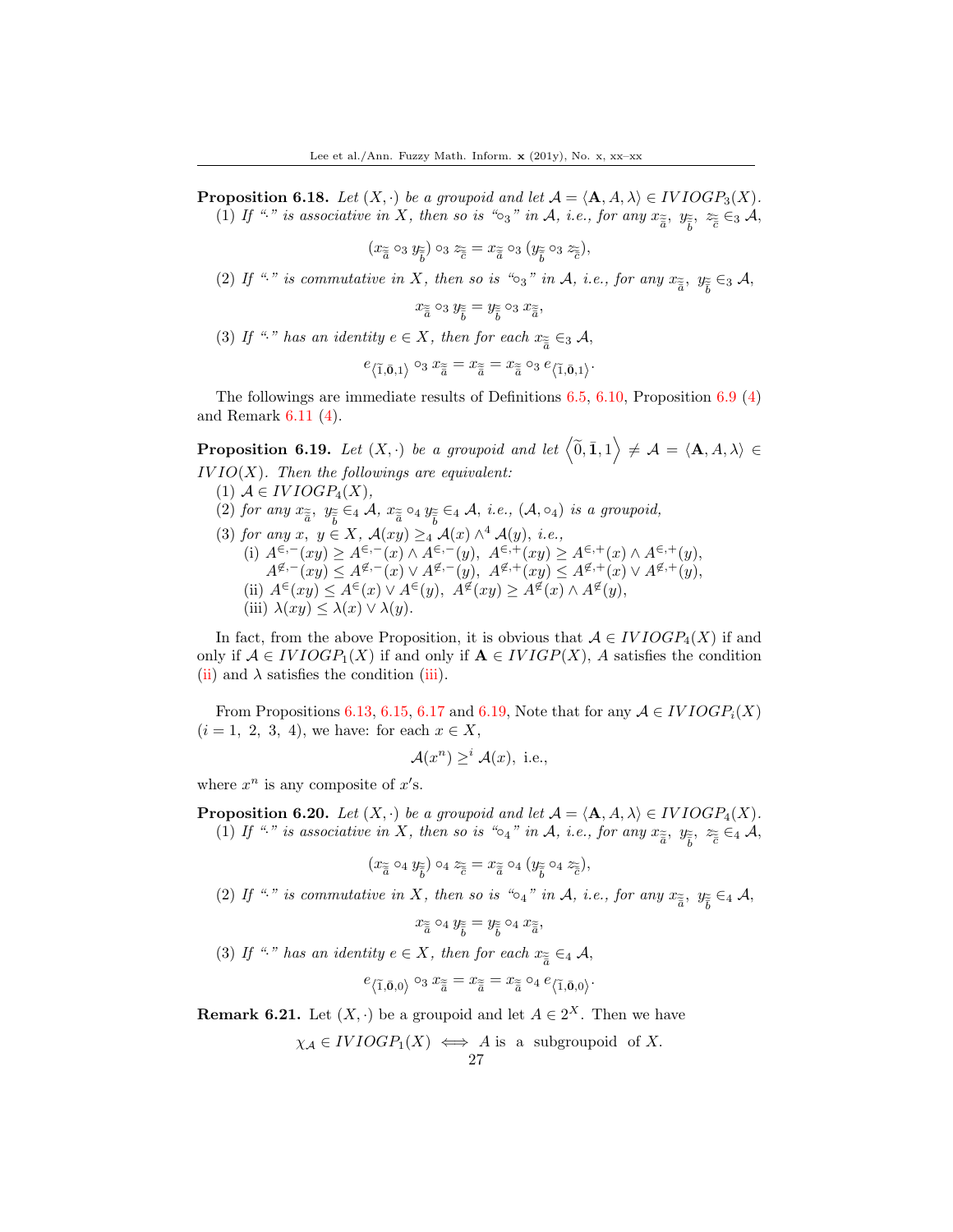<span id="page-27-0"></span>**Definition 6.22.** Let  $(X, \cdot)$  be a groupoid,  $A \in IVIO(X)$  and let  $i = 1, 2, 3, 4$ . Then  $A$  is called a:

(i) i-IVI octahedron left ideal (simply, i-IVIOLI) of X, if for any  $x, y \in X$ ,

$$
\mathcal{A}(xy) \geq_i \mathcal{A}(y),
$$

(ii) i-IVI octahedron right ideal (simply, i-IVIORI) of X, if for any  $x, y \in X$ ,

$$
\mathcal{A}(xy) \geq_i \mathcal{A}(x),
$$

(iii)  $i$ -IVI octahedron ideal (simply,  $i$ -IVIOI) of X, if it is both a  $i$ -IVIOLI and a i-IVIORI of X.

In this case, we will denote the set of all  $i$ -IVIOIs [resp.  $i$ -IVIOLIs and  $i$ -IVIORIs] of X as  $IVIOI_i(X)$  [resp.  $IVIOLI_i(X)$  and  $IVIORI_i(X)$ ].

For a groupoid  $(X, \cdot)$ , let us denote the set of all fuzzy ideals [resp. left ideals and right ideals] (See  $[24]$ ) and the set of all IFIs [resp. IFLIs, IFRIs] (See  $[9]$ ) of X as  $FI(X)$  [resp.  $FLI(X)$  and  $FRL(X)$ ].

<span id="page-27-1"></span>Remark 6.23. From Definition [6.22,](#page-27-0) we have the followings:

(1)  $A \in IVIOLI_1(X) \Longleftrightarrow$  for any  $x, y \in X$ ,

 $\mathbf{A}(xy) \geq \mathbf{A}(y)$ ,  $A(xy) \geq A(y)$ ,  $\lambda(xy) \geq \lambda(y)$ , i.e.,

(6.1) 
$$
A^{\epsilon,-}(xy) \ge A^{\epsilon,-}(y), \ A^{\epsilon,+}(xy) \ge A^{\epsilon,+}(y),
$$

(6.2) 
$$
A^{\not\in,-}(xy) \le A^{\not\in,-}(y), A^{\not\in,+}(xy) \le A^{\not\in,+}(y),
$$

(6.3) 
$$
A^{\in}(xy) \ge A^{\in}(y), \ A^{\notin}(xy) \le A^{\notin}(y),
$$

(6.4) 
$$
\lambda(xy) \ge \lambda(y),
$$

consequently,  $A \in IVIOLI_1(X) \Longleftrightarrow A \in IVIII(X), A \in FLI(X), \lambda \in FLI(X)$ (See  $6.24$   $(2)$ ),

 $A \in IVIOLI_2(X) \Longleftrightarrow A \in IVIII(X), A \in IFLI(x)$  and it satisfies the condition 6.5,

(6.5) 
$$
\lambda(xy) \le \lambda(y) \text{ for any } x, y \in X,
$$

 $A \in IVIOLI_3(X) \Longleftrightarrow A \in IVII(X), \lambda \in FLI(x)$  and it satisfies the condition 6.6,

(6.6) 
$$
A^{\in}(xy) \le A^{\in}(y), A^{\notin}(xy) \ge A^{\notin}(y)
$$
 for any  $x, y \in X$ ,

 $A \in IVIOLI_4(X) \Longleftrightarrow A \in IVIII(X)$ , and it satisfies the conditions 6.5 and 6.6,

28

(2) 
$$
A \in IVIORI_1(X) \iff \text{for any } x, y \in X,
$$
  
\n
$$
\mathbf{A}(xy) \ge \mathbf{A}(x), A(xy) \ge A(x), \lambda(xy) \ge \lambda(x), \text{ i.e.,}
$$
\n
$$
A^{\epsilon,-}(xy) \ge A^{\epsilon,-}(x), A^{\epsilon,+}(xy) \ge A^{\epsilon,+}(x),
$$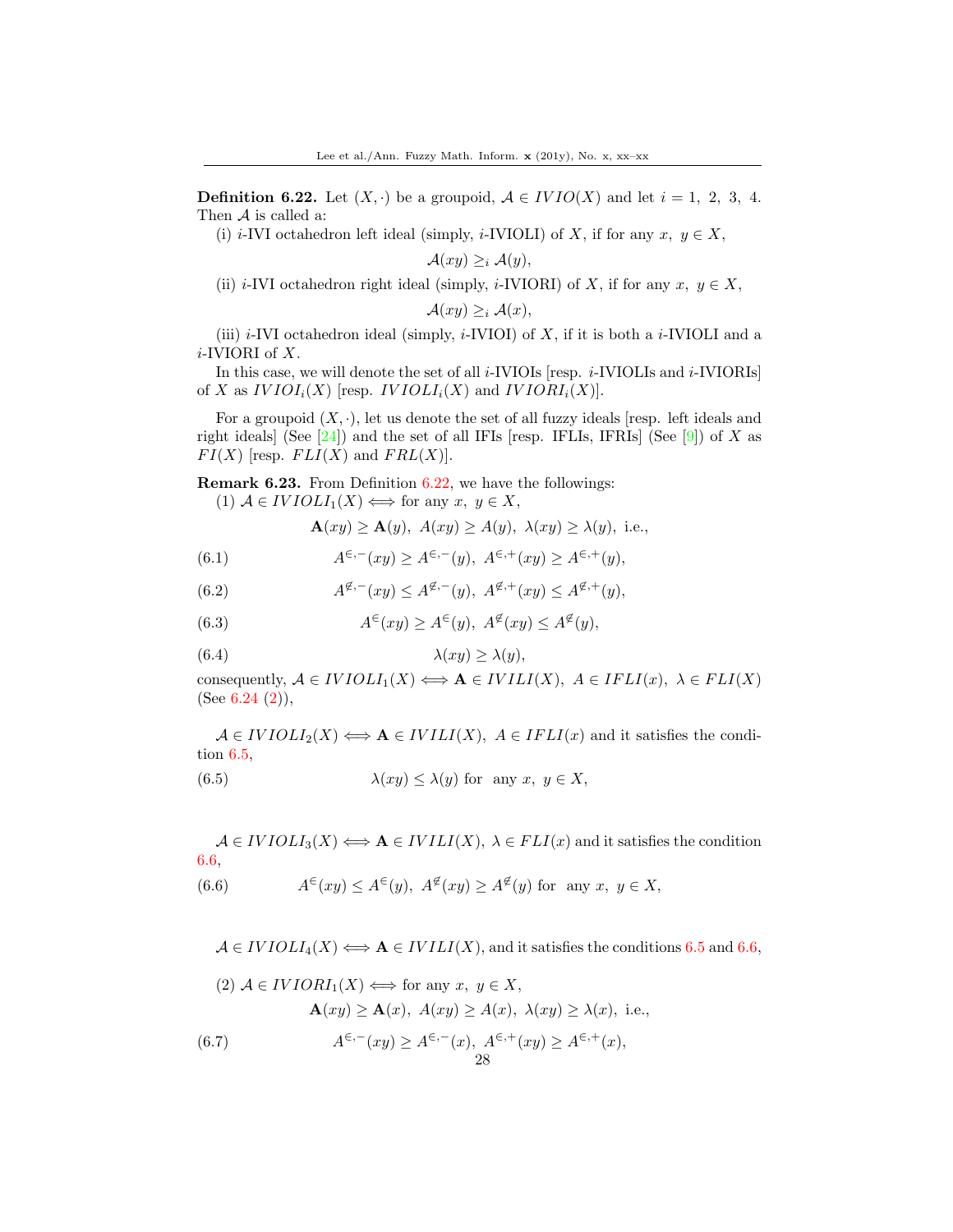(6.8) 
$$
A^{\not \in,-}(xy) \le A^{\not \in,-}(x), \ A^{\not \in,+}(xy) \le A^{\not \in,+}(x),
$$

 $(6.9)$  $\epsilon(xy) \geq A^{\epsilon}(x), A^{\epsilon}(xy) \leq A^{\epsilon}(x),$ 

$$
(6.10)\quad \lambda(xy) \ge \lambda(x),
$$

consequently,  $A \in IVIORI_1(X) \iff A \in IVIRI(X), A \in IFRI(X), \lambda \in$  $FRI(X)$  (See [6.24](#page-29-0) (2)),

 $A \in IVIORI_2(X) \iff A \in IVIRI(X), A \in IFRI(X)$  and it satisfies the condition 6.11,

(6.11) 
$$
\lambda(xy) \leq \lambda(x) \text{ for any } x, y \in X,
$$

 $A \in IVIORI_3(X) \Longleftrightarrow A \in IVIRI(X), A \in FRI(X)$  and it satisfies the condition 6.12,

(6.12) 
$$
A^{\in}(xy) \le A^{\in}(x), \ A^{\notin}(xy) \ge A^{\notin}(x),
$$

 $A \in IVIOLI_4(X) \Longleftrightarrow A \in IVIRI(X), A \in FRI(X)$  and it satisfies the condition 6.12, it satisfies the conditions 6.11 and 6.12,

(3) 
$$
A \in IVIOI_1(X) \iff
$$
 for any  $x, y \in X$ ,  
\n $\mathbf{A}(xy) \ge \mathbf{A}(x) \lor \mathbf{A}(y), A(xy) \ge A(x) \lor A(y), \lambda(xy) \ge \lambda(x) \lor \lambda(y),$  i.e.,

(6.13) 
$$
A^{\epsilon,-}(xy) \ge A^{\epsilon,-}(x) \vee A^{\epsilon,-}(y), \ A^{\epsilon,+}(xy) \ge A^{\epsilon,+}(x) \vee A^{\epsilon,+}(y),
$$

(6.14) 
$$
A^{\not\in,-}(xy) \le A^{\not\in,-}(x) \wedge A^{\not\in,-}(y), \ A^{\not\in,+}(xy) \le A^{\not\in,+}(x) \wedge A^{\not\in,+}(y),
$$

(6.15) 
$$
A^{\in}(xy) \ge A^{\in}(x) \vee A^{\in}(y), A^{\notin}(xy) \le A^{\notin}(x) \wedge A^{\notin}(x),
$$

(6.16)  $\lambda(xy) \geq \lambda(x) \vee \lambda(y),$ 

consequently,  $A \in IVIORI_1(X) \Longleftrightarrow A \in IVII(X)$ ,  $A \in IFI(X)$ ,  $\lambda \in FI(X)$  (See  $6.24(2)$  $6.24(2)$ ,

 $A \in IVIOI_2(X) \Longleftrightarrow A \in IVII(X), A \in IFI(X)$  and it satisfies the condition 6.17, (6.17)  $\lambda(xy) \leq \lambda(x) \wedge \lambda(y),$ 

 $A \in IVIOI_3(X) \Longleftrightarrow A \in IVII(X), \ \lambda \in IFI(X)$  and it satisfies the condition 6.18,  $(6.18)$  $\epsilon(x,y) \leq A^{\epsilon}(x) \wedge A^{\epsilon}(y), \ A^{\epsilon}(xy) \geq A^{\epsilon}(x) \vee A^{\epsilon}(x),$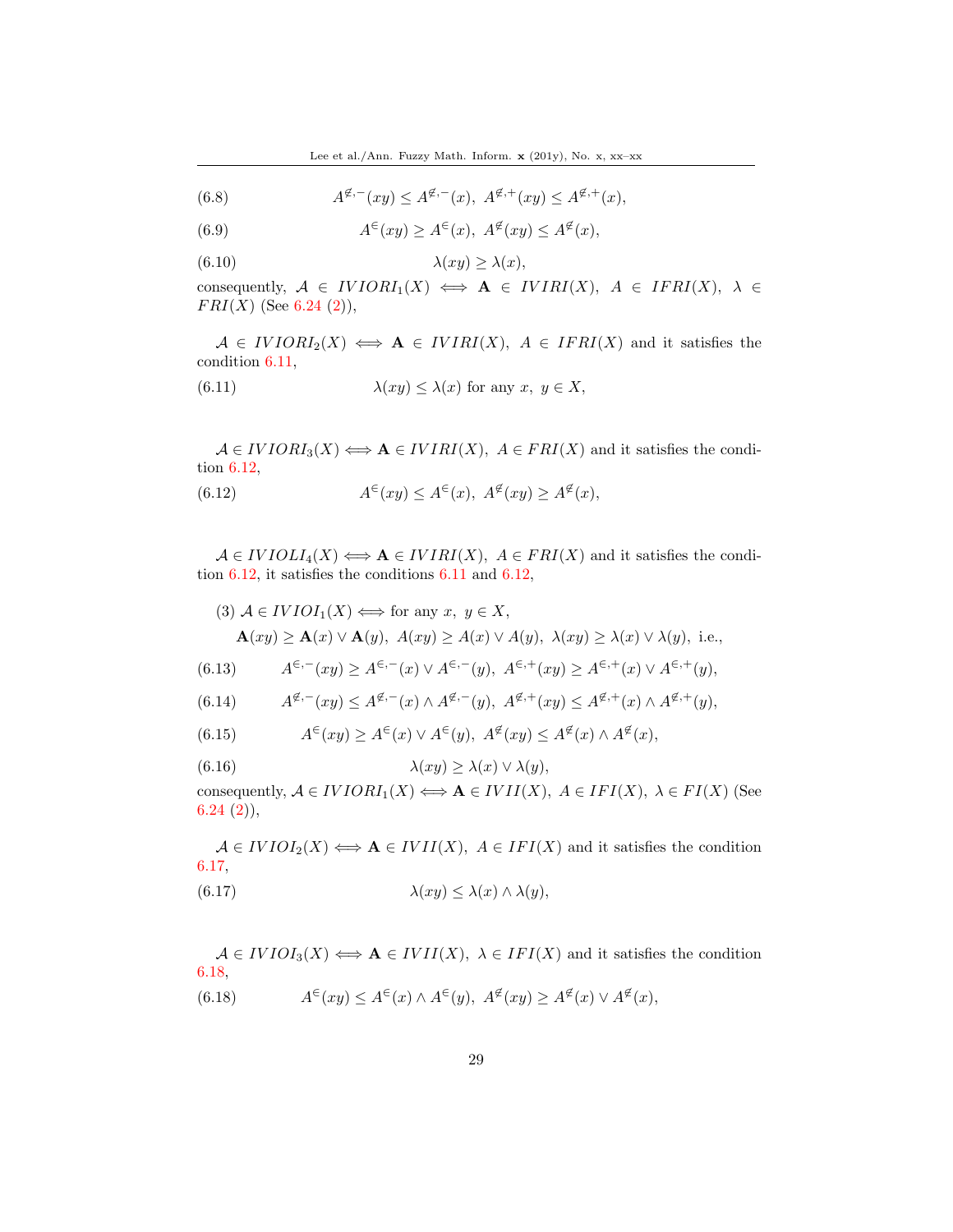$A \in IVIOLI_4(X) \iff A \in IVII(X)$ , and it satisfies the conditions 6.17 and 6.18,

<span id="page-29-0"></span>**Remark 6.24.** (1) A *i*-IVIOLI [resp. IVIORI and IVIOI] in a semigroup S, a group G and a ring G is defined as Definition  $6.22$ .

(2) An interval-valued intuitionistic fuzzy set **A** in a groupoid  $(X, \cdot)$  satisfying the conditions 6.1, 6.2 [resp. 6.7, 6.8 and 6.13, 6.14] will be called an interval-valued intuitionistic fuzzy left ideal (briefly, IVILI) [resp. right ideal (briefly, IVIRI) and ideal (briefly, IVII)] in  $X$  and the set of all IVILIs [resp. IVIRIs and IVIIs] in  $X$  as  $IVILI(X)$  [resp.  $IVIRI(X)$  and  $IVII(X)$ ].

(3) It is obvious that  $A \in IVIOGP_i(X)$ , for each  $A \in IVIOI_i(X)$  [resp. *IVIOLI<sub>i</sub>*(X) and  $IVIORI_i(X)$   $(i = 1, 2, 3, 4)$  but the converse is not true in general (See Example [6.25](#page-29-1) (1)).

<span id="page-29-1"></span>**Example 6.25.** (1) Let  $(X, \cdot)$  be the groupoid and  $\mathcal{A} \in IVIOGP_1(X)$  given in Example [6.12](#page-23-2) (2). Then clearly,  $\lambda(ab) = 0.5 \not\geq 0.7 = \lambda(b)$ . Thus  $\lambda \notin FLI(X)$ . So  $\mathcal{A} \notin IVIOLI_1(X).$ 

(2) Let  $X = \{a, b, c\}$  be the groupoid with the following Cayley table:

|           | a                | h  | c |  |
|-----------|------------------|----|---|--|
| a         | a                | a. | a |  |
| h         | a                | a  | с |  |
| c         | $\boldsymbol{a}$ | h  | c |  |
| Table 6.5 |                  |    |   |  |

Consider two IVI-octahedron sets  $A$  and  $B$  in X given by:

$$
\mathcal{A}(a) = \langle ([0.4, 0.8], [0.1, 0.2]), (0.5, 0.2), 0.8 \rangle ,\n\mathcal{A}(b) = \langle ([0.3, 0.7], [0.2, 0.2]), (0.6, 0.3), 0.7 \rangle ,\n\mathcal{A}(c) = \langle ([0.2, 0.6], [0.2, 0.3]), (0.7, 0.4), 0.5 \rangle ,\n\mathcal{B}(a) = \langle ([0.4, 0.8], [0.1, 0.2]), (0.5, 0.2), 0.5 \rangle ,\n\mathcal{B}(b) = \langle ([0.3, 0.7], [0.2, 0.2]), (0.6, 0.3), 0.7 \rangle ,\n\mathcal{B}(c) = \langle ([0.2, 0.6], [0.2, 0.3]), (0.7, 0.4), 0.8 \rangle .
$$

Then we can easily calculate that  $A \in IVIOLI_1(X)$  and  $B \in IVIOLI_2(X)$ . But  $A^{\in, -}(bc) = B^{\in, -}(bc) = 0.2 \not\geq 0.3 = A^{\in, -}(b) = B^{\in, -}(b)$ . Thus **A**, **B**  $\not\in IVIRI(X)$ . So  $A \notin IVIORI_1(X)$  and  $B \notin IVIORI_2(X)$ .

(3) Let  $X = \{a, b, c\}$  be the groupoid with the following Cayley table:

| a         | b | с  |  |  |
|-----------|---|----|--|--|
| a         | a | a. |  |  |
| b         | h | a  |  |  |
|           |   | с  |  |  |
| Table 6.6 |   |    |  |  |
|           | c | a  |  |  |

Consider two IVI-octahedron sets  $A$  and  $B$  in  $X$  given by:

$$
\mathcal{A}(a) = \langle ([0.4, 0.8], [0.1, 0.2]), (0.7, 0.2), 0.9 \rangle,
$$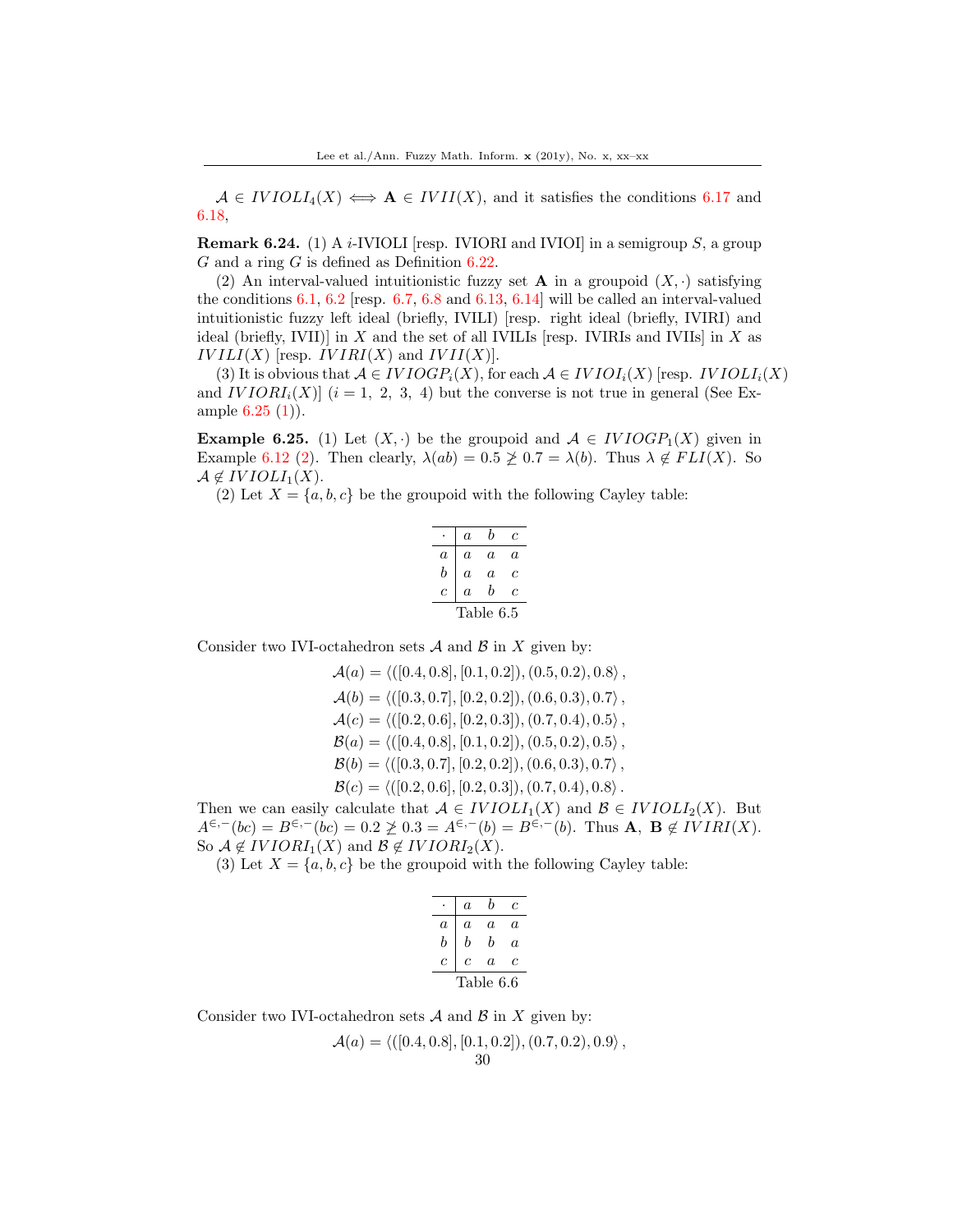$\mathcal{A}(b) = \langle ([0.3, 0.7], [0.2, 0.2]), (0.6, 0.3), 0.7 \rangle$ ,  $\mathcal{A}(c) = \langle (0.2, 0.6], [0.2, 0.3]), (0.5, 0.4), 0.8 \rangle$ ,  $\mathcal{B}(a) = \langle ([0.4, 0.8], [0.1, 0.2]), (0.7, 0.2), 0.9 \rangle$ ,  $\mathcal{B}(b) = \langle (0.3, 0.7], [0.2, 0.2]), (0.6, 0.3), 0.7 \rangle$ ,  $\mathcal{B}(c) = \langle (0.2, 0.6], [0.2, 0.3]), (0.5, 0.4), 0.8 \rangle$ .

Then we can easily calculate that  $A \in IVIORI_1(X)$  and  $B \in IVIORI_2(X)$ . But  $A^{\in,-}(ba) = B^{\in,-}(ba) = 0.3 \not\geq 0.4 = A^{\in,-}(a) = B^{\in,-}(a)$ . Thus **A**, **B**  $\notin$ *IVIOLI(X)*. So  $\mathcal{A} \notin IVIOLI_1(X)$  and  $\mathcal{B} \notin IVIOLI_2(X)$ .

From Proposition 3.2 in [\[24\]](#page-38-8), we have the following result.

**Theorem 6.26.** Let  $(X, \cdot)$  be a groupoid and let  $A \in 2^X$ . Then  $\chi_A \in IVIOLI_1(X)$ [resp. IVIORI<sub>1</sub>(X) and IVIOI<sub>1</sub>(X)] if and only if A is a left ideal [resp. a right ideal and an ideall of X.

The following is an immediate result of Proposition [6.13](#page-24-0) and Definitions [6.10](#page-23-0) and [6.22.](#page-27-0)

**Proposition 6.27.** Let  $(X, \cdot)$  be a groupoid and let  $\mathcal{A} = \langle \mathbf{A}, A, \lambda \rangle \in IVIO(X)$ . If  $A \in IVIOGP_1(X)$  or  $A \in IVIOLI_1(X)$  [resp. IV IORI $I_1(X)$  and IV IOI $I_1(X)$ ], then  $[A]_{\widetilde{\widetilde{a}}}$  is a subgroupoid or a left ideal [resp. a right ideal and an ideal] of X, for  $\widetilde{\widetilde{a}}$  $each \ \widetilde{\overline{a}} \in ([I] \oplus [I]) \times (I \oplus I) \times I.$ 

<span id="page-30-0"></span>**Proposition 6.28.** Let  $(X, \cdot)$  be a groupoid. If  $(A_j)_{j \in J} = (\langle A_j, A_j, \lambda_j \rangle)_{j \in J} \subset$  $IVIOGP_i(X)$ , then  $\bigcap_{j\in J}^{i} A_j \in IVIOGP_i(X)$ , where J denotes an index set and  $j-1, 2, 3, 4.$ 

*Proof.* Case 1: Let  $i = 1$ . Then it is obvious that  $\bigcap_{j \in J} A_j \in IFGP(X)$  by Proposi-tion 3.9 in [\[9\]](#page-37-18) and  $\bigcap_{j\in J}\lambda_j\in FGP(X)$  by Proposition 3.1 in [\[24\]](#page-38-8). Thus it is sufficient to prove that  $\bigcap_{j\in J} A_j \in IVGP(X)$ . Let  $x, y \in X$ . Since  $A_j \in IVGP(X)$  for each  $j \in J$ , we have

$$
A_j^{\in, -}(xy) \ge A_j^{\in, -}(x) \wedge A_j^{\in, -}(y), \ A_j^{\in, +}(xy) \ge A_j^{\in, +}(x) \wedge A_j^{\in, +}(y),
$$
  

$$
A_j^{\notin, -}(xy) \le A_j^{\notin, -}(x) \vee A_j^{\notin, -}(y), \ A_j^{\notin, +}(xy) \le A_j^{\notin, +}(x) \vee A_j^{\notin, +}(y),
$$

for each  $j \in J$ . Thus

$$
\bigwedge_{j\in J} A_j^{\epsilon,-}(xy) \ge \bigwedge_{j\in J} (A_j^{\epsilon,-}(x) \wedge A_j^{\epsilon,-}(y)) = \bigwedge_{j\in J} A_j^{\notin,-}(x) \wedge \bigwedge_{j\in J} A_j^{\notin,-}(y).
$$

Similarly, we have

j∈J

$$
\bigwedge_{j\in J} A_j^{\in, +}(xy) \ge \bigwedge_{j\in J} A_j^{\in, +}(x) \wedge \bigwedge_{j\in J} A_j^{\in, +}(y),
$$
\n
$$
\bigvee_{j\in J} A_j^{\notin, -}(xy) \le \bigvee_{j\in J} A_j^{\notin, -}(x) \vee \bigvee_{j\in J} A_j^{\notin, +}(y),
$$
\n
$$
\bigvee_{j\in J} A_j^{\notin, +}(xy) \le \bigvee_{j\in J} A_j^{\notin, +}(x) \vee \bigvee_{j\in J} A_j^{\notin, +}(y).
$$

So  $\bigcap_{j\in J} A_j \in IVGP(X)$ . Hence by Proposition [6.13,](#page-24-0)  $\bigcap_{j\in J}^1 A_j \in IVIOGP_1(X)$ .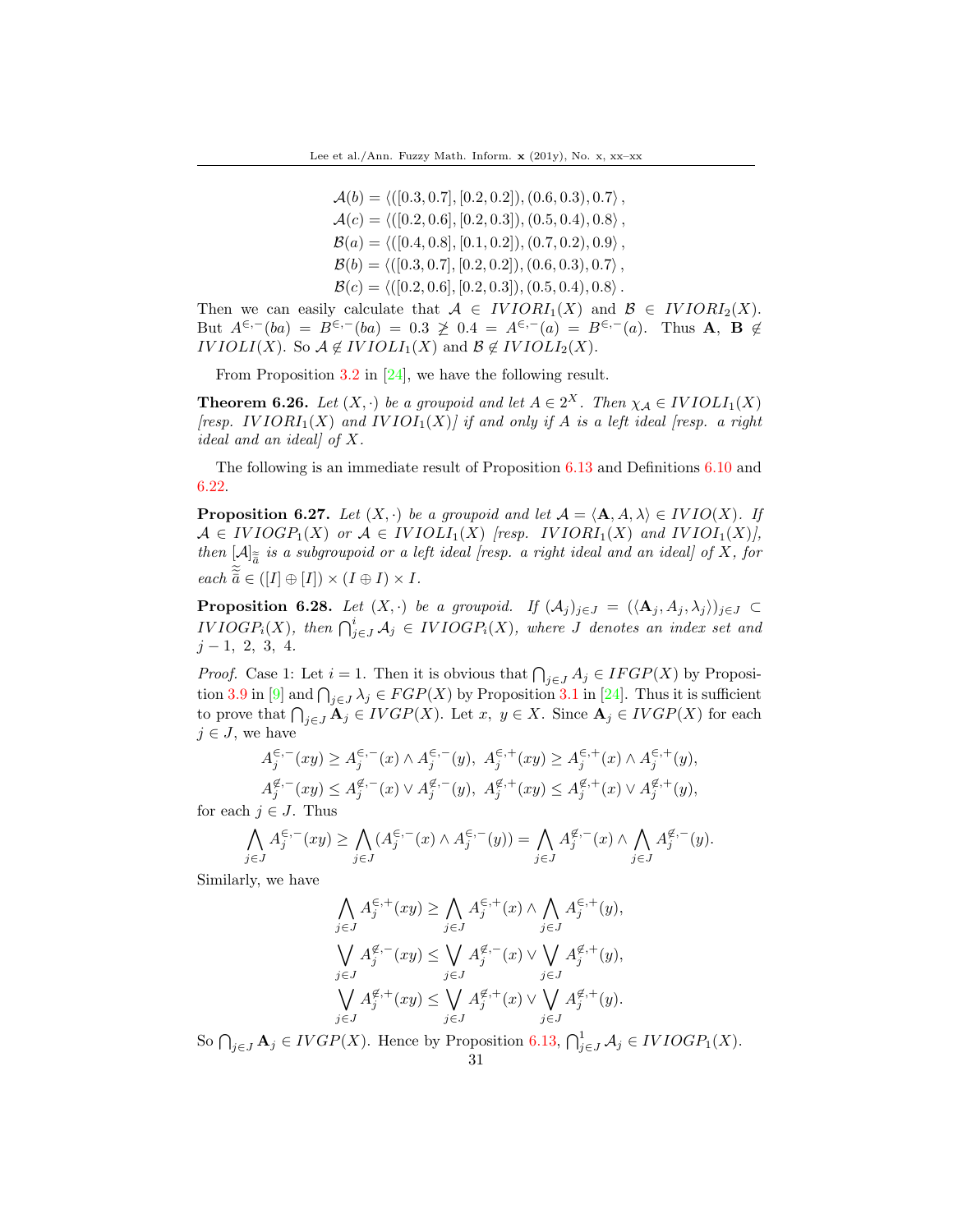Case 2: Since  $\bigcap_{j\in J} A_j \in IVGP(X)$  and  $\bigcap_{j\in J} A_j \in IFGP(X)$  from Case 1, it is sufficient to show that  $\bigvee_{j\in J}\lambda_j(xy)\leq \bigvee_{j\in J}\lambda_j(x)\vee \bigvee_{j\in J}\lambda_j(y)$ , for any  $x, y \in X$ . Since  $A_j \in IVIOGP_2(X)$  for each  $j \in J$ , by Proposition [6.15](#page-25-0) (iii),

 $\lambda_i(xy) \leq \lambda_i(x) \vee \lambda_i(y)$  for each  $j \in J$ .

Then  $\bigvee_{j\in J}\lambda_j(xy)\leq \bigvee_{j\in J}(\lambda_j(x)\vee\lambda_j(y))=\bigvee_{j\in J}\lambda_j(x)\vee\bigvee_{j\in J}\lambda_j(y)$ . Thus by Proposition [6.15,](#page-25-0)  $\bigcap_{j\in J}^2 A_j \in IVIOGP_2(X)$ .

Case 3: Since  $\bigcap_{j\in J} A_j \in IVGP(X)$  and  $\bigcap_{j\in J} \lambda_j \in FGP(X)$  from Case 1, it is sufficient to show that for any  $x, y \in X$ ,

$$
(6.19) \quad \bigvee_{j \in J} A_j^{\in}(xy) \le \bigvee_{j \in J} A_j^{\in}(x) \vee \bigvee_{j \in J} A_j^{\in}(y), \bigwedge_{j \in J} A_j^{\notin}(xy) \ge \bigwedge_{j \in J} A_j^{\notin}(x) \wedge \bigwedge_{j \in J} A_j^{\notin}(y).
$$

Since  $A_j \in IVIOGP_3(X)$  for each  $j \in J$ , by Proposition [6.17](#page-25-1) (iii),

$$
A_j^{\in}(xy) \le A_j^{\in}(x) \vee A_j^{\in}(y), \ A_j^{\notin}(xy) \ge A_j^{\notin}(x) \wedge A_j^{\notin}(y) \text{ for each } j \in J.
$$

Then we can easily see that (6.19) holds. Thus by Proposition [6.17,](#page-25-1)  $\bigcap_{j\in J}^3 A_j \in$  $IVIOGP_3(X)$ .

Case 4: The proof follows from Cases 1, 2 and 3.

**Remark 6.29.** For any  $A, B \in IVIOGP_1(X), A \cup^1 B \notin IVIOGP_1(X)$  in general.

**Example 6.30.** Let  $(X, \cdot)$  be the groupoid and  $A \in OGP(X)$  given in Example [6.12](#page-23-2) (2). Consider the octahedron subgroupoid in  $X$  given by:

$$
\mathcal{B}(a) = \mathcal{B}(b) = \mathcal{B}(c) = \langle ([0.1, 0.7], [0.1, 0.2]), (0.5, 0.4), 0.6 \rangle.
$$

Then  $(A \cup B)(ab) = (0.7, 0.4) \not\geq (0.6, 0.3) = (A \cup B)(a) \wedge (A \cup B)(b)$ . Thus  $A \cup B \not\in$  $IFGP(X)$ . So  $A \cup B \notin IVIOGP_1(X)$ .

**Remark 6.31.** Let  $(X, \cdot)$  be a groupoid and let  $(\mathcal{A}_j)_{j\in J} = (\langle \mathbf{A}_j, A_j, \lambda_j \rangle)_{j\in J} \subset$  $IVIOGP_1(X)$ . Then from Proposition [6.28,](#page-30-0) we can easily see that

$$
\bigcap_{i=1}^1 \{ \mathcal{A} \in IVIOGP_1(X) : \bigcup_{j \in J}^1 \mathcal{A}_j \subset_1 \mathcal{A} \} \in IVIOGP_1(X).
$$

In this case, we will denote  $\bigcap^1 \{ A \in IVIOGP_1(X) : \bigcup_{j \in J}^1 A_j \subset A \}$  as  $\bigvee_{j \in J} A_j$ .

It is obvious that  $(IVIOGP_1(X), \subset_1)$  is a complete lattice with the least element  $\ddot{0}$  and the greatest element  $\ddot{1}$ , where for each  $(\mathcal{A}_j)_{j\in J} \subset IVIOGP_1(X)$ , the inf and the sup of  $(\mathcal{A}_j)_{j\in J}$  are  $inf_{j\in J}\mathcal{A}_j = \bigcap_{j\in J}^1 \mathcal{A}_j$  and  $sup_{j\in J}\mathcal{A}_j = \bigvee_{j\in J}\mathcal{A}_j$ .

The following is an immediate result of Proposition [6.28.](#page-30-0)

<span id="page-31-0"></span>**Corollary 6.32.** Let  $(X, \cdot)$  be the groupoid,  $A \in IVIO(X)$  and let

$$
(\mathcal{A}) = \bigcap^{1} \{ \mathcal{B} \in IVIOGP_1(X) : \mathcal{A} \subset_1 \mathcal{B} \}.
$$

Then  $(A) \in IVIOGP_1(X)$ .

In this case,  $(\mathcal{A})$  is called the interval-valued intuitionistic octahedron subgroupoid in  $X$  generated by  $A$ .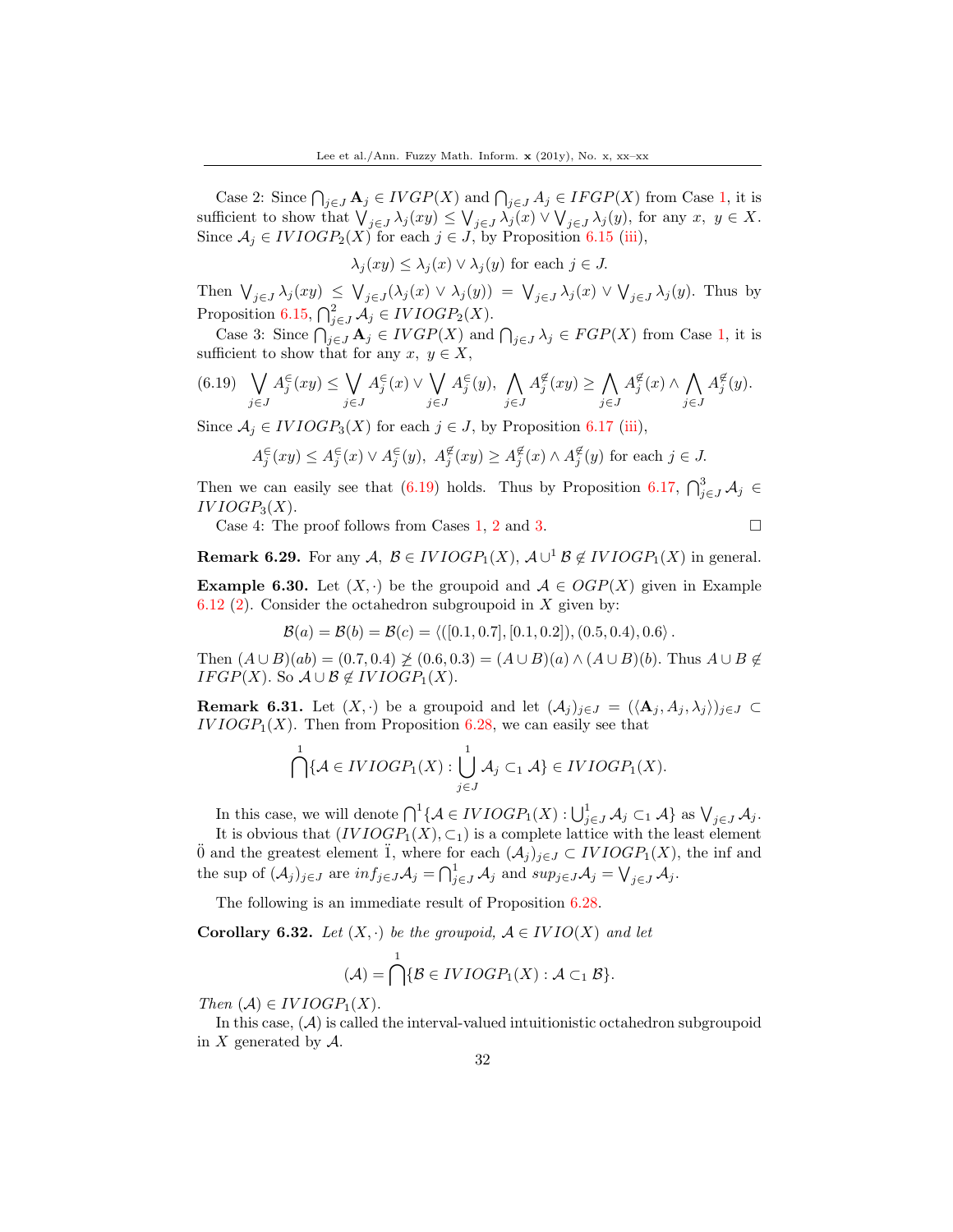**Proposition 6.33.** Let  $(X, \cdot)$  be a groupoid, and let  $(A)$  be the subgroupoid generated by A and  $\chi_{(A)} = \langle [\chi_{(A)}, \chi_{(A)}], (\chi_{(A)}, \chi_{(A^c)}), \chi_{(A)} \rangle$  for each  $A \in 2^X$ . Then

$$
(\chi_{\mathcal{A}}) = \chi_{(A)}.
$$

*Proof.* From Remark [6.21](#page-26-1) and Corollary [6.32,](#page-31-0) it is obvious that  $\chi_{(A)} \in IVIOGP_1(X)$ . Let  $\mathcal{B} \in IVIOGP_1(X)$  such that  $\mathcal{B} \supseteq_1 \chi_{\mathcal{A}}$ . Then clearly,

$$
\mathcal{B}(x) = \langle [1, 1], (1, 0), 1 \rangle, \text{ for each } x \in A.
$$

Since  $\mathcal{B} \in IVIOGP_1(X), \mathcal{B}(xy) = \langle [1, 1], (1, 0), 1 \rangle$  for any  $x, y \in A$ . Thus  $\mathcal{B} \supseteq_1 \chi_{(\mathcal{A})}$ . So

$$
\chi_{(\mathcal{A})} \subset_1 \bigcap \{ \mathcal{B} \in IVIOGP_1(X) : \mathcal{B} \supset_1 \chi_{\mathcal{A}} \} = (\chi_{\mathcal{A}}).
$$

We can easily prove that  $(\chi_{\mathcal{A}}) \subset_1 \chi_{(\mathcal{A})}$ . Hence  $(\chi_{\mathcal{A}}) = \chi_{(\mathcal{A})}$ 

. В последните последните и производите в село в село в село в село в село в село в село в село в село в село <br>В село в село в село в село в село в село в село в село в село в село в село в село в село в село в село в сел

From the above Proposition, the subgoupoid lattice of  $X$  can be regarded as a sublattice of the interval-valued intuitionistic octahedron subgroupoid lattice of X.

**Proposition 6.34.** Let  $(X, \cdot)$  be a groupoid. Then the *i*-intersection and the *i*-union of any i-IVIOLIs [resp. i-IVIORIs and i-IVIOIs] is an i-IVIOLI [resp. i-IVIORI and *i*-*IVIOI*, for  $i = 1, 2, 3, 4$ .

*Proof.* Let  $(A_j)_{j\in J} \subset IVIOLI(X)$  [resp. *IVIORI*(X) and *IVIOI*(X)], where  $\mathcal{A}_j = \langle \mathbf{A}_j, A_j, \lambda_j \rangle$ . Let  $\mathcal{A} = \bigcap_{j \in J}^1 \mathcal{A}_j$ , let  $\mathcal{B} = \bigcup_{j \in J}^1 \mathcal{A}_j$  and let us prove only that  $A, B \in IVIOLI_1(X)$ . The remainder's proofs are omitted. Clearly,

$$
\mathcal{A} = \bigcap_{j \in J}^{1} \mathcal{A}_{j} = \left\langle \bigcap_{j \in J} \mathbf{A}_{j}, \bigcap_{j \in J} A_{j}, \bigcap_{j \in J} \lambda_{j} \right\rangle
$$

and

$$
\mathcal{B} = \bigcup_{j \in J}^{1} \mathcal{A}_{j} = \left\langle \bigcup_{j \in J} \mathbf{A}_{j}, \bigcup_{j \in J} A_{j}, \bigcup_{j \in J} \lambda_{j} \right\rangle.
$$

Then from Proposition 3.3 in  $[24]$  and 3.10 in  $[9]$ ,

$$
\bigcap_{j\in J} A_j \in FLI(X), \bigcap_{j\in J} A_j \in IFLI(X)
$$

and

$$
\bigcup_{j\in J} A_j \in FLI(X), \bigcup_{j\in J} A_j \in IFLI(X).
$$

Now we prove that  $\bigcap_{j\in J} A_j \in IVLI(X)$  and  $\bigcup_{j\in J} A_j \in IVLI(X)$ . Let  $x, y \in X$ . Then

$$
(\bigcap_{j\in J} \mathbf{A}_j)^{\in}(xy) = [\bigwedge_{j\in J} A_j^{\in, -}(xy), \bigwedge_{j\in J} A_j^{\in, +}(xy)]
$$
  
\n
$$
\geq [\bigwedge_{j\in J} A_j^{\in, -}(y), \bigwedge_{j\in J} A_j^{\in, +}(y)] \text{ [Since } \mathbf{A}_j \in IVILI(X)]
$$
  
\n
$$
= (\bigcap_{j\in J} \mathbf{A}_j)^{\in}(y),
$$
  
\n
$$
(\bigcap_{j\in J} \mathbf{A}_j)^{\notin}(xy) = [\bigvee_{j\in J} A_j^{\notin, -}(xy), \bigvee_{j\in J} A_j^{\notin, +}(xy)]
$$
  
\n
$$
\leq [\bigvee_{j\in J} A_j^{\notin, -}(y), \bigvee_{j\in J} A_j^{\notin, +}(y)] \text{ [Since } \mathbf{A}_j \in IVILI(X)]
$$
  
\n
$$
= (\bigcap_{j\in J} \mathbf{A}_j)^{\notin}(y),
$$
  
\n
$$
(\bigcup_{j\in J} \mathbf{A}_j)^{\in}(xy) = [\bigvee_{j\in J} A_j^{\in, -}(xy), \bigvee_{j\in J} A_j^{\in, +}(xy)]
$$
  
\n
$$
= \{ \bigvee_{j\in J} A_j^{\in, -}(xy), \bigvee_{j\in J} A_j^{\in, +}(xy) \}
$$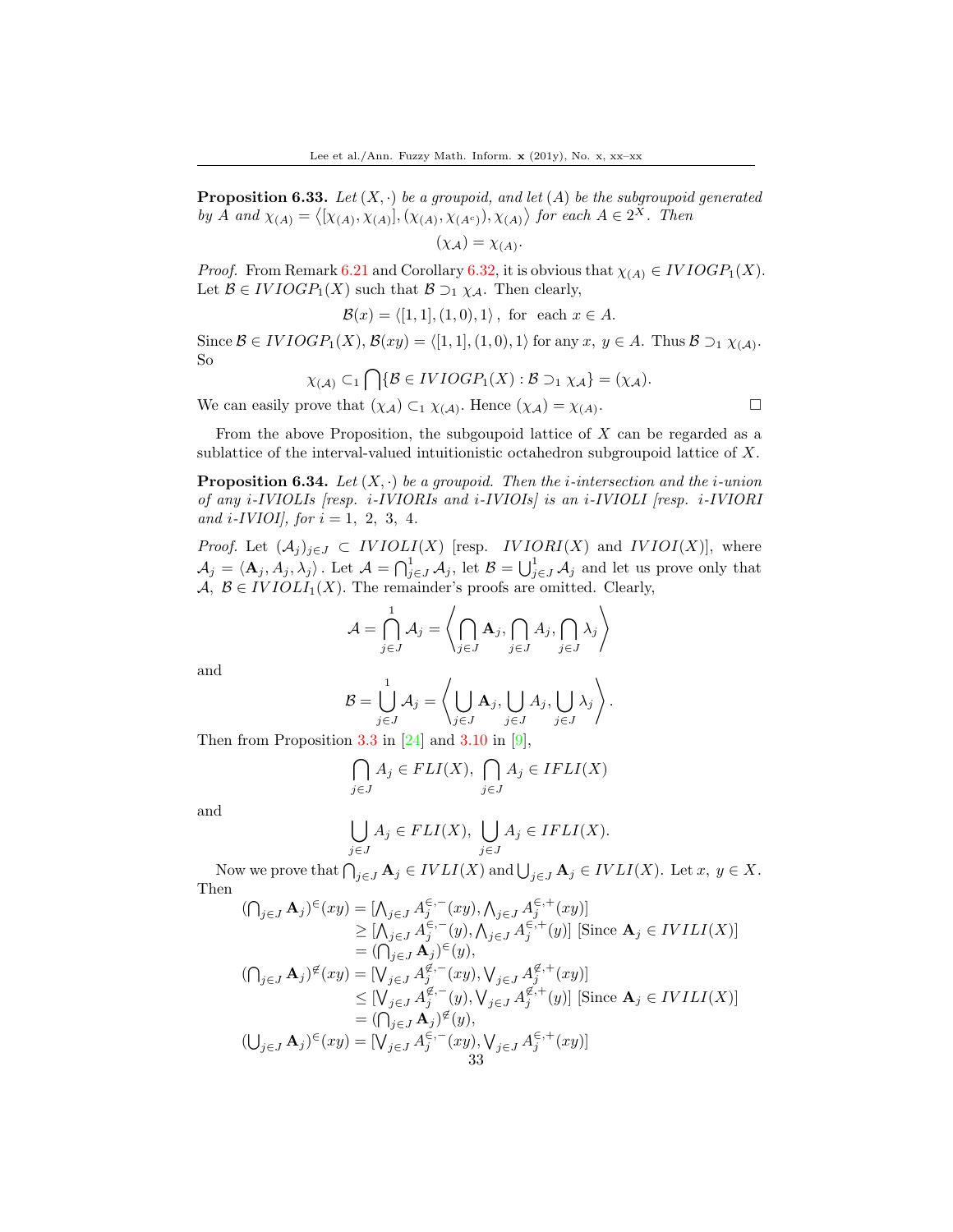$$
\geq [\bigvee_{j\in J} A_j^{\in,-}(y), \bigvee_{j\in J} A_j^{\in,+}(y)] \text{ [Since } \mathbf{A}_j \in IVILI(X)]
$$
  
\n
$$
= (\bigcup_{j\in J} \mathbf{A}_j)^{\in}(y),
$$
  
\n
$$
(\bigcup_{j\in J} \mathbf{A}_j)^{\notin}(xy) = [\bigwedge_{j\in J} A_j^{\notin,-}(xy), \bigwedge_{j\in J} A_j^{\notin,+}(xy)]
$$
  
\n
$$
\leq [\bigwedge_{j\in J} A_j^{\notin,-}(y), \bigwedge_{j\in J} A_j^{\notin,+}(y)] \text{ [Since } \mathbf{A}_j \in IVILI(X)]
$$
  
\n
$$
= (\bigcup_{j\in J} \mathbf{A}_j)^{\notin}(y).
$$

Thus  $A \in IViLI(X)$  and  $A \in IViLI(X)$ . So by Remark [6.23](#page-27-1) (1), A,  $B \in$  $IVIOLI(X).$ 

**Proposition 6.35.** Let  $f : X \to Y$  be a groupoid homomorphism, let  $\mathcal{B} = \langle \mathbf{B}, B, \mu \rangle \in$  $IVIO(Y)$  and let  $i = 1, 2, 3, 4$ .

(1) If  $\mathcal{B} \in IVIOGP_i(Y)$ , then  $f^{-1}(\mathcal{B}) \in IVIOGP_i(X)$ .

(2) If  $\mathcal{B} \in IVIOLI_i(Y)$  [resp. IVIORI<sub>i</sub>(Y) and IVIOI<sub>i</sub>(Y)], then  $f^{-1}(\mathcal{B}) \in$  $IVIOLI_i(X)$  [resp.  $IVIORI_i(X)$  and  $IVIOI_i(X)$ ].

*Proof.* (1) Case 1: Let  $i = 1$ . From Propositions 4.1 in [\[24\]](#page-38-8) and 4.1 (1) in [\[9\]](#page-37-18),  $f^{-1}(\mu) \in FGP(X)$  and  $f^{-1}(B) \in IFGP(X)$ . It is sufficient to prove that  $f^{-1}(\mathbf{B}) \in$  $IVIGP(X)$ . Let  $x, y \in X$ . Then

$$
f^{-1}(\mathbf{B}^{\in})(xy) = [(B^{\in,-} \circ f)(xy), (B^{\in,+} \circ f)(xy)] = [B^{\in,-}(f(xy)), B^{\in,+}(f(xy))]
$$
  
\n
$$
= [B^{\in,-}(f(x)f(y)), B^{\in,+}(f(x)f(y))]
$$
  
\n[Since f is a groupoid homomorphism]  
\n
$$
\geq [B^{\in,-}(f(x)) \wedge B^{\in,-}(f(y)), B^{\in,+}(f(x)) \wedge B^{\in,+}(f(y))]
$$
  
\n[Since  $\mathbf{B} \in IVIGP(Y)$ ]  
\n
$$
= [B^{\in,-}(f(x)), B^{\in,+}(f(x))] \wedge [B^{\in,-}(f(y)), B^{\in,+}(f(y))]
$$
  
\n
$$
= f^{-1}(\mathbf{B}^{\in})(x) \wedge f^{-1}(\mathbf{B}^{\in})(y).
$$

Similarly, we can see that  $f^{-1}(\mathbf{B}^{\not\in}(xy) \leq f^{-1}(\mathbf{B}^{\not\in}(x) \vee f^{-1}(\mathbf{B}^{\not\in}(y))$ . Thus  $f^{-1}(B) \in$ *IVIGP*(*X*). So by Proposition [6.13,](#page-24-0)  $f^{-1}(\mathcal{B}) \in IVIOGP_1(X)$ .

Case 2: Let  $i = 2$ . By Case 1, it is clear that  $f^{-1}(\mathbf{A} \in IVIGP(X)$  and  $f^{-1}(A) \in$ IF GP(X). It is sufficient to show that for any  $x, y \in X$ ,

$$
f^{-1}(\mu)(xy) \le f^{-1}(\mu)(x) \vee f^{-1}(\mu)(y).
$$

Let  $x, y \in X$ . Then

 $f^{-1}(\mu)(xy) = \mu(f(xy))$ 

 $=\mu(f(x)f(y))$  Since f is a groupoid homomorphism

$$
\leq \mu(f(x)) \vee \mu(f(y))
$$
 [Since  $\mathcal{B} \in IVIOGP_2(X)$ ]

$$
= f^{-1}(\mu)(x) \vee f^{-1}(\mu)(y).
$$

Thus by Proposition [6.15,](#page-25-0)  $f^{-1}(\mathcal{B}) \in IVIOGP_2(X)$ .

Case 3: Let  $i = 3$ . Then from Case 1, it is obvious that  $f^{-1}(\mathbf{A} \in IVIGP(X)$  and  $f^{-1}(\mu) \in FGP(X)$ . Thus it is sufficient to prove that  $f^{-1}(B)$  satisfies Proposition [6.19](#page-26-0) (3) (ii). Let  $x, y \in X$ . Then  $f^{-1}(A^{\in})(xy) = A^{\in}(f(xy))$ 

$$
= A^{\in}(f(xy))
$$
  
=  $A^{\in}(f(x)f(y))$  [Since *f* is a groupoid homomorphism]  
 $\leq A^{\in}(f(x)) \vee A^{\in}(f(y))$  [Since  $B \in IVIOGP_3(X)$ ]  
=  $f^{-1}(A^{\in}(x)) \vee f^{-1}(A^{\in}(y))$ .

Similarly, we have  $f^{-1}(A^{\not\in}(xy) \ge f^{-1}(A^{\not\in}(x)) \vee f^{-1}(A^{\not\in}(y))$ . Thus  $f^{-1}(\mathcal{B}) \in IVIOGP_3(X)$ . Case 4: Let  $i = 4$ . Then the proof is obvious.

(2) Case 1: Let  $i = 1$ . Then from Propositions 4.1 in [\[24\]](#page-38-8) and 4.1 (2) in [\[9\]](#page-37-18),  $f^{-1}(\mu) \in FLI(X)$  [resp.  $FRI(X)$  and  $FI(X)$ ] and  $f^{-1}(B) \in IFLI(X)$  [resp.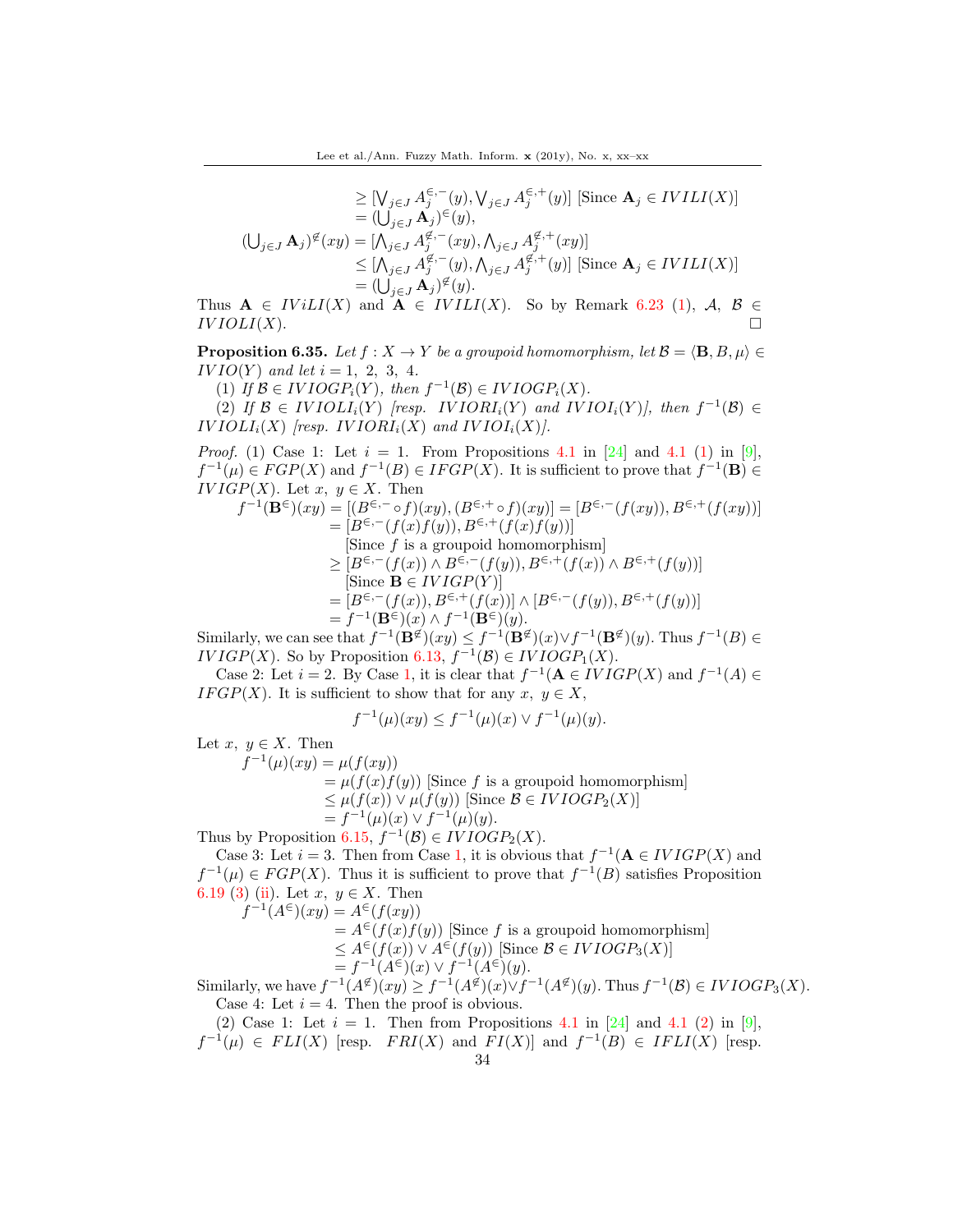$IFRI(X)$  and  $IFI(X)$ . Thus we prove only that  $f^{-1}(\mathbf{B}) \in IVILI(X)$  and the remainder's proofs are omitted. Let  $x, y \in X$ . Then

$$
f^{-1}(\mathbf{B}^{\in})(xy) = [B^{\in,-}(f(x)f(y)), B^{\in,+}(f(x)f(y))]
$$
  
\n
$$
\geq [B^{\in,-}(f(y)), B^{\in,+}(f(y))] \text{ [Since } \mathbf{B} \in IVILI(Y)]
$$
  
\n
$$
= f^{-1}(\mathbf{B}^{\in})(y).
$$

Similarly, we have  $f^{-1}(\mathbf{B}^{\not\in}(xy)) \leq f^{-1}(\mathbf{B}^{\not\in}(y))$ . Thus  $f^{-1}(\mathbf{B}) \in IVILI(X)$ . So  $f^{-1}(\mathcal{B}) \in IVIOLI(X).$ 

Case 2: Let  $i = 2$ . Then by Case 1,  $f^{-1}(\mathbf{B}) \in IVILI(X)$  and  $f^{-1}(B) \in$ IF LI(X). Thus it is sufficient to show that  $\lambda$  satisfies the condition (6.11). Let  $x, y \in X$ . Then

$$
f^{-1}(\mu)(xy) = \mu(f(x)f(y))
$$
  
\n
$$
\leq \mu(f(y)) \text{ [Since } B \in IVIOLI_2(Y)]
$$
  
\n
$$
= f^{-1}(\mu)(y).
$$

Thus  $f^{-1}(\mathcal{B}) \in IVIOLI_2(X)$ .

Case 3: Let  $i = 3$ . Then from Case 1, it is obvious that  $f^{-1}(\mathbf{B}) \in IVIII(X)$ and  $f^{-1}(\mu) \in FLI(X)$ . Thus it is sufficient to show that  $\lambda$  satisfies the condition (6.12). Let  $x, y \in X$ . Then

$$
f^{-1}(B^{\in})(xy) = B^{\in}(f(x)f(y))
$$
  
\n
$$
\leq B^{\in}(f(y))
$$
 [Since  $\mathcal{B} \in IVIOLI_3(Y)$ ]  
\n
$$
= f^{-1}(B^{\in})(y).
$$

Similarly, we have  $f^{-1}(B^{\notin})(xy) \ge f^{-1}(B^{\notin})(y)$ . Thus  $f^{-1}(\mathcal{B}) \in IVIOLI_3(X)$ . Case 4: Let  $i = 4$ . Then the proof is clear.

**Definition 6.36.** Let X be a nonempty set and let  $A = \langle A, A, \lambda \rangle \in IVIO(X)$ . Then we say that A has the *i*-sup-property  $(i = 1, 2, 3, 4)$ , if for each  $T \in 2^X$ , there is  $t_0 \in T$  such that

$$
\mathcal{A}(t_0) = \bigvee_{t \in T}^i \mathcal{A}(t), \text{ i.e.,}
$$
\n
$$
\mathcal{A}(t_0) = \bigvee_{t \in T}^1 \mathcal{A}(t) = \left\langle \bigvee_{t \in T} \mathbf{A}(t), \bigvee_{t \in T} A(t), \bigvee_{t \in T} \lambda(t) \right\rangle,
$$
\n
$$
\mathcal{A}(t_0) = \bigvee_{t \in T}^2 \mathcal{A}(t) = \left\langle \bigvee_{t \in T} \mathbf{A}(t), \bigvee_{t \in T} A(t), \bigwedge_{t \in T} \lambda(t) \right\rangle,
$$
\n
$$
\mathcal{A}(t_0) = \bigvee_{t \in T}^3 \mathcal{A}(t) = \left\langle \bigvee_{t \in T} \mathbf{A}(t), \bigwedge_{t \in T} A(t), \bigvee_{t \in T} \lambda(t) \right\rangle,
$$
\n
$$
\mathcal{A}(t_0) = \bigvee_{t \in T}^4 \mathcal{A}(t) = \left\langle \bigvee_{t \in T} \mathbf{A}(t), \bigwedge_{t \in T} A(t), \bigwedge_{t \in T} \lambda(t) \right\rangle.
$$

It is obvious that  $A \in IVIO(X)$  has the 1-sup-property if and only if **A**, A and  $\lambda$  have the sup-property. Furthermore, if  $A$  takes on only finitely many values, then it has the *i*-sup-property  $(i = 1, 2, 3, 4)$ .

**Proposition 6.37.** Let  $f : X \to Y$  be a groupoid homomorphism, let  $A = \langle A, A, \lambda \rangle \in$  $IVIO(X)$  has the *i*-sup-property, for  $i = 1, 2, 3, 4$ .

(1) If  $A \in IVIOGP_i(X)$ , then  $f(A) \in IVIOGP_i(Y)$ .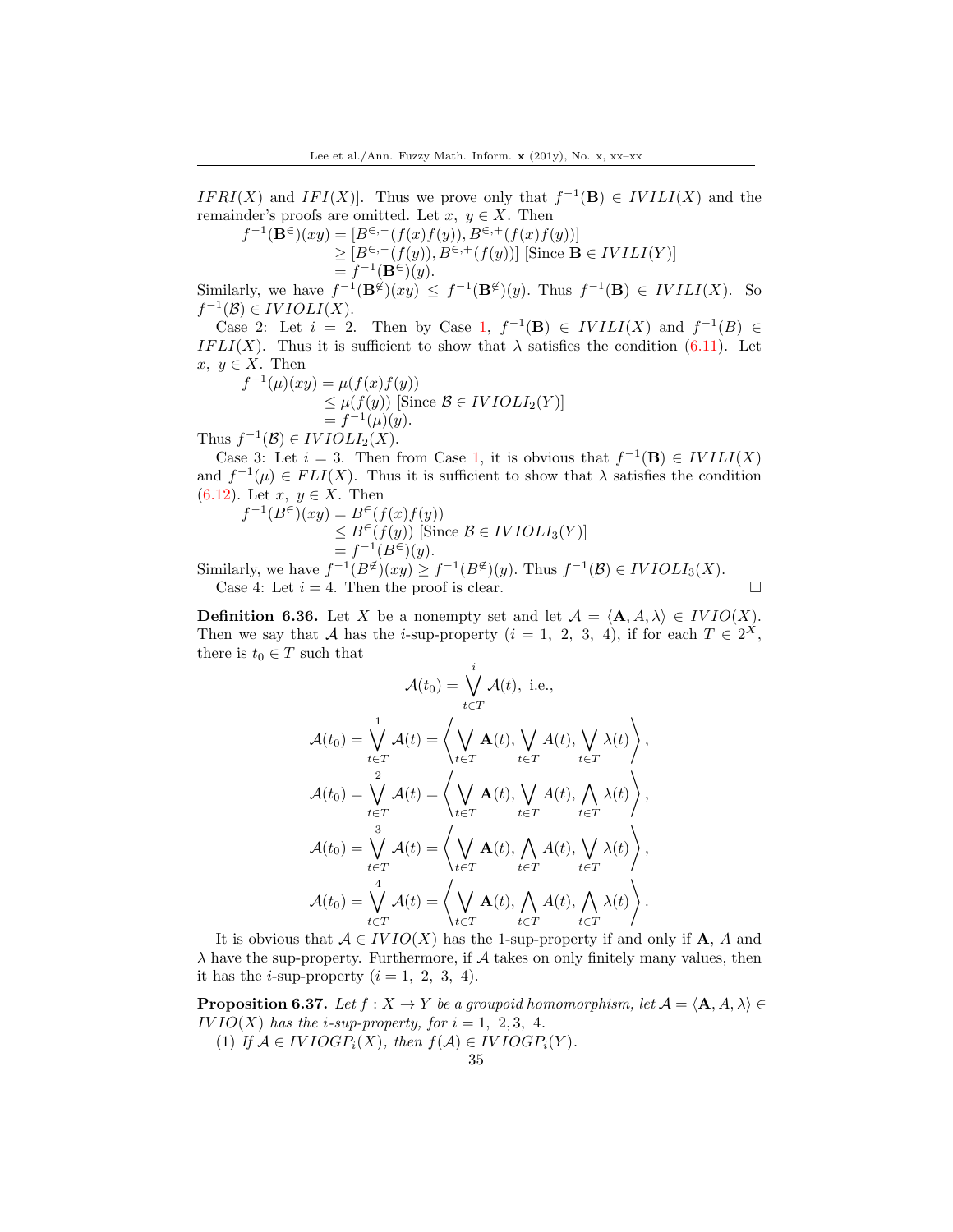(2) If  $A \in IVIOLI_i(X)$  [resp. IV IORI<sub>i</sub>(X) and IV IOI<sub>i</sub>(X)], then  $f(A) \in$  $IVIOLI_i(Y)$  [resp.  $IVIORI_i(Y)$  and  $IVIOI_i(Y)$ ].

*Proof.* (1) Case 1: Let  $i = 1$ . Then from Propositions 4.2 in [\[24\]](#page-38-8) and 4.4 (1) in [\[9\]](#page-37-18),  $f(A) \in FGP(X)$  and  $f(A) \in IFGP(X)$ . Thus it is sufficient to prove that  $f(\mathcal{A}) \in IVIGP(X)$ . Let  $y, y' \in Y$ . Then we can consider the followings:

(a)  $f^{-1}(y) \neq \emptyset$  and  $f^{-1}(y') \neq \emptyset$ , (b)  $f^{-1}(y) \neq \emptyset$  and  $f^{-1}(y')t = \emptyset$ ,

(c)  $f^{-1}(y) = \emptyset$  and  $f^{-1}(y') \neq \emptyset$ , (d)  $f^{-1}(y) = \emptyset$  and  $f^{-1}(y') = \emptyset$ .

We prove only the case  $(a)$  and omit the remainders. Since  $A$  has the 1-sup-property, there are  $x_0 \in f^{-1}(y)$  and  $x'_0 \in f^{-1}(y')$  such that

$$
\mathcal{A}(x_0) = \bigvee_{t \in f^{-1}(y)}^1 \mathcal{A}(x) \text{ and } \mathcal{A}(x_0') = \bigvee_{t' \in f^{-1}(y')}^1 \mathcal{A}(t').
$$

Then

$$
f(\mathbf{A}^{\epsilon})(yy') = [\bigvee_{z \in f^{-1}(yy')} A^{\epsilon,-}(z), \bigvee_{z \in f^{-1}(yy')} A^{\epsilon,+}(z)]
$$
  
\n
$$
\geq [A^{\epsilon,-}(x_0x'_0), A^{\epsilon,+}(x_0x'_0)] \text{ [Since } f(x_0x'_0) = f(x_0)f(x'_0) = yy']
$$
  
\n
$$
\geq [A^{\epsilon,-}(x_0) \wedge A^{\epsilon,-}(x'_0), A^{\epsilon,+}(x_0) \wedge A^{\epsilon,+}(x'_0)]
$$
  
\n[Since  $A \in IVIGP(X)$ ]  
\n
$$
= \bigvee_{t \in f^{-1}(y)} A^{\epsilon}(t) \wedge \bigvee_{t' \in f^{-1}(y')} A^{\epsilon}(t')
$$
  
\n
$$
= f(A^{\epsilon})(y) \wedge f(A^{\epsilon})(y').
$$

Similarly, we have  $f(\mathbf{A}^{\not\in}(yy') \leq f(\mathbf{A}^{\not\in}(y) \vee f(\mathbf{A}^{\not\in}(y'))$ . Thus  $f(\mathbf{A}) \in IVIGP(Y)$ . So  $f(A) \in IVIOGP_1(Y)$ .

Case 2: Let  $i = 2$ . Then by Case 1,  $f(A) \in IVIGP(Y)$  and  $f(A) \in IFGP(Y)$ . Thus is is sufficient to show that  $f(\lambda)$  satisfies the condition (iii) of Proposition [6.15.](#page-25-0) Let  $x, y \in X$ . Since A has the 1-sup-property, there are  $x_0 \in f^{-1}(y)$  and  $x'_0 \in f^{-1}(y')$  such that

$$
\mathcal{A}(x_0) = \bigvee_{t \in f^{-1}(y)}^2 \mathcal{A}(x) \text{ and } \mathcal{A}(x_0') = \bigvee_{t' \in f^{-1}(y')}^2 \mathcal{A}(t').
$$

Then

$$
f(\lambda)(yy') = \bigwedge_{z \in f^{-1}(yy')} \lambda(z) \text{ [Since } A \in IVOGP_2(X)]
$$
  
\n
$$
\leq \lambda(x_0x'_0) \text{ [Since } f(x_0x'_0) = f(x_0)f(x'_0) = yy']
$$
  
\n
$$
\leq \lambda(x_0) \vee \lambda(x'_0) \text{ [By Proposition 6.15 (iii)]}
$$
  
\n
$$
= \bigwedge_{t \in f^{-1}(y)} \lambda(t) \vee \bigwedge_{t' \in f^{-1}(y')} \lambda(t')
$$
  
\n
$$
= f(\lambda)(y) \vee f(\lambda)(y').
$$

Thus  $f(A) \in IVIOGP_2(Y)$ .

Case 3: Let  $i = 2$ . Then by Case 1,  $f(A) \in IVIGP(Y)$  and  $f(\lambda) \in FGP(Y)$ . Thus is is sufficient to show that  $f(A)$  satisfies the condition (ii) of Proposition [6.17.](#page-25-1) Let  $x, y \in X$ . Since A has the 1-sup-property, there are  $x_0 \in f^{-1}(y)$  and  $x'_0 \in f^{-1}(y')$  such that

$$
\mathcal{A}(x_0) = \bigvee_{t \in f^{-1}(y)}^3 \mathcal{A}(x) \text{ and } \mathcal{A}(x_0') = \bigvee_{t' \in f^{-1}(y')}^3 \mathcal{A}(t').
$$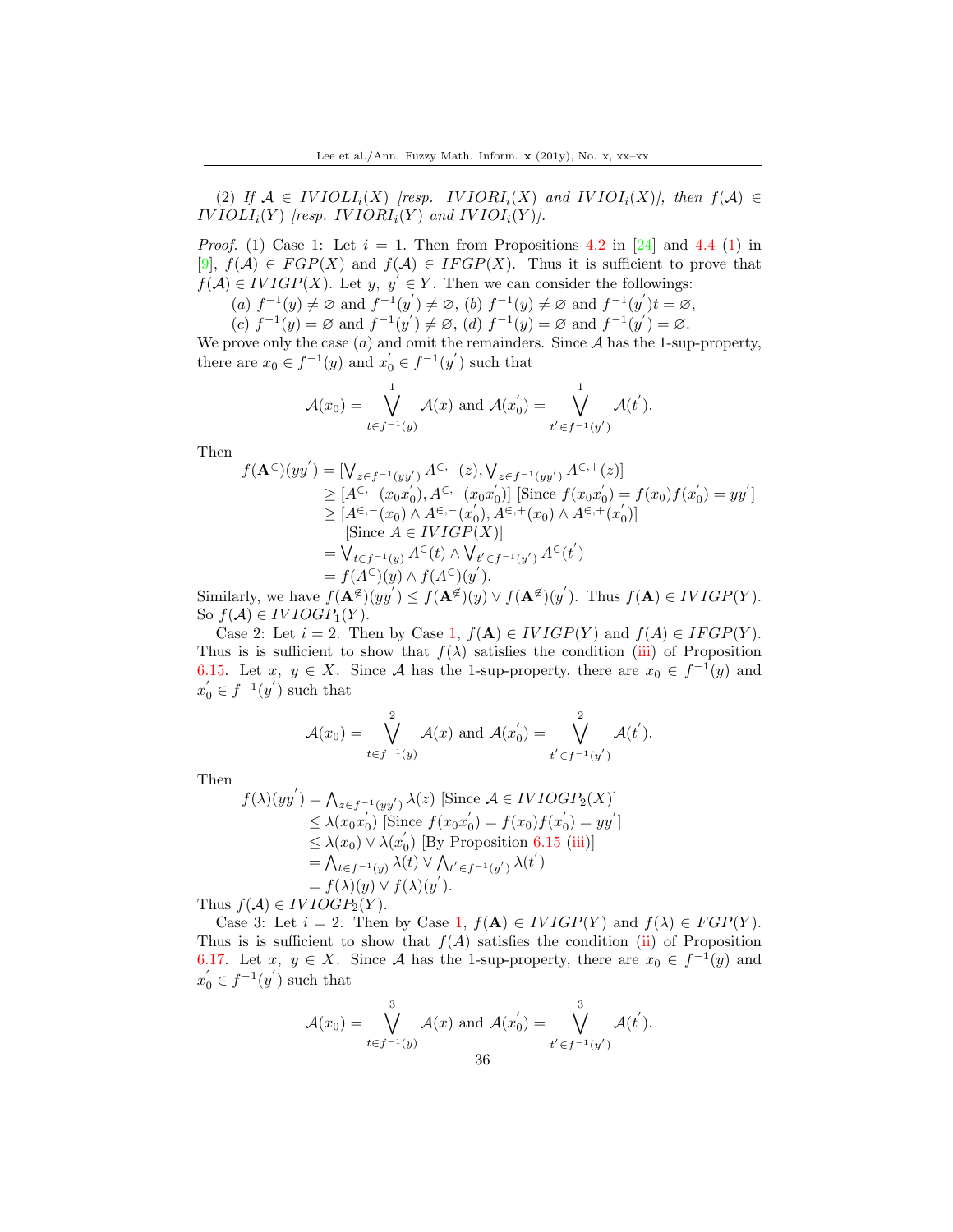Then

$$
f(A^{\epsilon})(yy') = \bigwedge_{z \in f^{-1}(yy')} A^{\epsilon}(z) \text{ [Since } A \in IVIOGP_3(X)]
$$
  
\n
$$
\leq A^{\epsilon}(x_0x_0') \text{ [Since } f(x_0x_0') = f(x_0)f(x_0') = yy']
$$
  
\n
$$
\leq A^{\epsilon}(x_0) \vee A^{\epsilon}(x_0') \text{ [By Proposition 6.17 (ii)]}
$$
  
\n
$$
= \bigwedge_{t \in f^{-1}(y)} A^{\epsilon}(t) \vee \bigwedge_{t' \in f^{-1}(y')} A^{\epsilon}(t')
$$
  
\n
$$
= f(A^{\epsilon})(y) \vee f(A^{\epsilon})(y').
$$

Similarly, we have  $f(A^{\not\in}(yy') \ge f(A^{\not\in}(y) \wedge f(A^{\not\in}(y'))$ . Thus  $f(A) \in IVIOGP_3(Y)$ . Case 4: Let  $i = 4$ . The the proof is obvious.

(2) Since the proof is similar to  $(1)$ l it is omitted.

$$
\qquad \qquad \Box
$$

**Definition 6.38.** Let X, Y be sets,  $f : X \to Y$  be a mapping and let  $A \in IVIO(X)$ . Then A is said to be f-invariant, if for any  $x, y \in X$ ,  $f(x) = f(y)$  implies  $\mathcal{A}(x) =$  $\mathcal{A}(y)$ .

It is obvious that A is f-invariant if and only if A, A and  $\lambda$  are f-invariant. Moreover, we can easily see that if A is f-invariant, then  $f^{-1}(f(A)) = A$ .

**Example 6.39.** Let  $X = \{a, b, c\}$ ,  $Y = \{x, y\}$  be sets and  $f : X \rightarrow Y$  be the mapping defined by  $f(a) = f(b) = x$  and  $f(c) = y$ . Consider two IVI-octahedron sets  $A$ ,  $A$  in  $X$  given by:

> $\mathcal{A}(a) = \langle (0.4, 0.8], [0.1, 0.2]), (0.5, 0.2), 0.8 \rangle$ ,  $\mathcal{A}(b) = \langle (0.4, 0.8], [0.1, 0.2]), (0.5, 0.2), 0.8 \rangle$  $\mathcal{A}(c) = \langle (0.2, 0.6], [0.2, 0.3]), (0.7, 0.4), 0.5 \rangle$ ,  $\mathcal{B}(a) = \langle (0.4, 0.8], [0.1, 0.2], (0.5, 0.2), 0.5 \rangle$ ,  $\mathcal{B}(b) = \langle (0.3, 0.7], [0.2, 0.2]), (0.6, 0.3), 0.7 \rangle$ ,  $\mathcal{B}(c) = \langle (0.2, 0.6], [0.2, 0.3]), (0.7, 0.4), 0.8 \rangle$ .

Then we can easily check that  $A$  is invariant but  $B$  is not invariant. Moreover, we can easily confirm that  $f^{-1}(f(\mathcal{A})) = \mathcal{A}$ .

We have the similar result to Theorem 18.4 in [\[23\]](#page-38-9).

**Proposition 6.40.** Let X, Y be sets, let  $f: X \rightarrow Y$  be a mapping and let

 $\Omega = \{ \mathcal{A} \in IVIO(X) : \mathcal{A} \text{ is } \text{ f-invariant} \}.$ 

Then there is a one-to-one correspondence between  $\Omega$  and  $IVIO(Im f)$ , where Imf denotes the image of f.

Also, we obtain the similar result to Theorem 26.5 in [\[23\]](#page-38-9).

**Proposition 6.41.** Let  $f : X \to Y$  be a groupoid homomorphism and let

 $\Phi_i = \{ \mathcal{A} \in IVIOGP_i(X) : \mathcal{A} \text{ is } \text{f-invariant and has the i-sup-property} \}.$ 

Then there is a one-to-one correspondence between  $\Phi_i$  and  $IVIOGP_i(Imf)$ , for  $i = 1, 2, 3, 3.$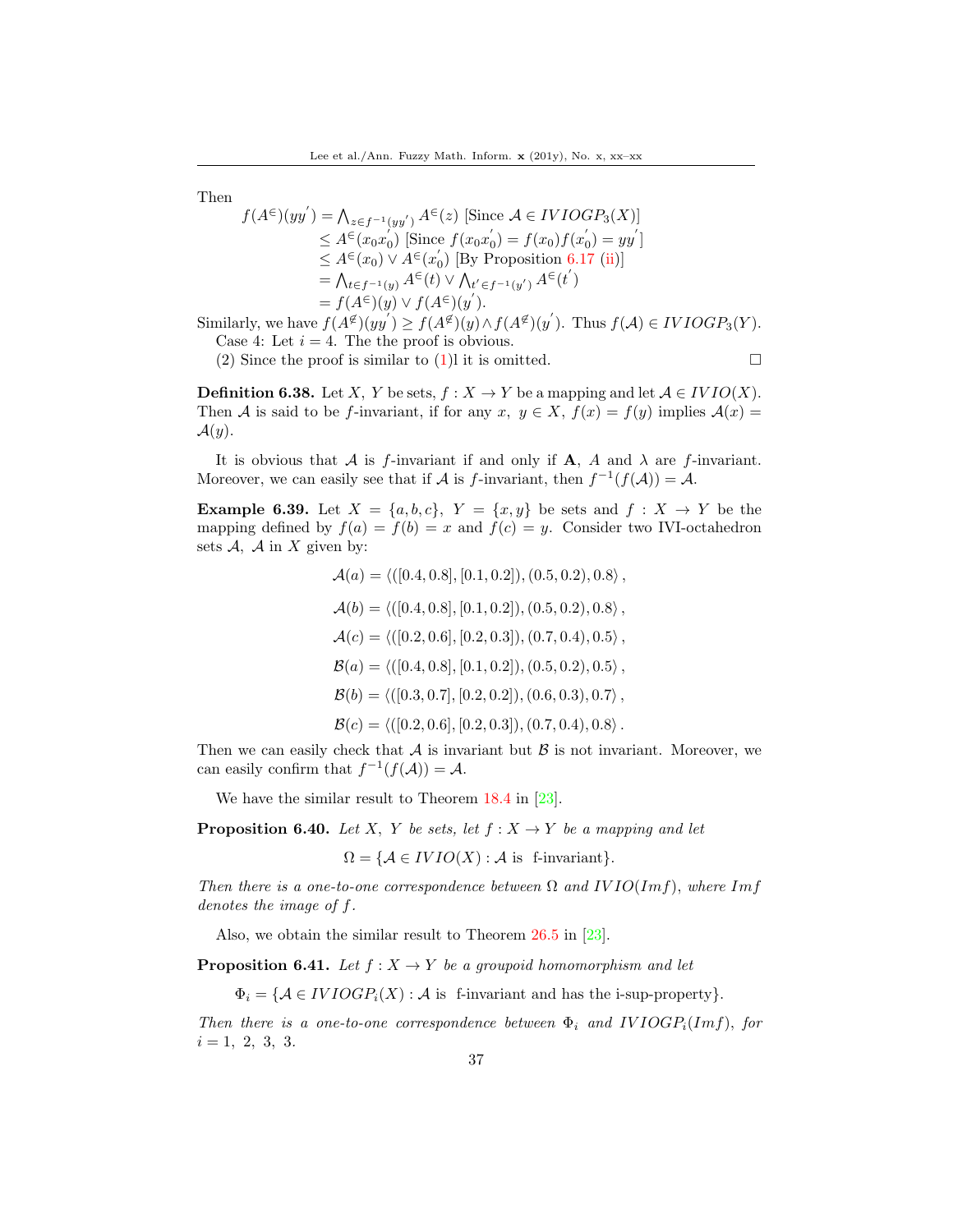## 7. Conclusions

We defined an (internal, external) IVI-octahedron set, and discussed some related properties. Also, we defined an IVI-octahedron point and the level set, and obtained some their properties including the characterizations of Type  $i$ -union (Type i-intersection). Moreover, we defined the image and preimage of an IVI-octahedron set under a mapping and studied some of their properties. Finally, we introduced the concepts of an IVIOGP and an IVIOLI [resp. IVIORI and IVIOI] of type  $i$  $(i = 1, 2, 3, 4)$ , and dealt with their some properties. In the future, we expect that one applies IVI-octahedron sets to group and ring theories,  $BCI/BCK$ -algebras, topologies, category theory and decision-making, etc. Also, we will introduce a new concept in which the neutrosophic set of each of the first, second and third components of the IVI-octahedron set is changed, and research for its properties.

### **REFERENCES**

- <span id="page-37-6"></span>[1] N. Abughazalah and N. Yaqoob, Applications of cubic structures to subsystems of finite state machines, Symmetry 10 (11) (2018) Article number 598.
- <span id="page-37-8"></span>[2] M. Ali, I. Deli and Florentin Smarandache, The theory of neutrosophic cubic sets and their applications in pattern recognition, Journal of Intelligent and Fuzzy Systems 30 (4) (2016) 1957–1963.
- <span id="page-37-1"></span>[3] K. T. Atanassov, Intuitionistic fuzzy sets, Fuzzy Sets and Systems 20 (1986) 87–96.
- <span id="page-37-2"></span>[4] K. T. Atanassov and G. Gargov, Interval-valued intuitionistic fuzzy sets, Fuzzy Sets and Systems 31 (1989) 343–349.
- <span id="page-37-16"></span>[5] D. Coker, An introduction to intuitionistic fuzzy topological spaces, Fuzzy Sets and Systems 88 (1997)81–89.
- <span id="page-37-14"></span>[6] Minseok Cheong and K. Hur, Intuitionistic interval-valued fuzzy sets, J. Korean Institute of Intelligent Systems 20 (6) (2010) 864–874. 343–351.
- <span id="page-37-3"></span>[7] W. L. Gau and D. J. Buchrer, Vague sets, IEEE Trans. Systems Man Cybernet. 23 (2) (1993) 610–614.
- <span id="page-37-0"></span>[8] M. B. Gorzalczany, A method of inference in approximate reasoning based on interval-valued fuzzy sets, Fuzzy sets and Systems 21 (1987) 1–17.
- <span id="page-37-18"></span>[9] K. Hur, S. Y. Jang and H. W. Kang, Intutionistic fuzzy subgroupoids, International Journal of Fuzzy Logic and Intelligent Systems 2 (1) (2002) 92–147.
- <span id="page-37-9"></span>[10] Y. B. Jun, A novel extension of cubic sets and its applications in BCI/BCK-algebras, Ann. Fuzzy Math. Inform. 14 (5) (2017) 475–486.
- <span id="page-37-5"></span>[11] Y. B. Jun, C. S. Kim and K. O. Yang, Cubic sets, Ann. Fuzzy Math. Inform. 4 (1) (2012) 83–98.
- <span id="page-37-7"></span>[12] Y. B. Jun, S. Smarandache and C. S. Kim, Neutrosophic cubic sets, New Mathematics and Natural Computation (2015) 1–15.
- <span id="page-37-13"></span>[13] Y. B. Jun, S. Z. Song and S. J. Kim Cubic interval-valued intuitionistic fuzzy sets and their application in  $BCK/BCI$ -algebras, Axioms 2018, 7, 7; doi:10.3390/axioms7010007.
- <span id="page-37-10"></span>[14] G. Kaur and H. Garg, Multi-attribute decision-making based on bonferroni mean operators under cubic intuitionistic fuzzy environment, Entropy 20 (1) (2018) pp.65 doi:10.3390/e20010065.
- <span id="page-37-11"></span>[15] G. Kaur and H. Garg, Cubic intuitionistic fuzzy aggregation operators, International Journal for Uncertainty Quantification 8 (5) (2018) 405–428.
- <span id="page-37-12"></span>[16] J. Kim, G. Senel, P. K. Lim, J. G. Lee, K. Hur, Octahedron sets, To be accepted in AFMI.
- <span id="page-37-15"></span>[17] S. J Lee and E. P. Lee The category of intuitionistic fuzzy topological spaces, Bull. Korean Math. Soc. 37 (1) (2000) 63–76.
- <span id="page-37-17"></span>[18] W. J. Liu, Fuzzy invariant subgroups and fuzzy ideals, Fuzzy Sets and Systems 8 (1982) 133–139.
- <span id="page-37-4"></span>[19] D. Molodtsov, Soft set theory–First results, Computer Math. Applic. 37 (1999) 19–31.